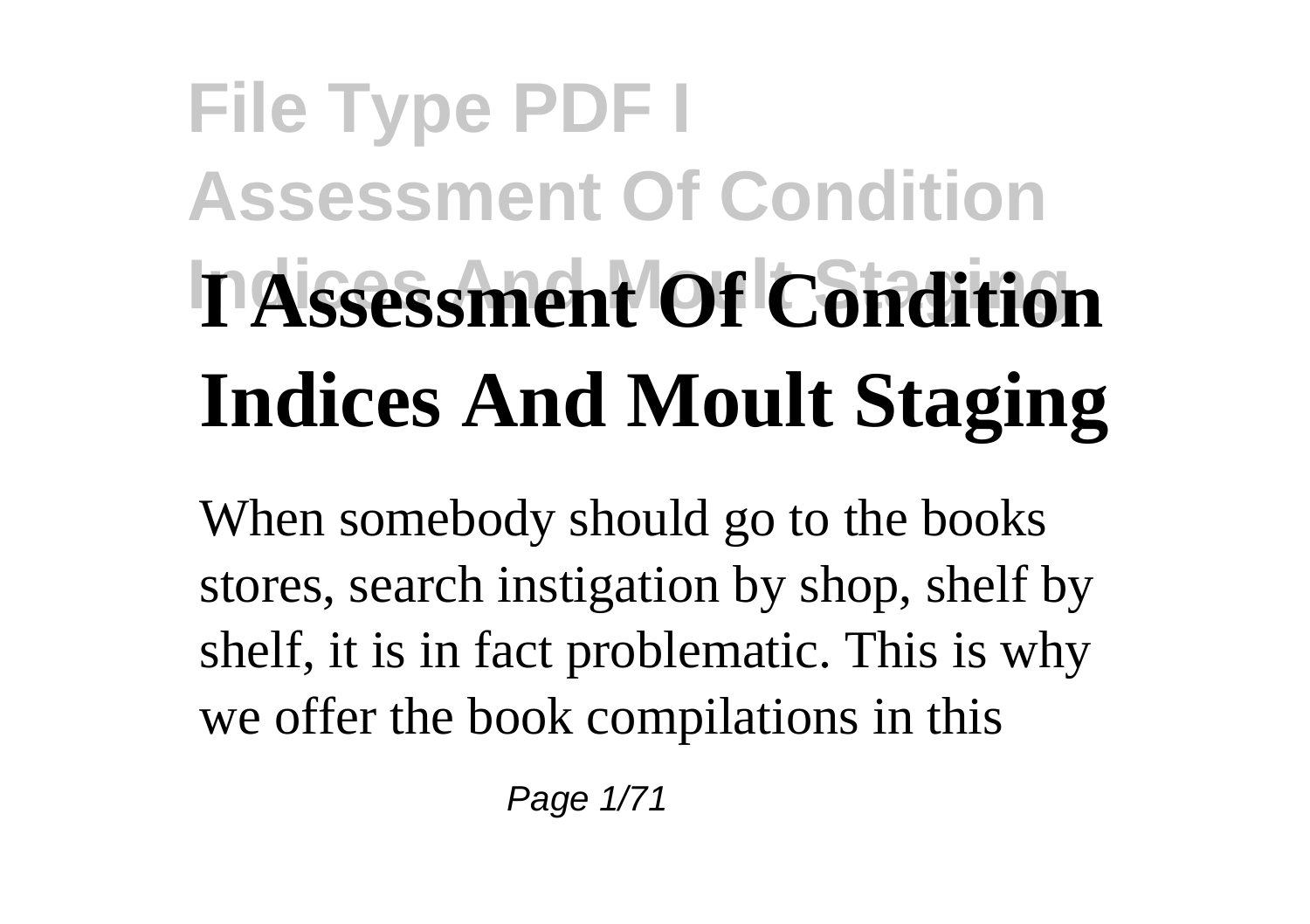## **File Type PDF I Assessment Of Condition** website. It will unconditionally ease you to look guide **i assessment of condition indices and moult staging** as you such as.

By searching the title, publisher, or authors of guide you in fact want, you can discover them rapidly. In the house, workplace, or perhaps in your method can Page 2/71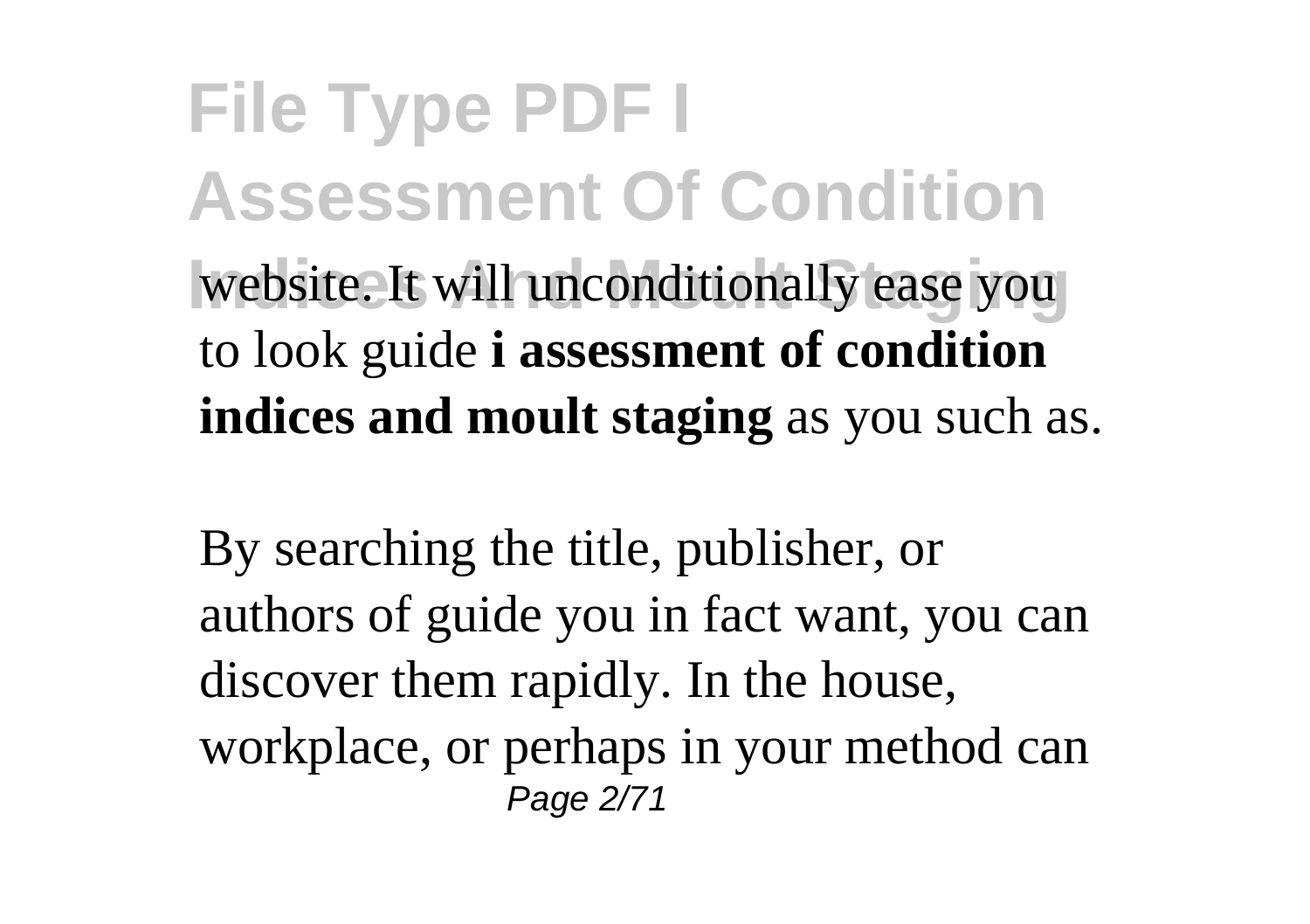**File Type PDF I Assessment Of Condition** be all best place within net connections. If you endeavor to download and install the i assessment of condition indices and moult staging, it is completely easy then, back currently we extend the associate to purchase and make bargains to download and install i assessment of condition indices and moult staging for that reason Page 3/71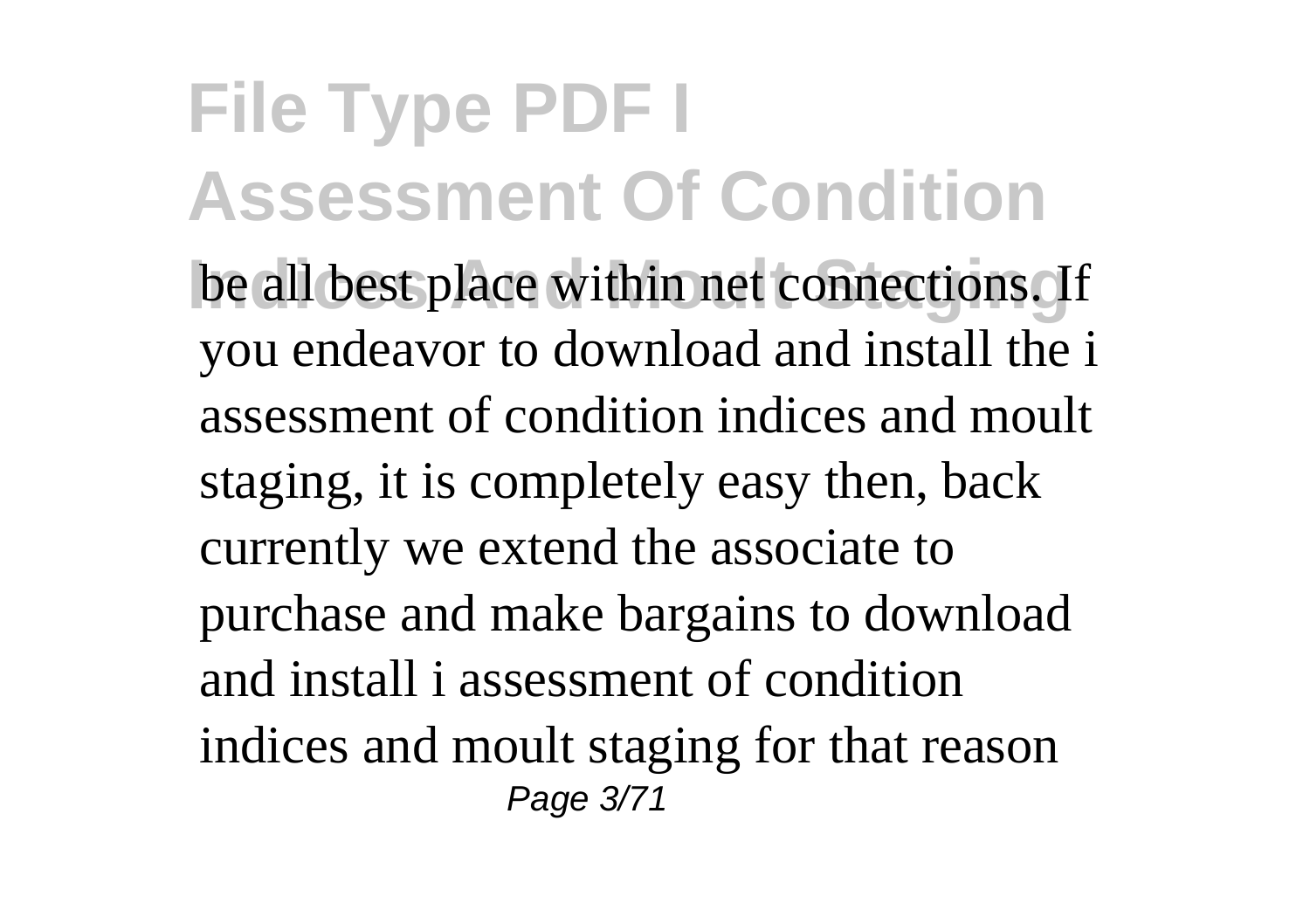**File Type PDF I Assessment Of Condition Isimple'es And Moult Staging** 

*What is FACILITY CONDITION ASSESSMENT? What does FACILITY CONDITION ASSESSMENT mean?* Drought monitoring using the Vegetation Condition Index (VCI) In Python, ENVI , R Studio. What is facility condition index Page 4/71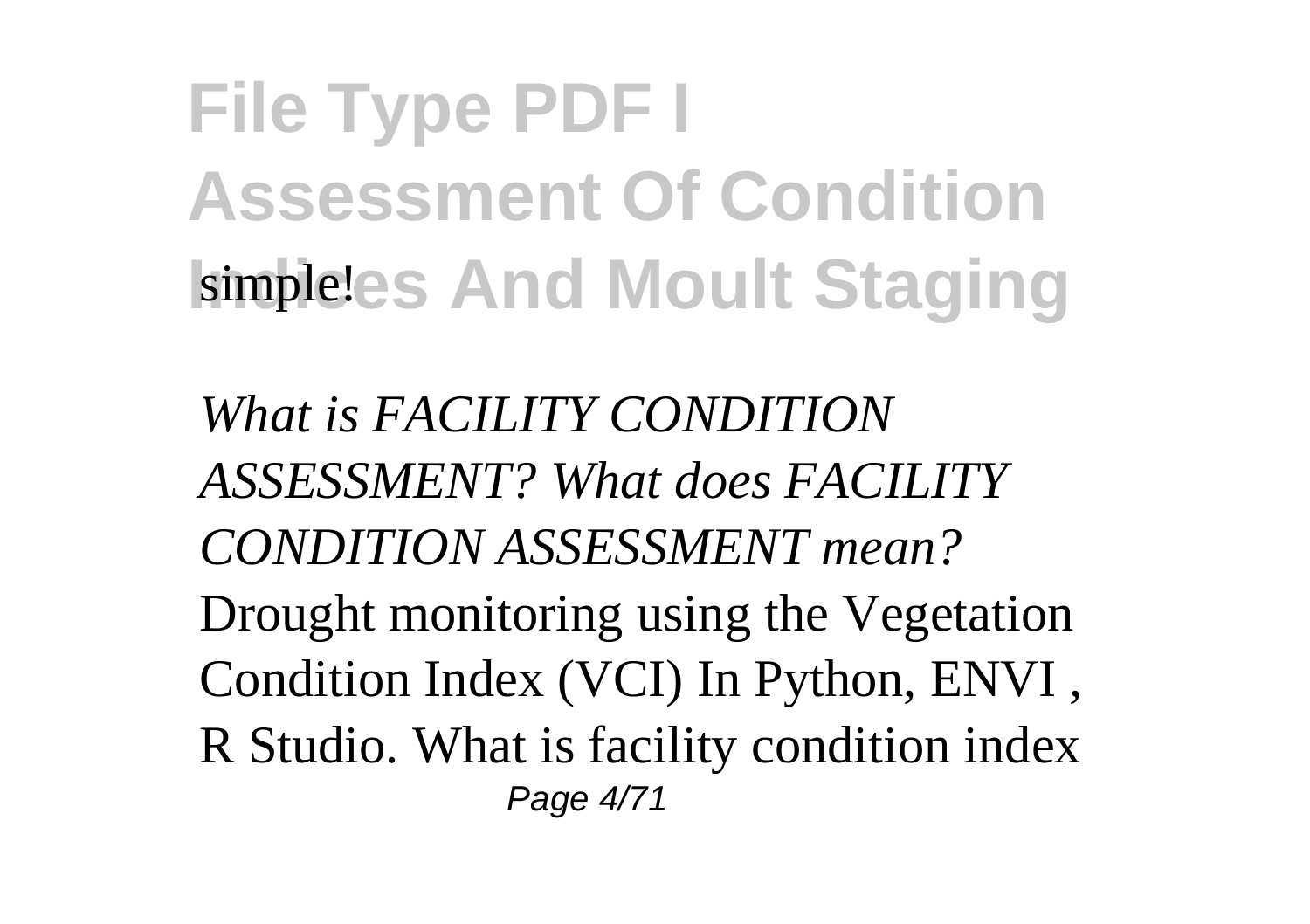**File Type PDF I Assessment Of Condition Indicate Talk - Pavement and India Condition Index** *Pavement Surface Condition Rating Video* FACILITY CONDITION INDEX (FCI) for LOW COST APARTMENT Patellar Instability - What and how to

measure

KTEA-3 and WIAT-III Dyslexia Index Page 5/71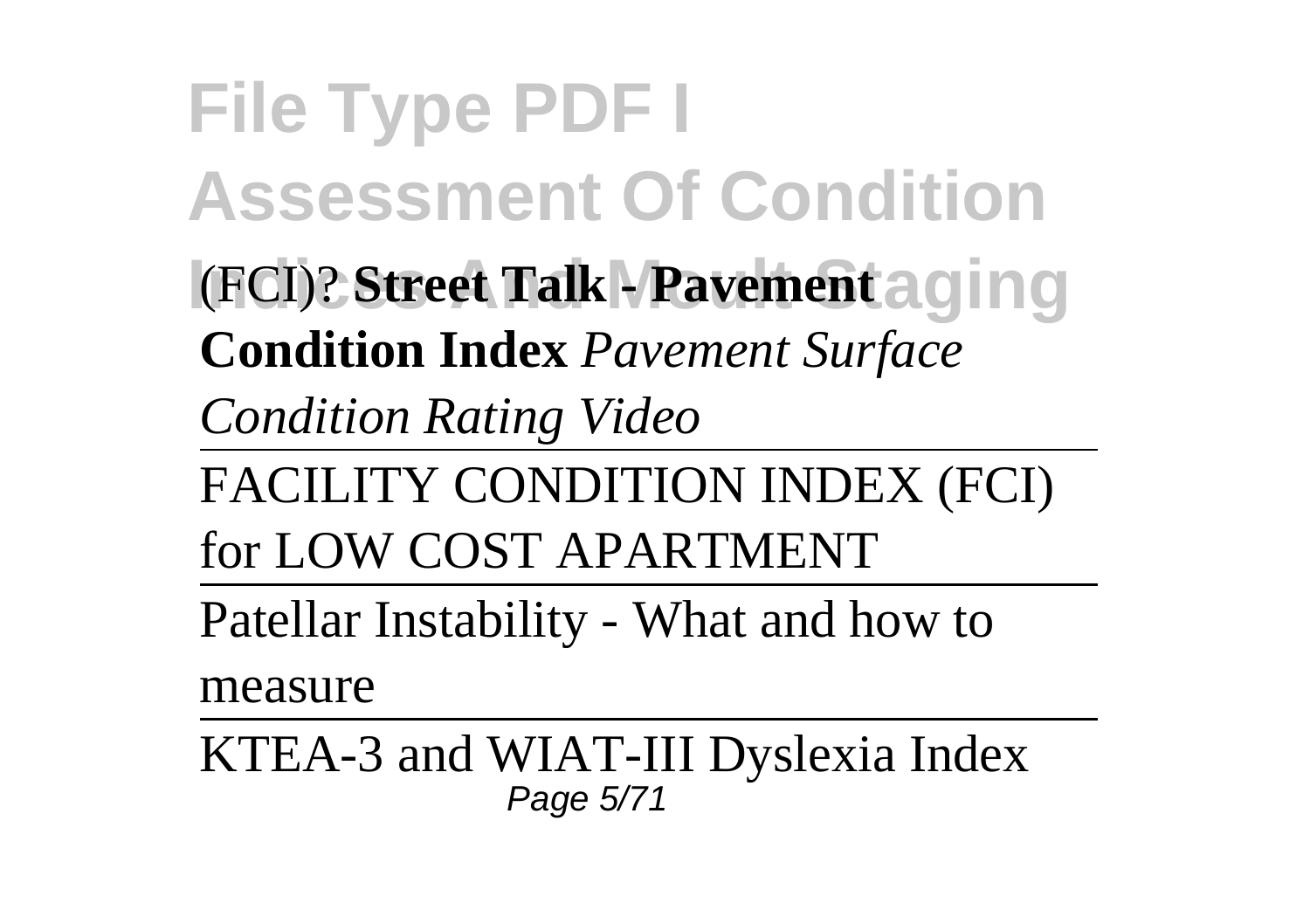**File Type PDF I Assessment Of Condition Scores: The What's, Why's and How's and** Advanced Interpretation of the WISC-V THE HINDU Analysis, 30 October 2020 (Daily News Analysis for UPSC) – DNS *How to Create Back of a Book Index using LaTeX (Latex Basic Tutorial-16) Calculate VCI (Vegetation Condition Index) Using Arc GIS | How to calculate* Page 6/71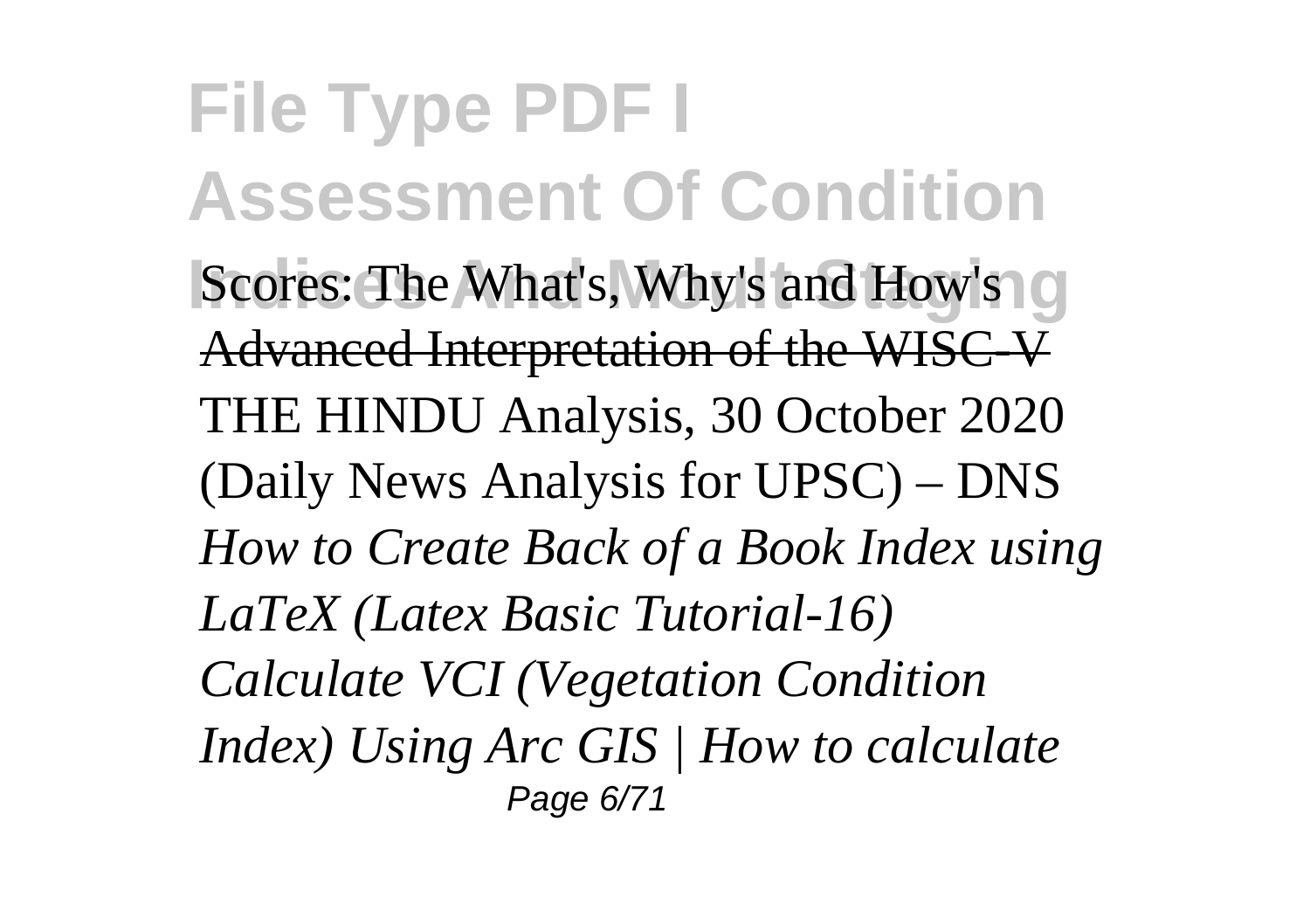**File Type PDF I Assessment Of Condition** *<i>VCI in Arc GIS* **d Moult Staging** Mint Money Conversation: How to build an effective health insurance portfolio 2020 03 17 Diatom Web Academy 2 Diatom data in ecological assessment Books Index/Create/New Routes - Node.js/Express/MongoDB Course #3 **Wainner Clinical Prediction Rule** Page 7/71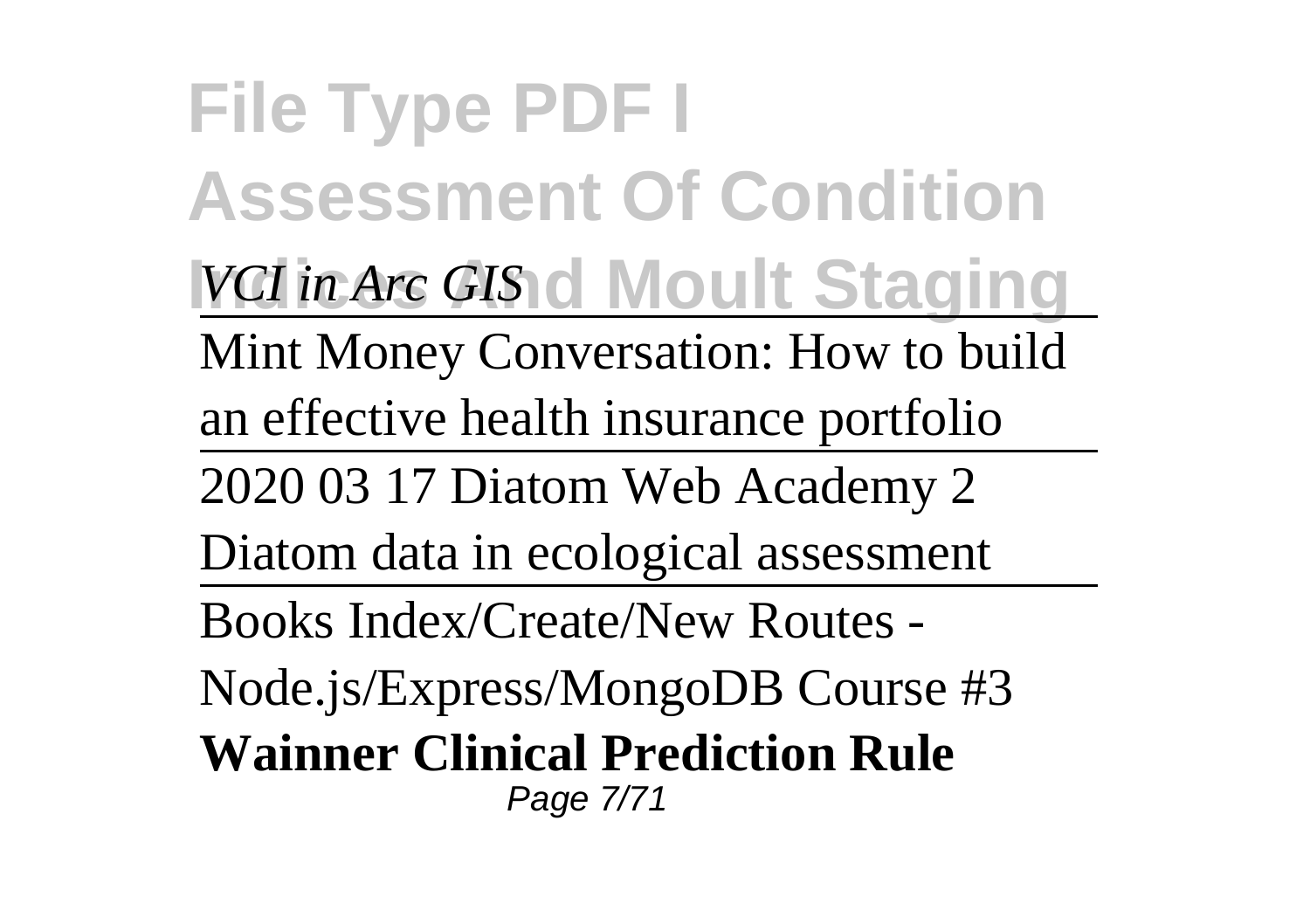**File Type PDF I Assessment Of Condition Indices And Carpal Tunnel Syndrome (CTS)** *Mission 2020: Lecture 15 Index, Report and miscellaneous, Current Affairs Revision for Prelim 2020 Drought Assessment* Fareed Zakaria, \"Ten Lessons For A Post-Pandemic World\" (with Samantha Power) Conners 3: Introduction and Application I Assessment Of Page 8/71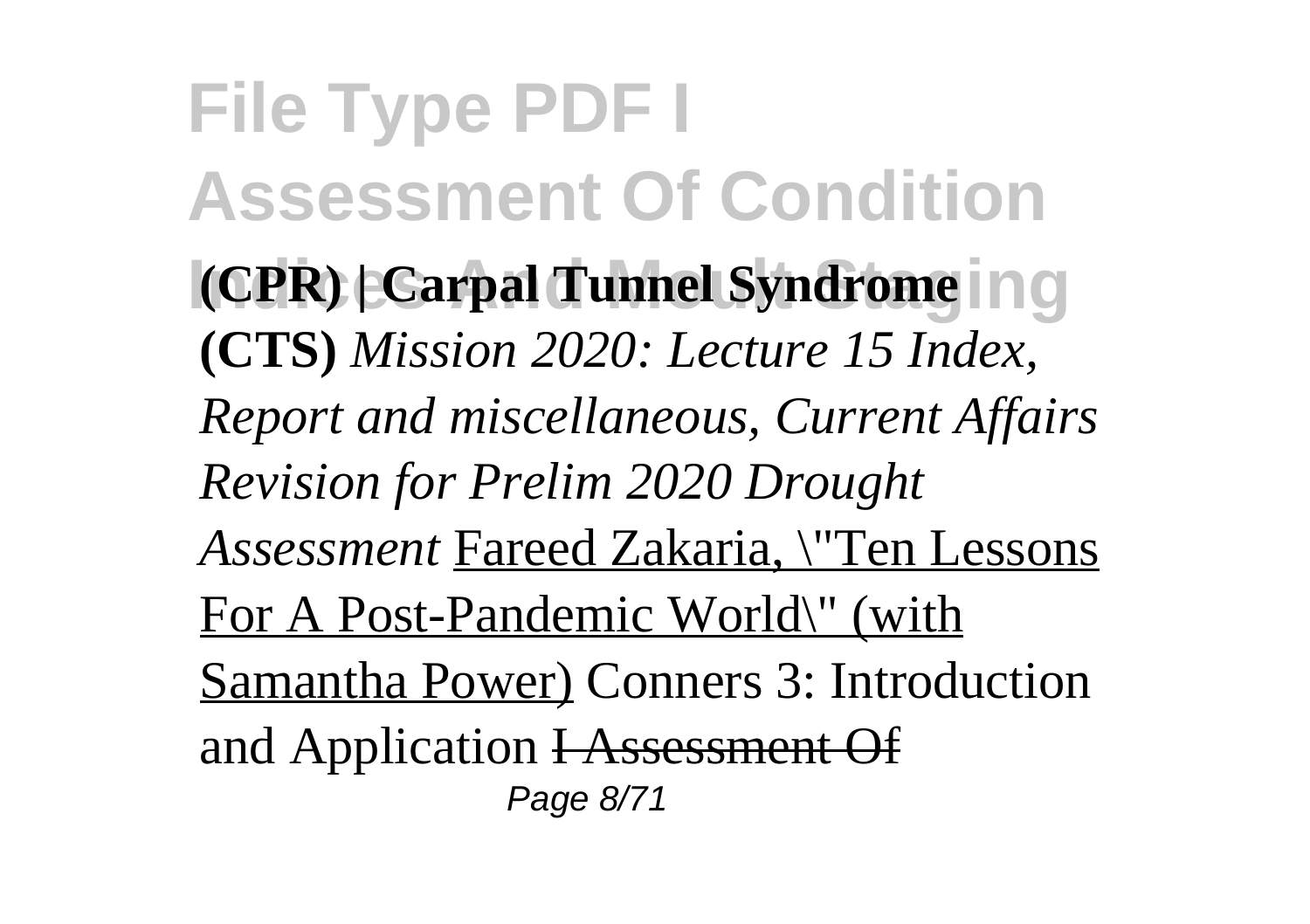**File Type PDF I Assessment Of Condition Condition Indices Moult Staging** Four condition indices are considered: sum of crack sizes, couple of sum of crack sizes and number of cracks, conditional mean residual life (MRL) of system, and system conditional reliability.

Assessment of diagnostic and prognostic Page 9/71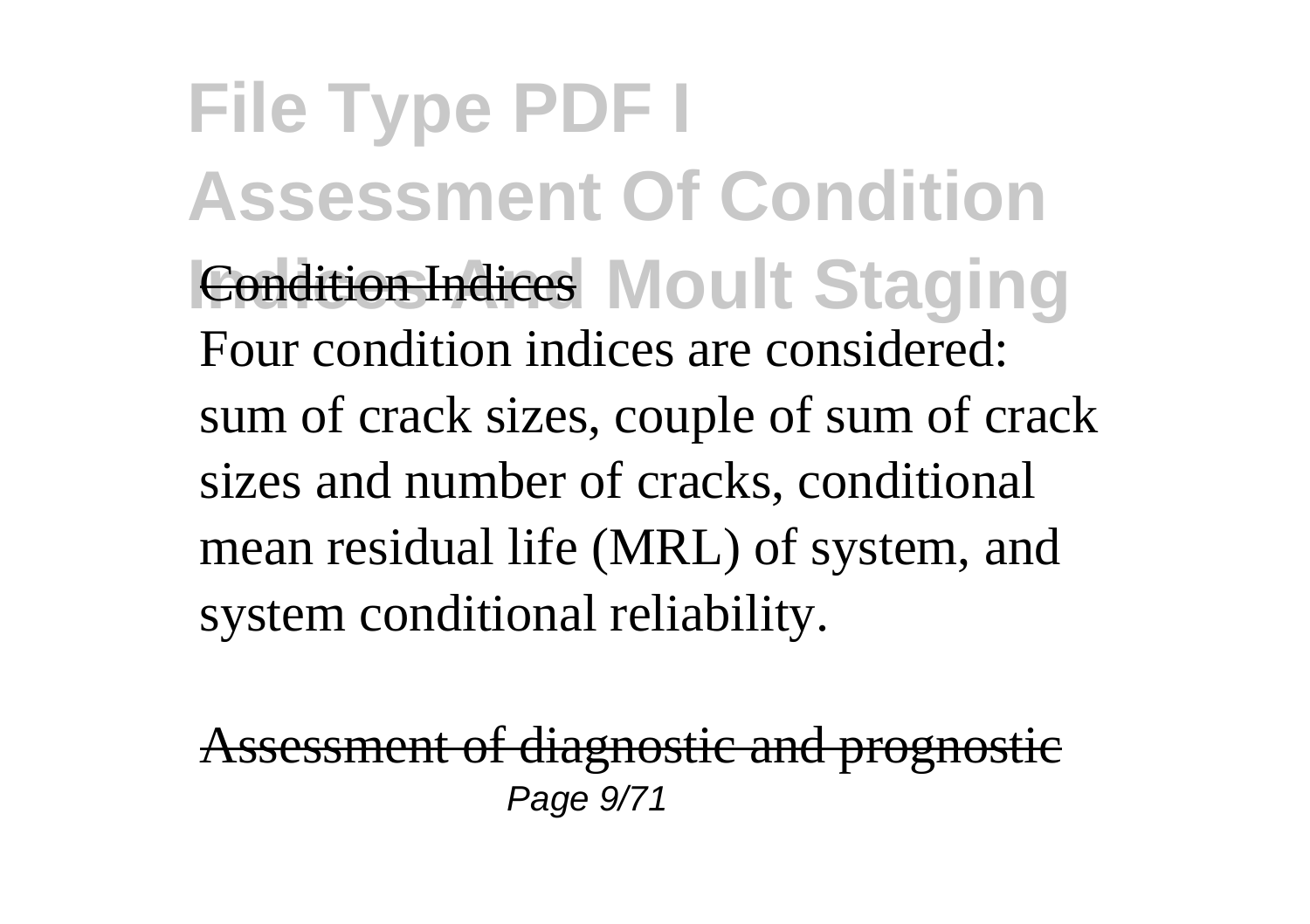**File Type PDF I Assessment Of Condition** *<u>Eondition indices ...</u>* **Moult Staging** An asset condition assessment (ACA) is most commonly associated with organizations that manage physical assets, such as bridges, roads, and equipment, and is used to decide upon preventative...

sset Condition Assessment Definition Page 10/71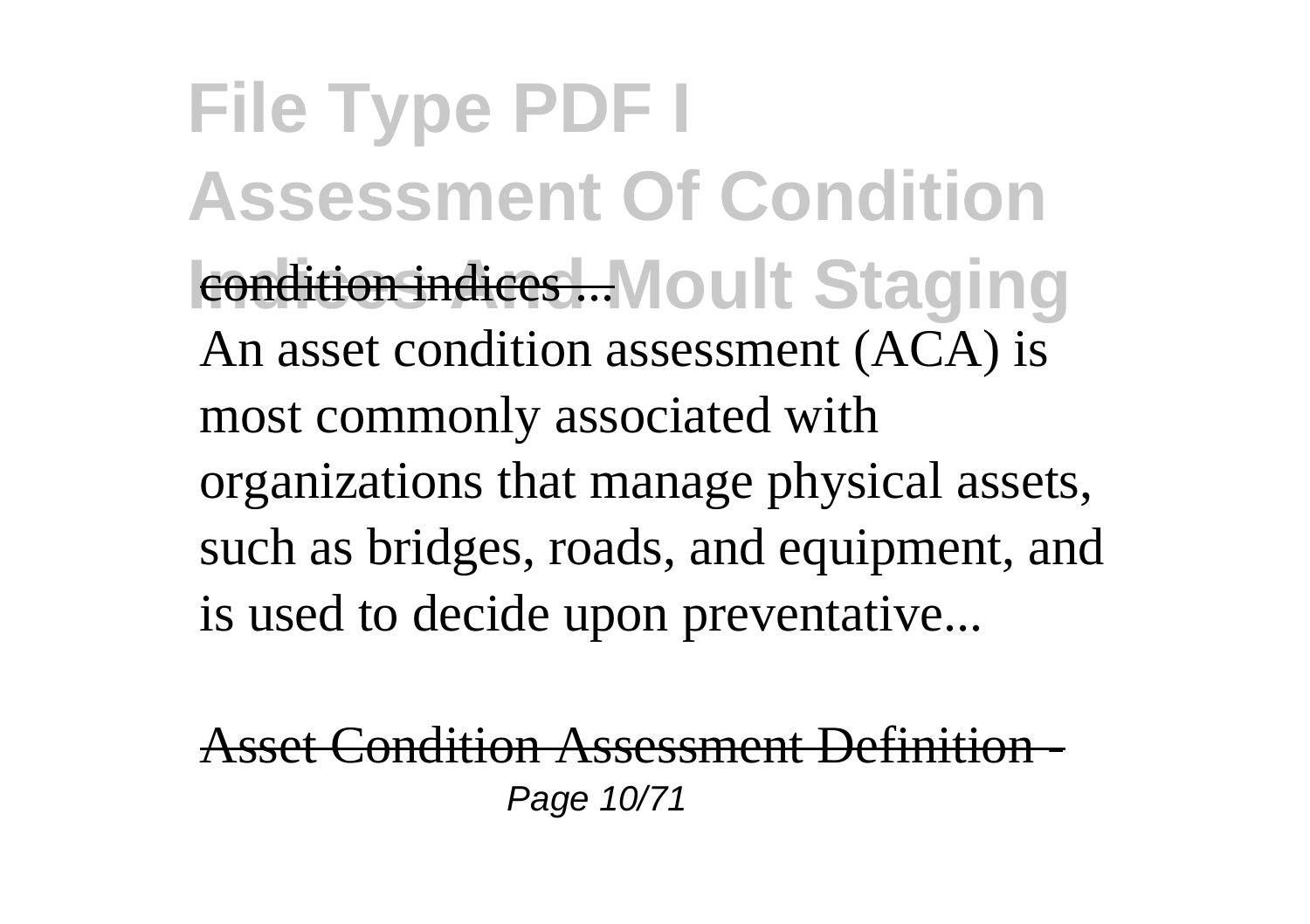**File Type PDF I Assessment Of Condition Investopedia And Moult Staging** Recent years have seen the derivation and population of health indices to rank assets on the basis of condition (in relation to proximity to end of life) as a means of assisting asset managers in formulating and justifying replacement or refurbishment plans. This chapter looks at Page 11/71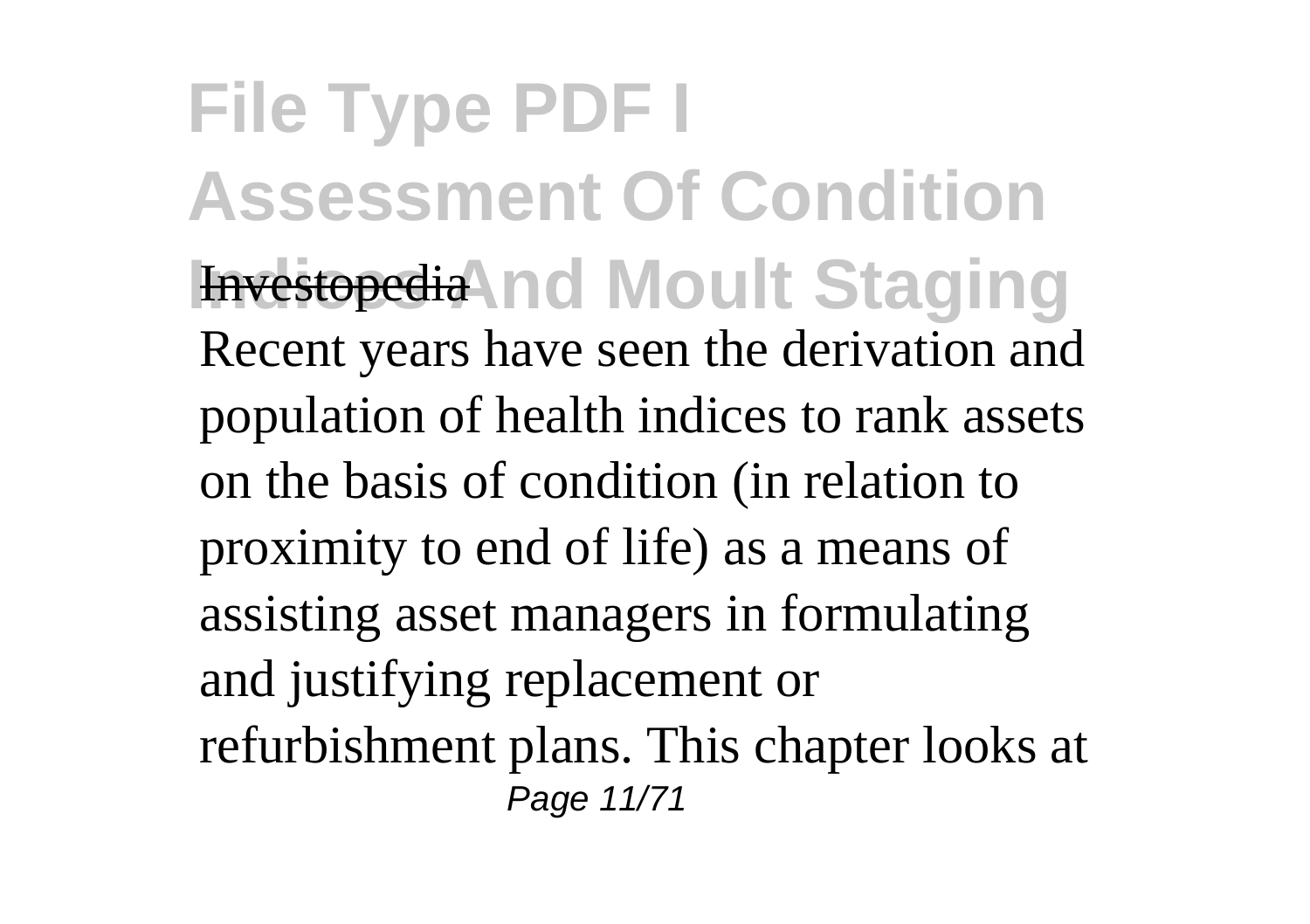**File Type PDF I Assessment Of Condition** the concept of health indices, which are based on utilising existing information, and summarises the experience ...

**IET Digital Library: Condition assessme** and health indices

Facility condition assessment is an analysis of the condition of a facility in Page 12/71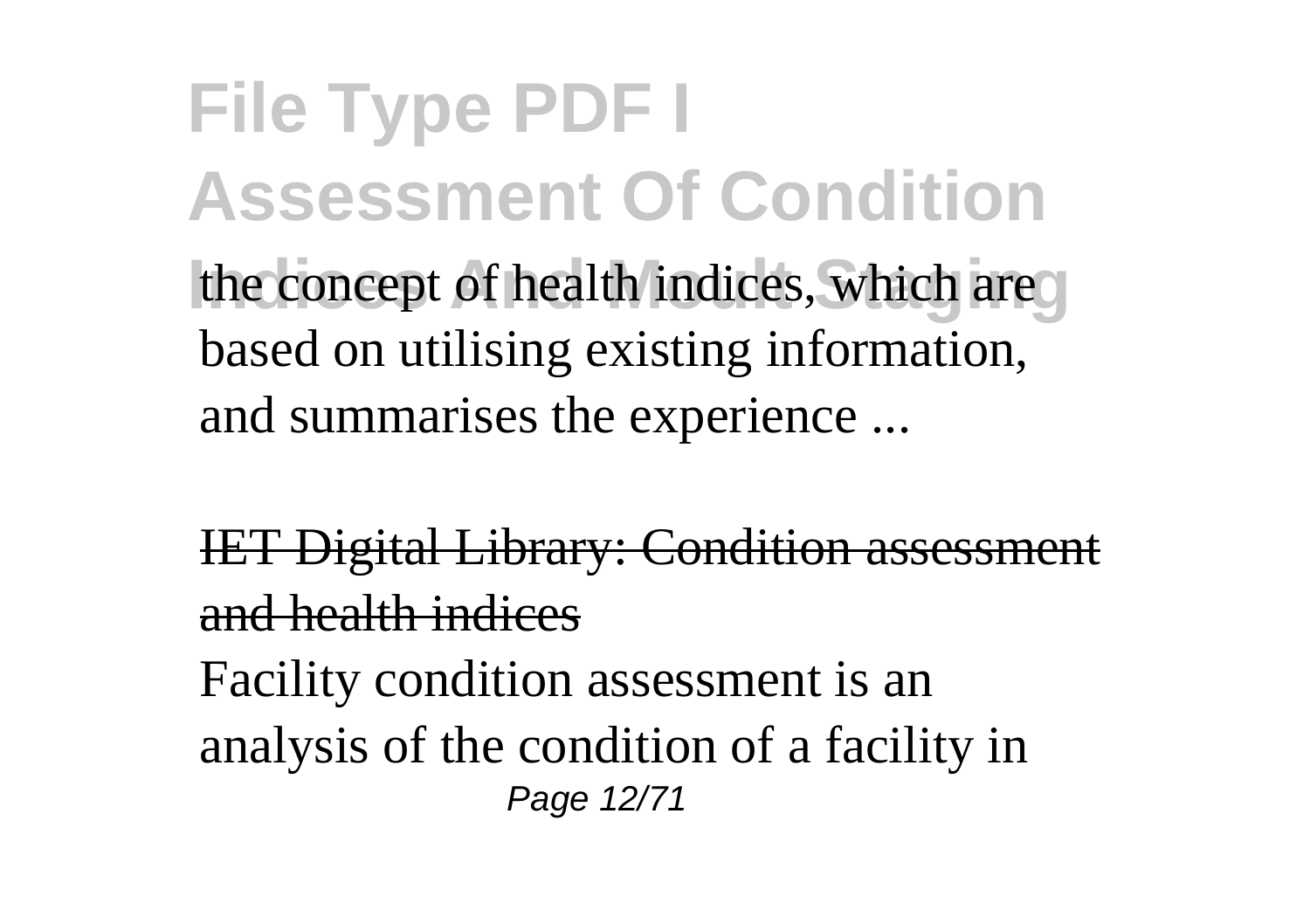**File Type PDF I Assessment Of Condition** terms of age, design, construction **ain a** methods, and materials. The individuals who perform the assessment are typically architects and engineers, and skilled-trade technicians. Engineering and architectural professional opinions as to the conditions observed are part of the assessment. Building diagnostics go beyond facility Page 13/71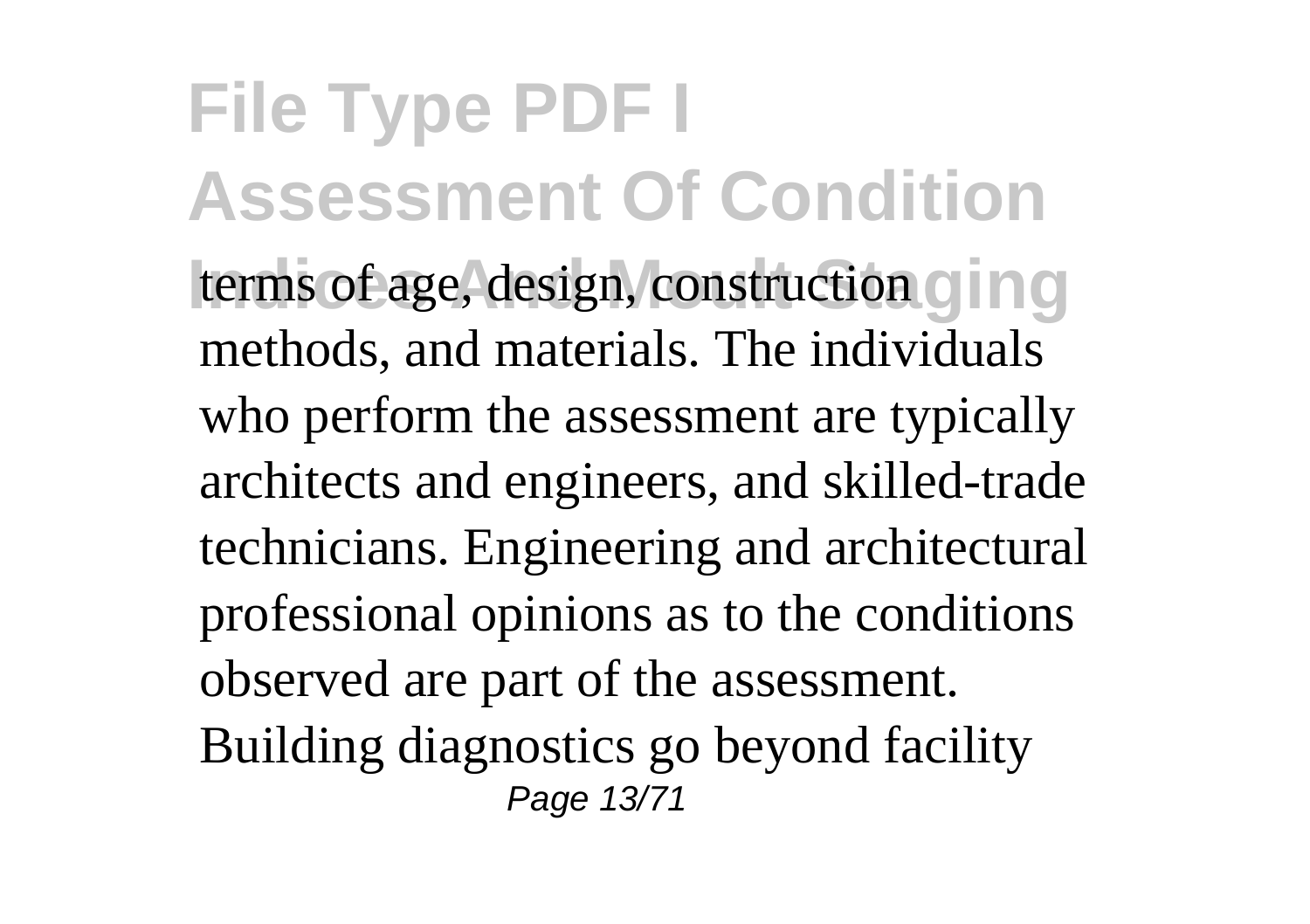**File Type PDF I Assessment Of Condition Indicate And Mondition assessments to determine no** solutions to the problems found and predict outcomes of the sol

Facility condition assessment - Wikipedia The following table provides a summary of the 5-point scale to express degrees of demand condition. The following table Page 14/71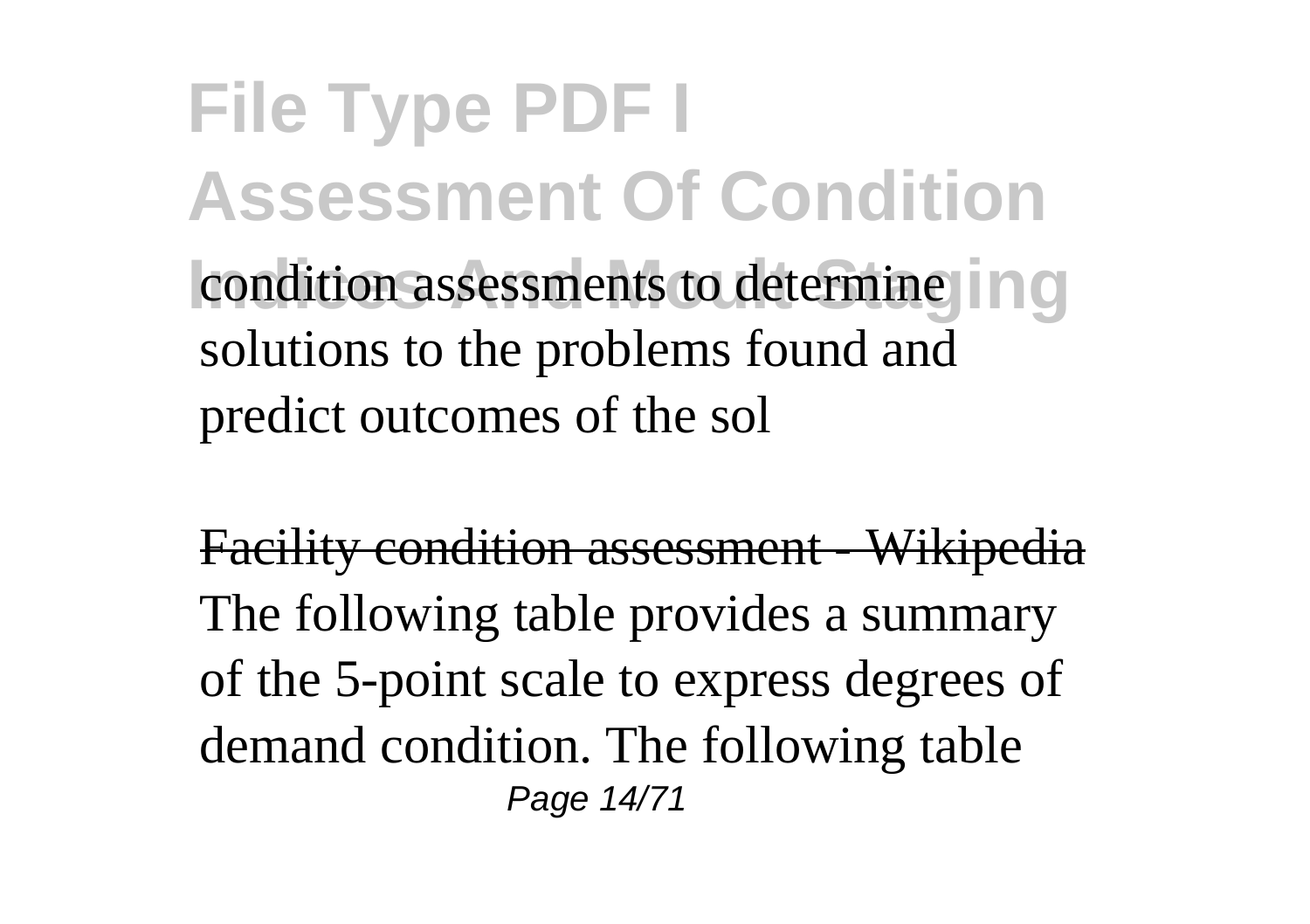**File Type PDF I Assessment Of Condition provides a summary of the functional 1 Q** condition bands. The following table provides a 5-point scale for expressing customer satisfaction relative to asset condition.

Condition Scale or Grade - Asset Insights population abundance. Condition indices Page 15/71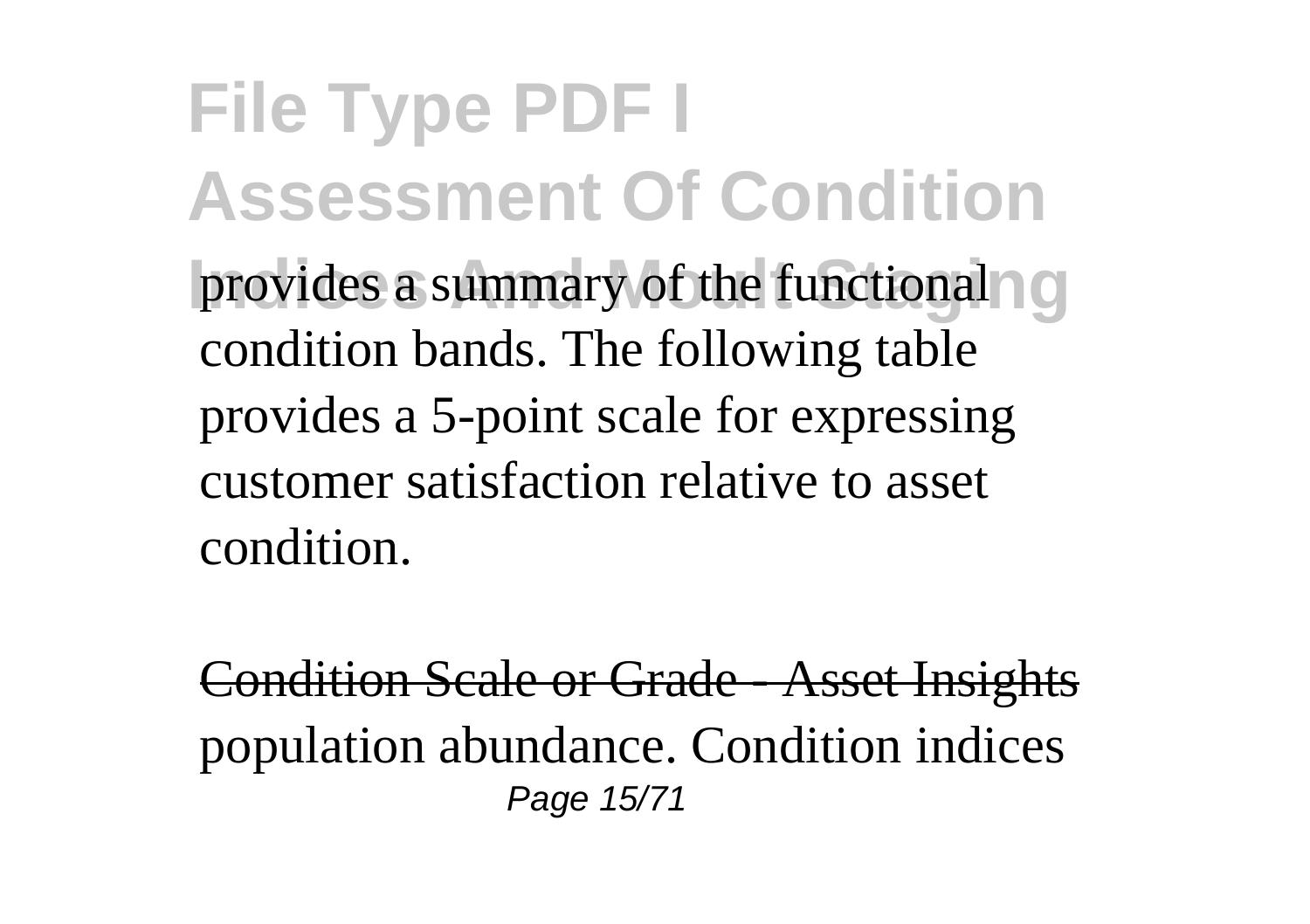**File Type PDF I Assessment Of Condition** provide informa-tion about the ?sh body, with a good condition indicating favorable food availability or a sparse abundance of ?shes, and a poor condition indicating an overpopulation of ?shes (Bennett 1970, Blackwell et al. 2000). Two body condition indices are widely used to measure the

Page 16/71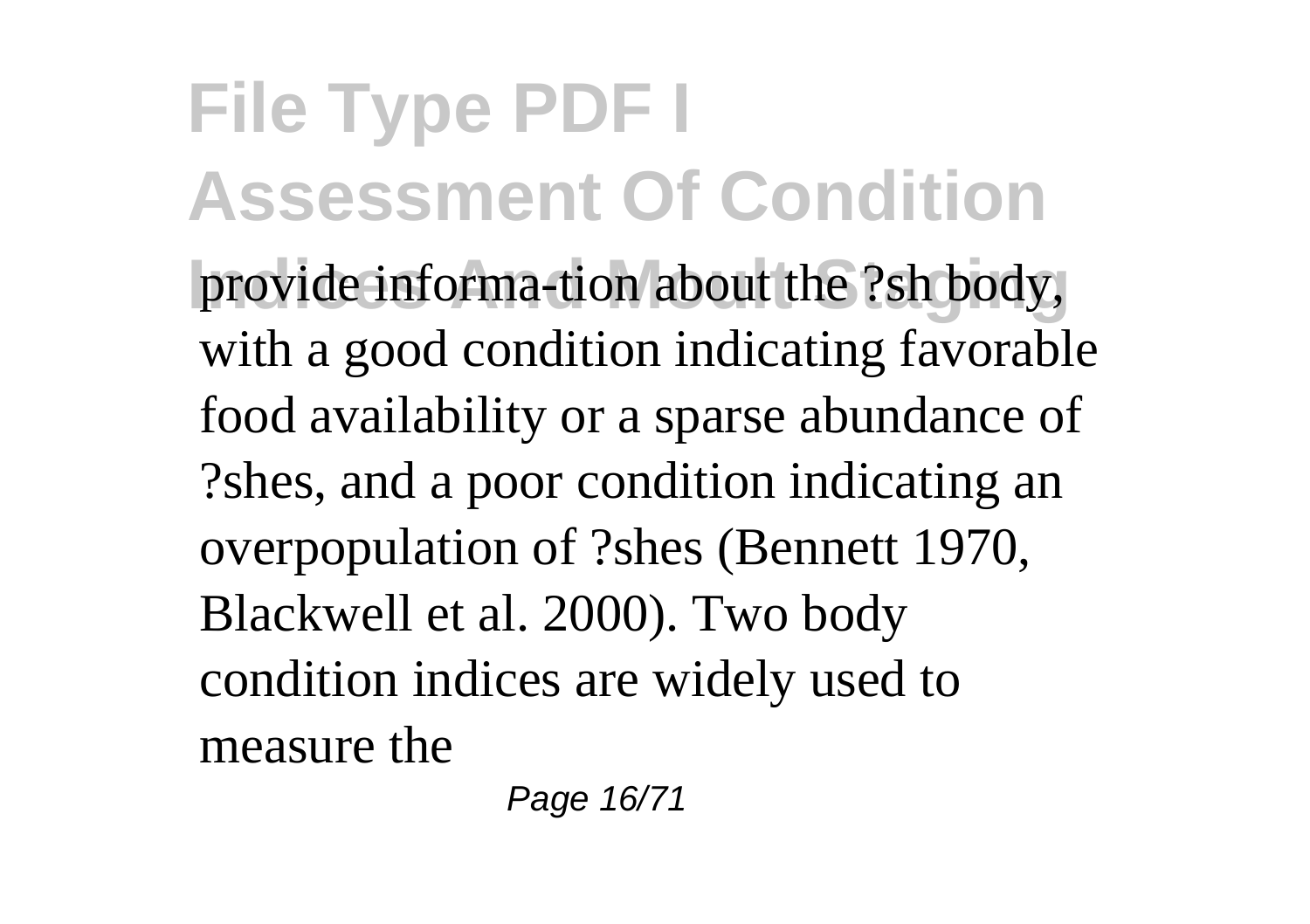#### **File Type PDF I Assessment Of Condition Indices And Moult Staging** Body condition indices as a rapid assessment of the ...

Thresholds. Typically, indices utilize descriptors that range from "excellent, good, fair, poor, bad. The identifies three broad condition categories with corresponding thresholds: "Good" "Fair" Page 17/71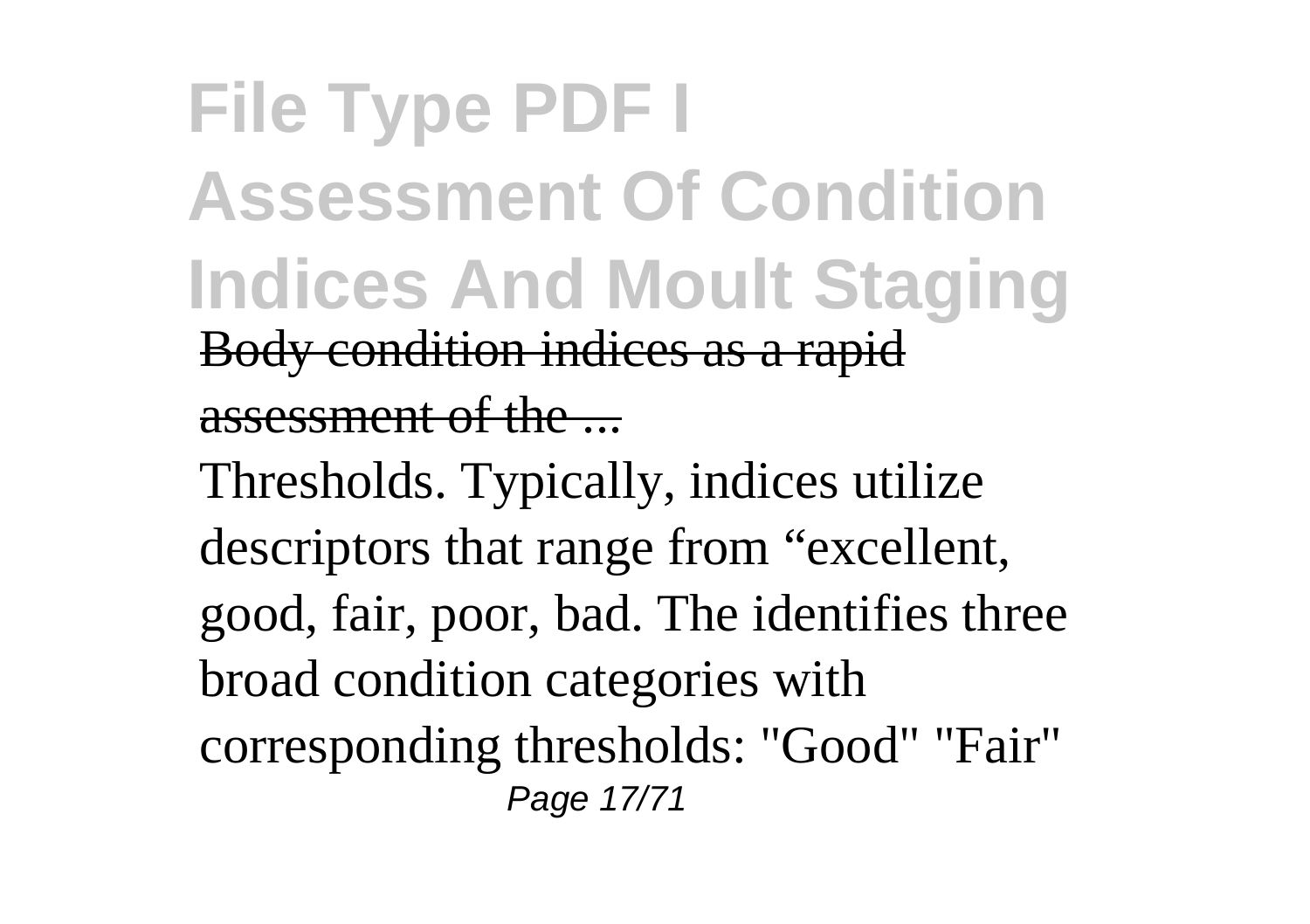**File Type PDF I Assessment Of Condition "Poor" "Critical" linguistic scales and CO** numerical scales

Condition Index - Asset Insights Condition Assessment (CA) is defined by Rugless (1993) as "a process of systematically evaluating an organization's capital assets in order to Page 18/71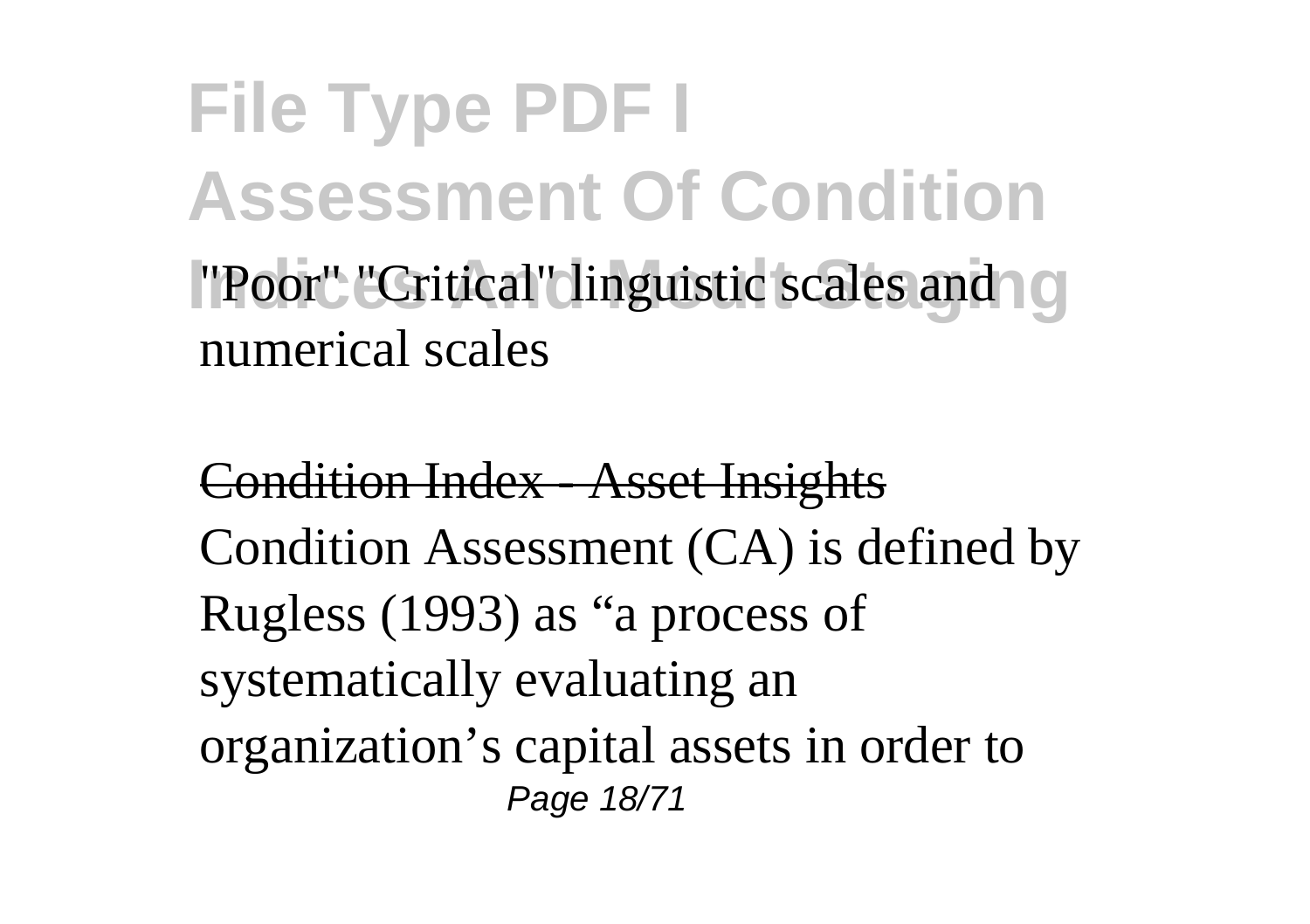**File Type PDF I Assessment Of Condition** project repair, renewal, or replacement of needs that...

(PDF) State of Practice for Facility Condition Assessment A Facility Condition Assessment (FCA) is an extensive evaluation of a building's structural condition and the assets and Page 19/71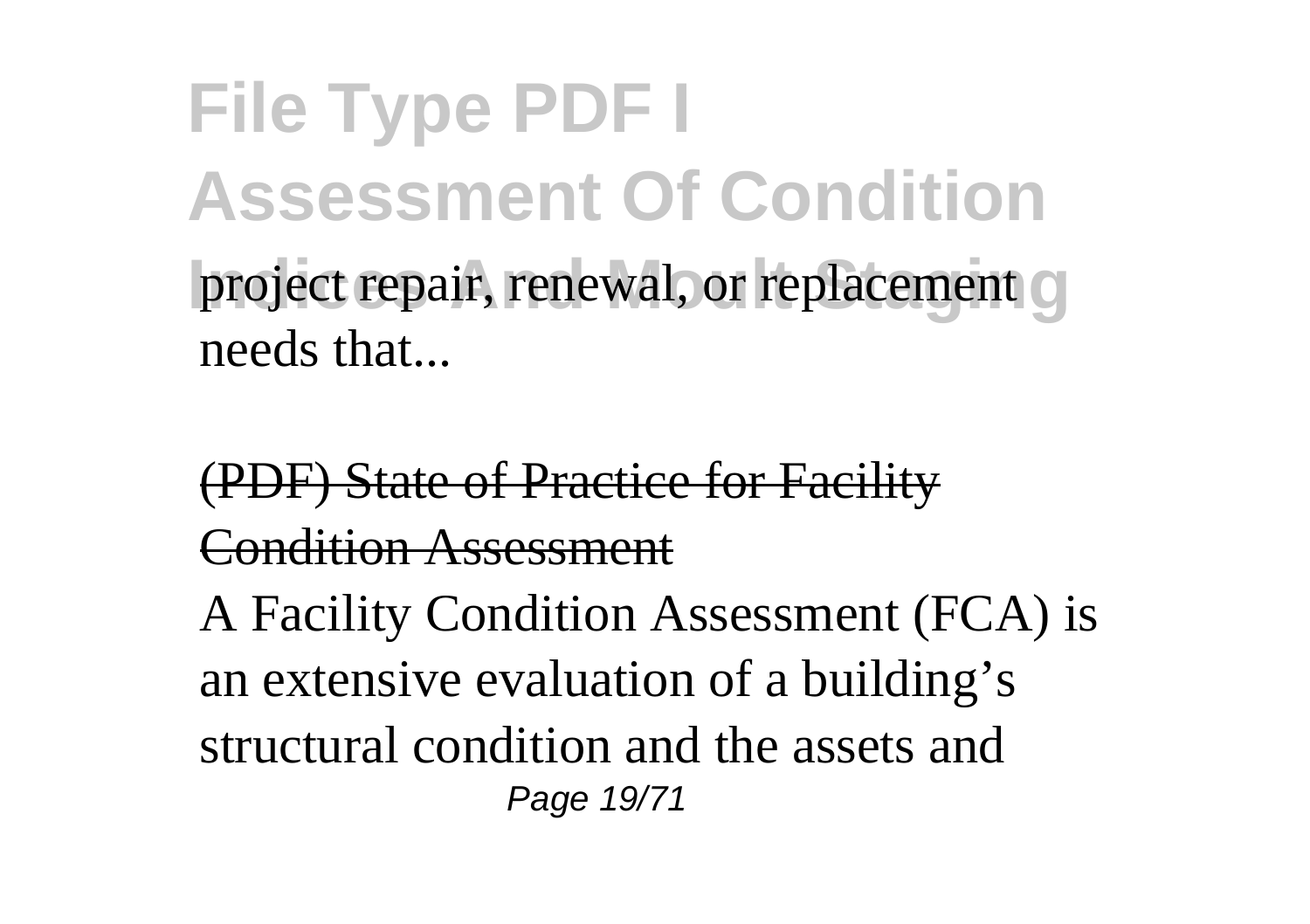**File Type PDF I Assessment Of Condition** systems necessary to perform its intended function. It is usually conducted on government and public establishments, but can also be used for commercial and private buildings.

Building Condition Assessment Reports & Templates ... Page 20/71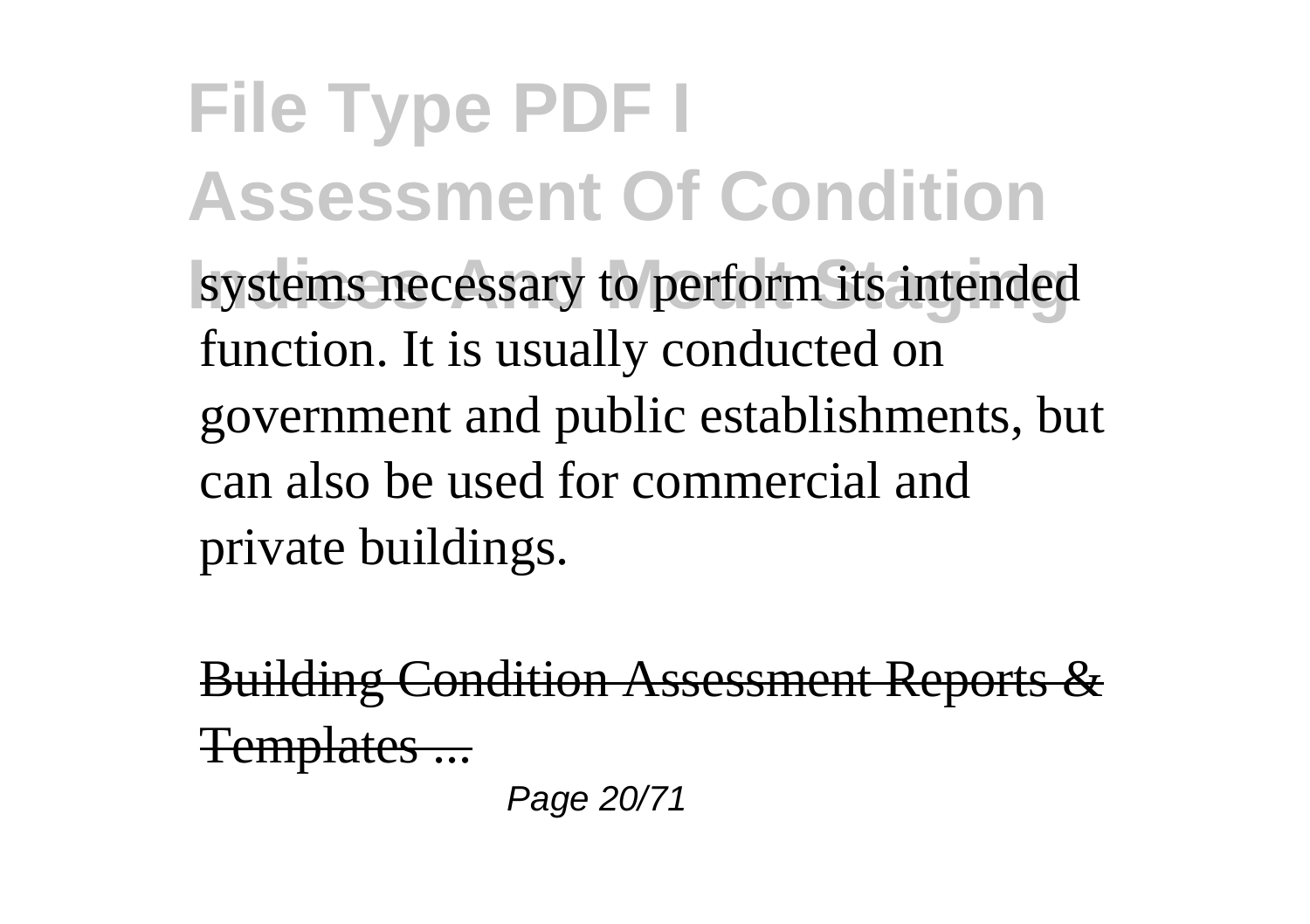**File Type PDF I Assessment Of Condition Very good. Condition Grade 1. New or Grade 1.** nearly new. Only normal maintenance required. Good. Condition Grade 2. Minor wear. Fair. Condition Grade 3. Major wear impacting level of service. Poor. Condition Grade 4. Unable to meet level of service life. Failure imminent. Very poor. Grade 5. Requires complete Page 21/71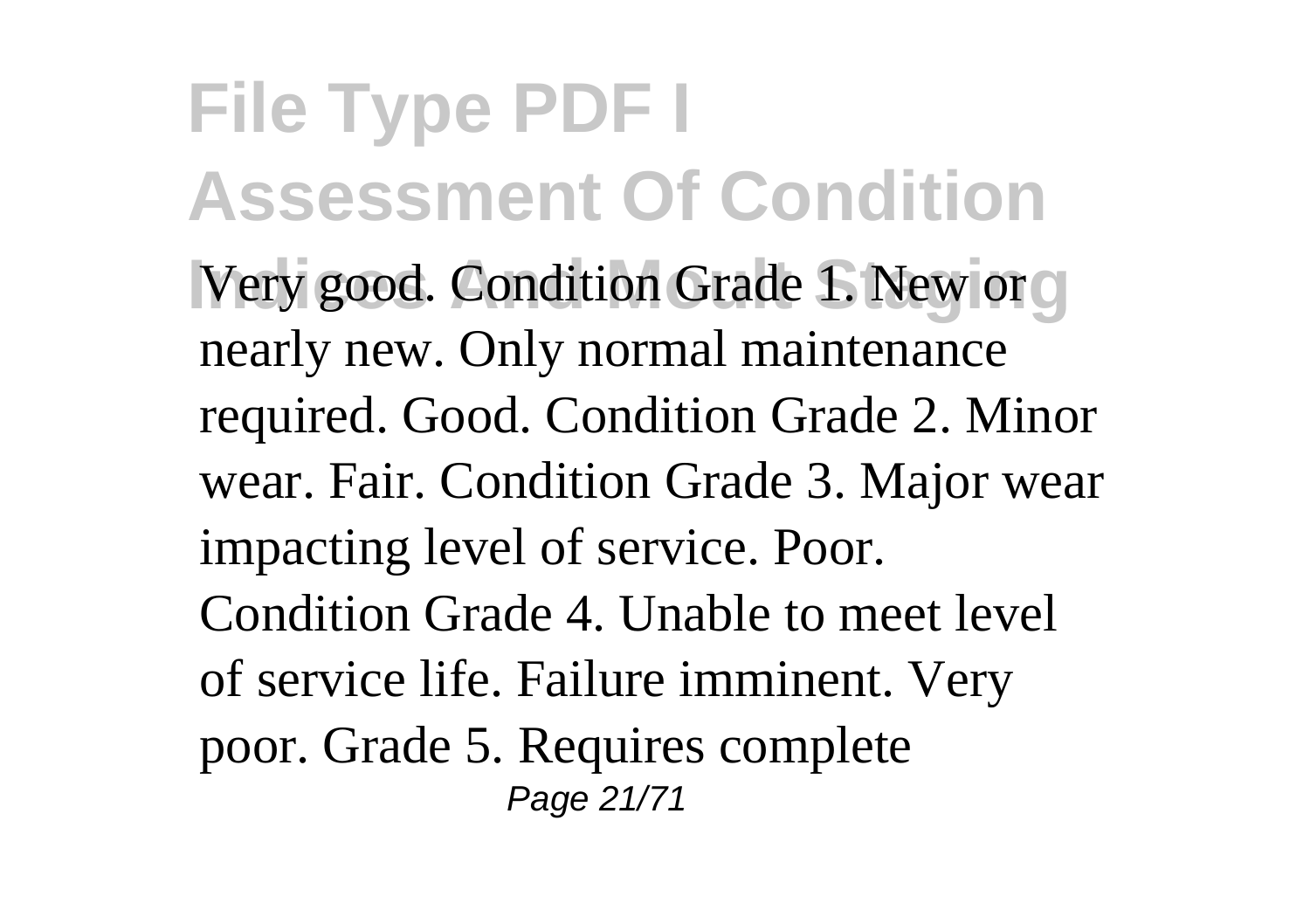**File Type PDF I Assessment Of Condition Individual Tradicion or replacement. Failed. 10** O&M Protocols (i.e.,

Asset Management and Condition Assessment Best Practices The facility condition index is used in facilities management to provide a benchmark to compare the relative Page 22/71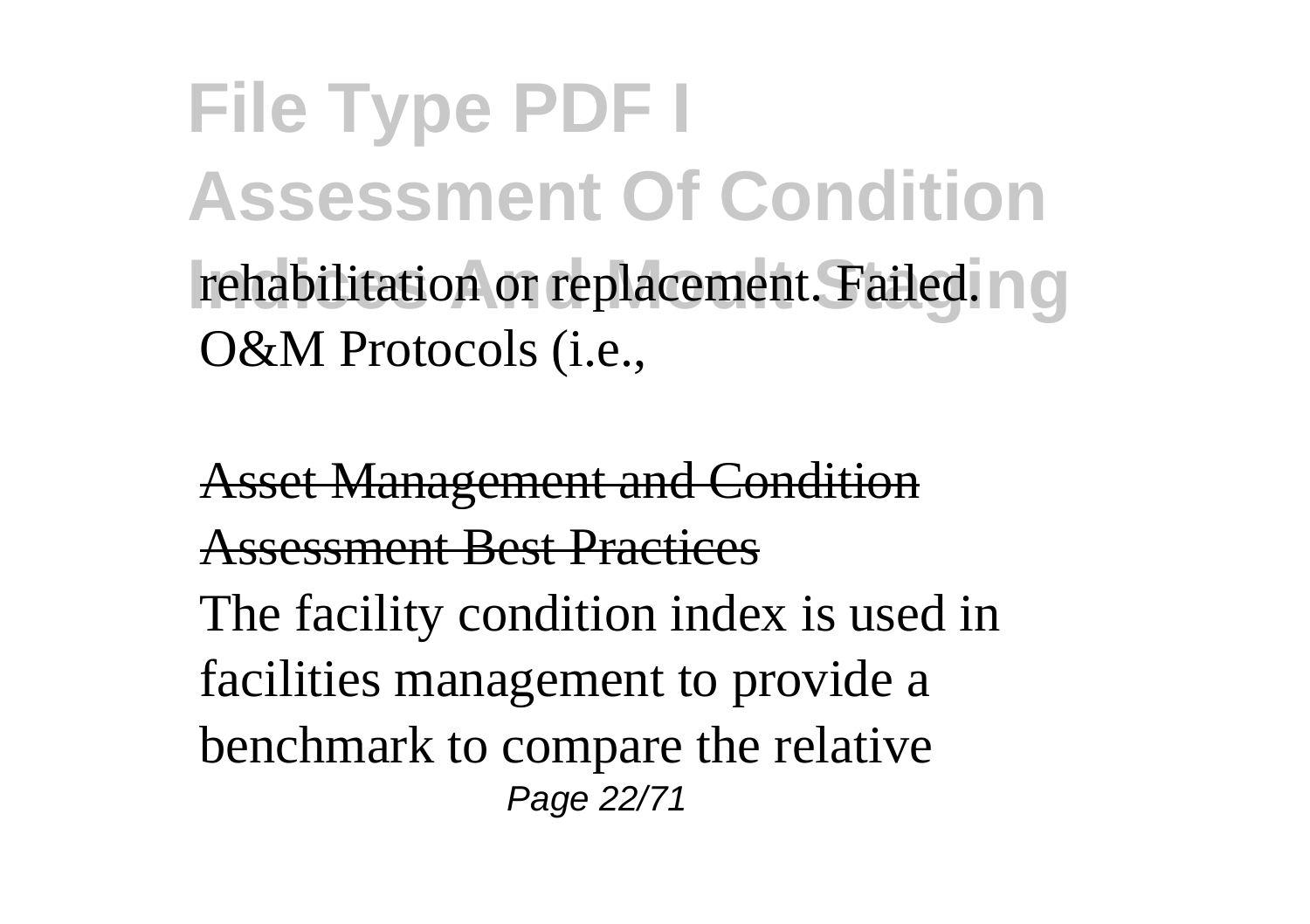**File Type PDF I Assessment Of Condition** condition of a group of facilities. The FCI is primarily used to support asset management initiatives of federal, state, and local government facilities organizations. This would also include universities, housing and transportation authorities, and primary and secondary school systems. Mathematically the FCI is Page 23/71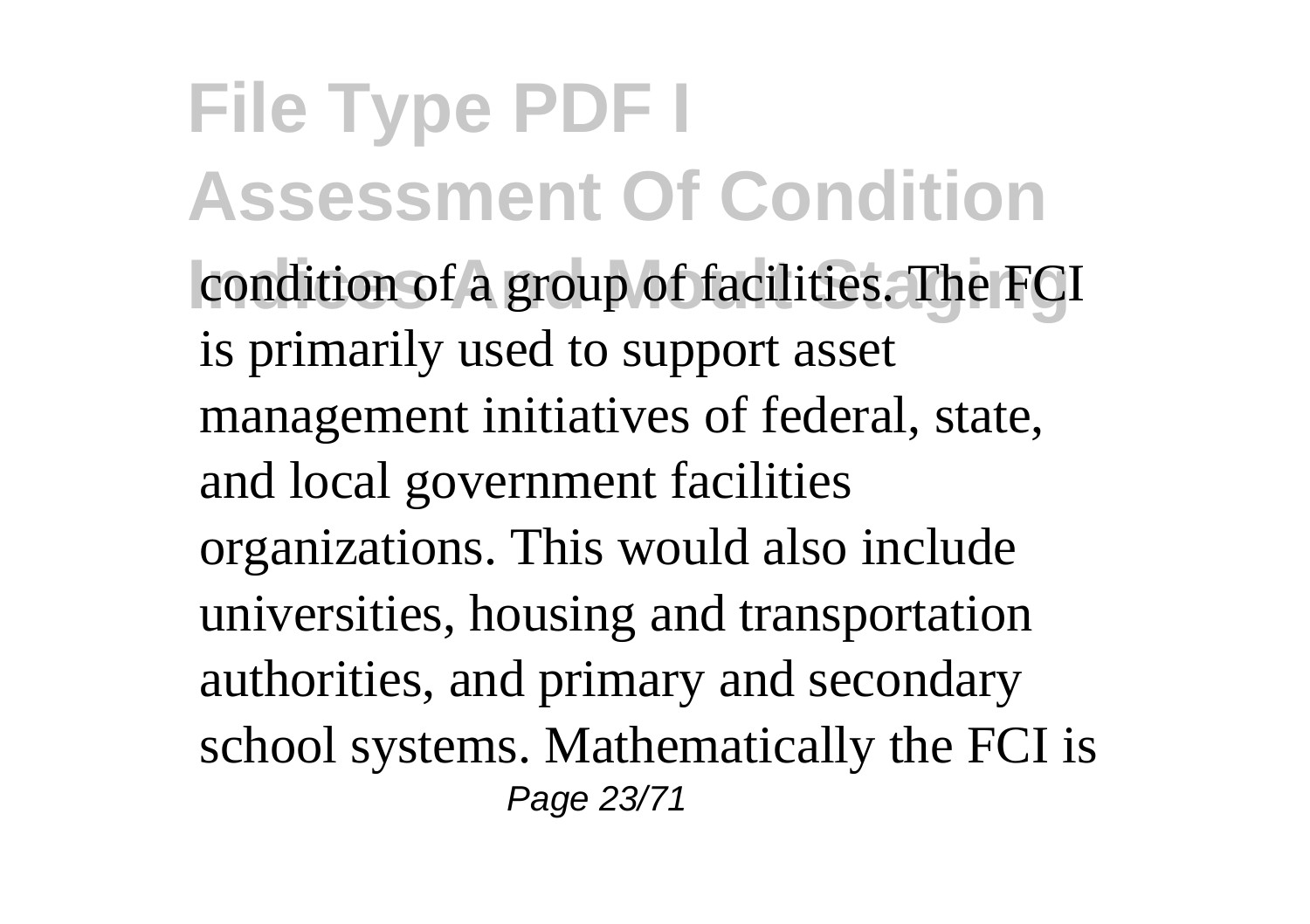**File Type PDF I Assessment Of Condition** represented as Maintenance, Repair, and Replacement Deficiencies of the Facil

Facility condition index - Wikipedia The Index of Wetland Condition (IWC) is a standard method developed in Victoria for rapid assessment of wetland condition. It is based on the state of the biological, Page 24/71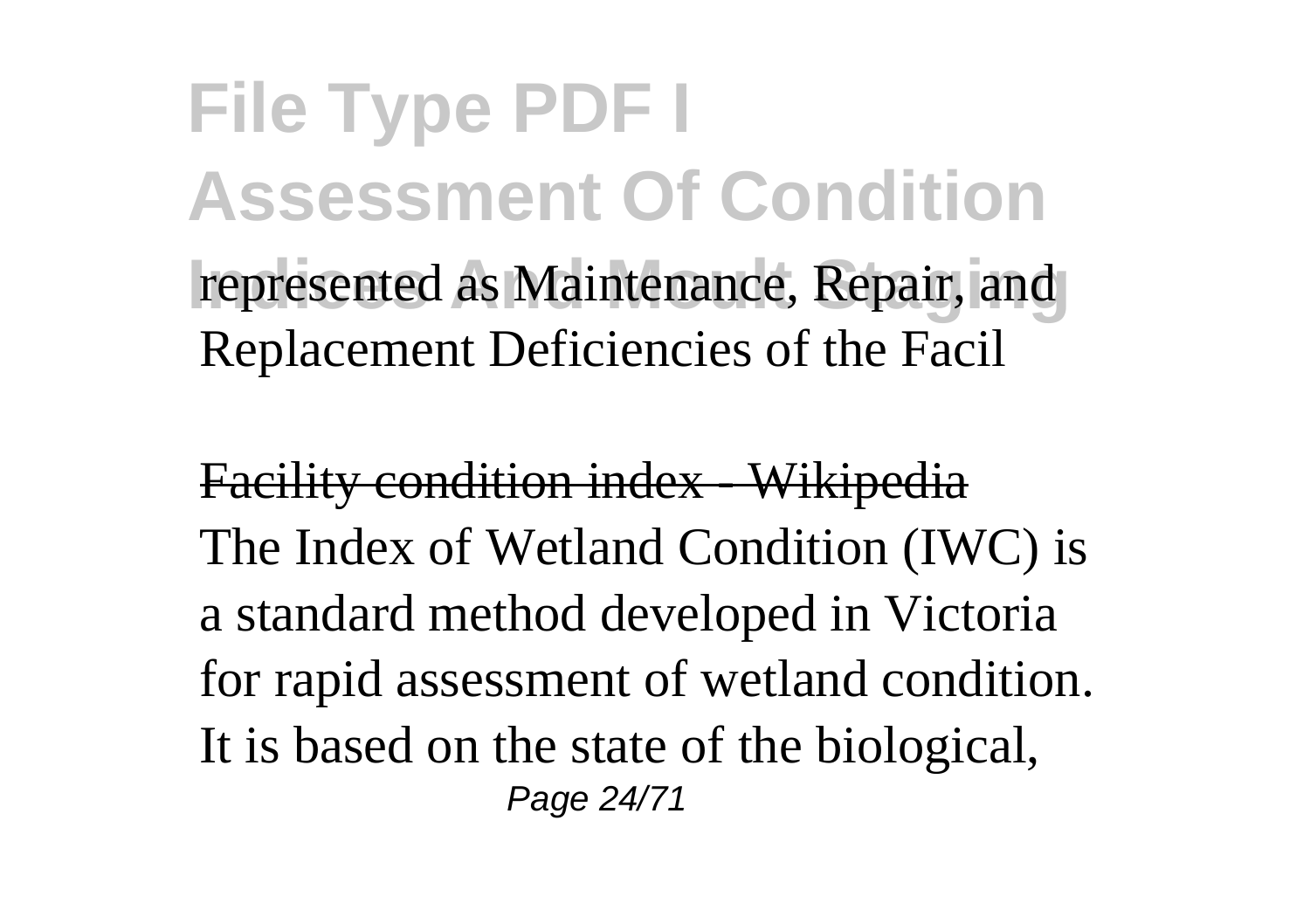**File Type PDF I Assessment Of Condition** physical and chemical components of the wetland ecosystem and their interactions. The method aims to differentiate natural from human induced changes in wetland condition and assist in management decisions.

Index of wetland condition (IWG) Page 25/71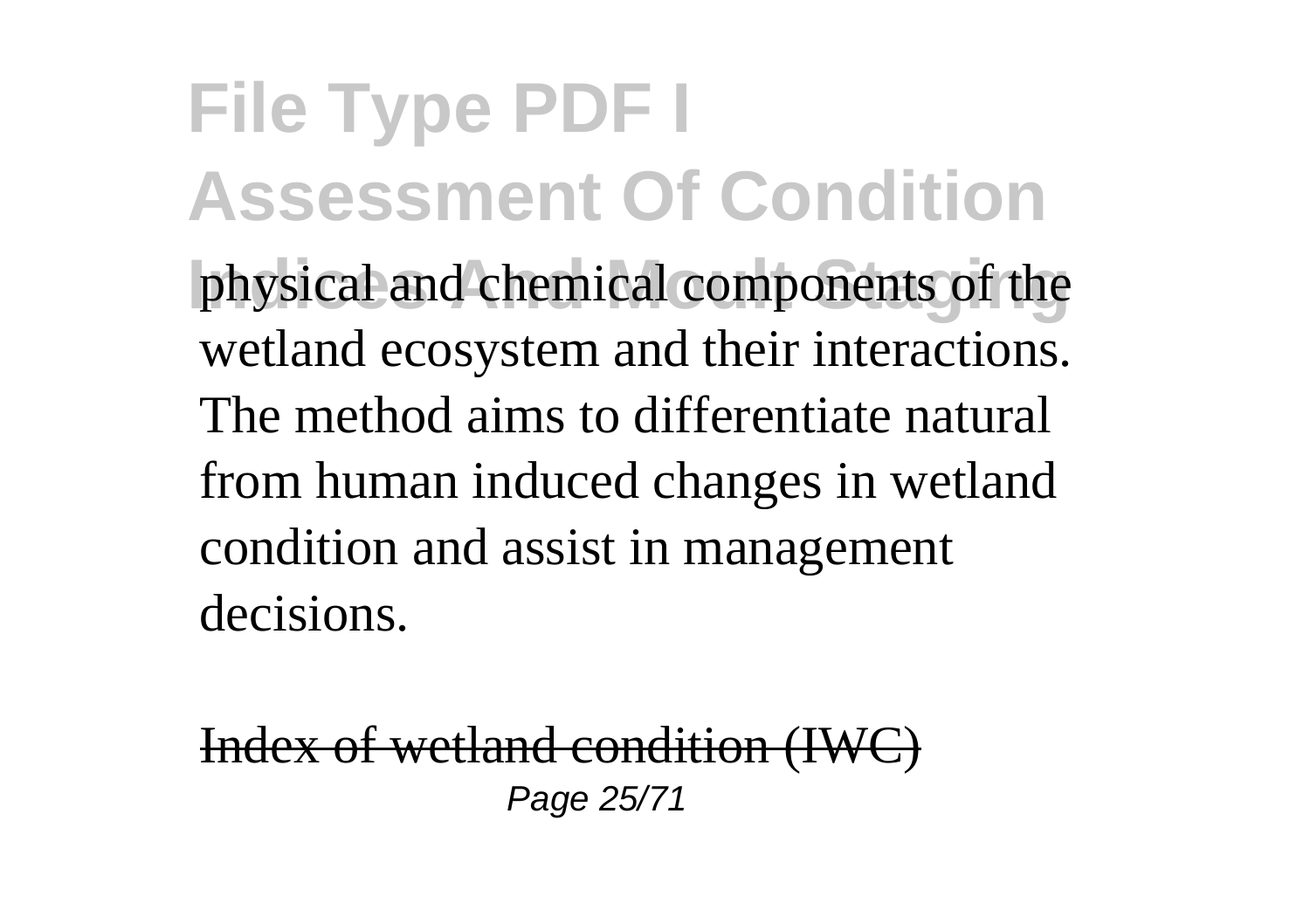**File Type PDF I Assessment Of Condition (Department of ...** Moult Staging Tests every index law, combinations of them, and some application style question. Mark scheme details where exactly the marks are allocated, including method marks vs accuracy marks.

Indices Test and Mark Scheme | Teaching Page 26/71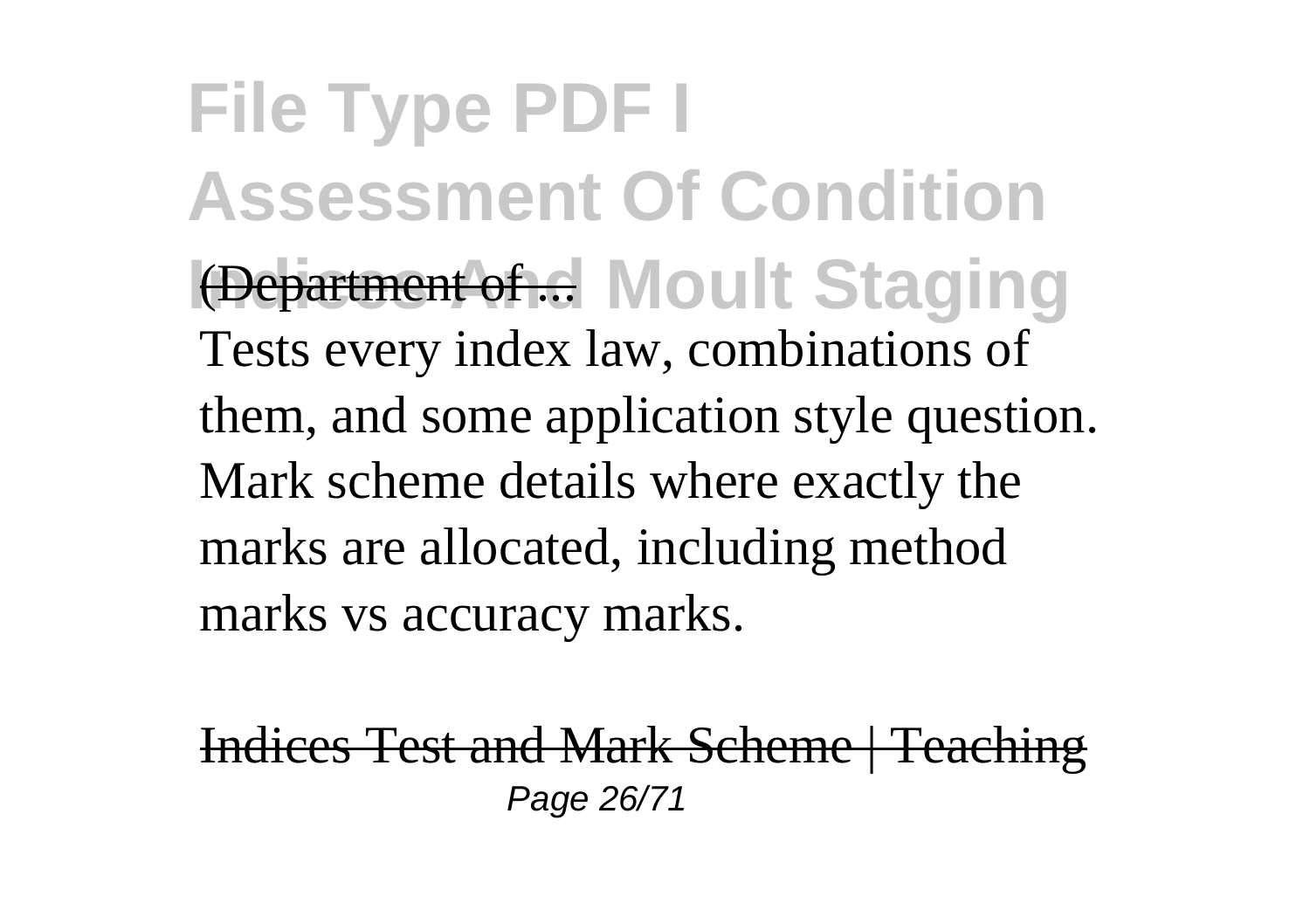**File Type PDF I Assessment Of Condition Resources And Moult Staging** The ISC is designed to be a broad scale and long term assessment. the ISC consists of five sub-indices that reflect different components of stream condition. The aquatic life sub-index is the component that reflects overall biotic condition within the sampling reach (Ladson and White, Page 27/71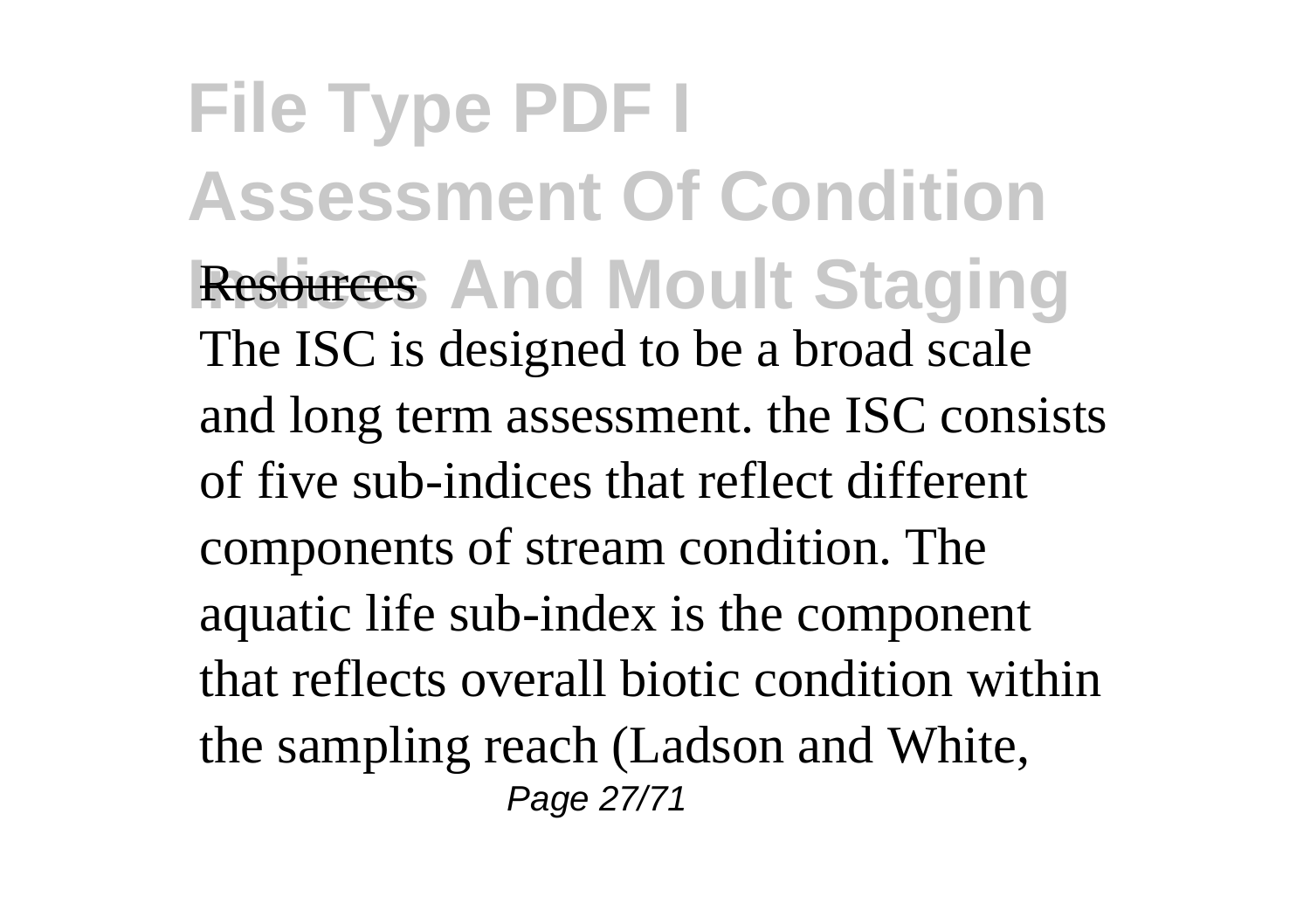**File Type PDF I Assessment Of Condition** 1999). Macroinvertebrate **t** Staging

Review of Physical River Assessment Methods - A Biological ... Summary The Index of Stream Condition (ISC) brings together data from a variety of sources to give a detailed overall picture of river condition. Five sub-indices Page 28/71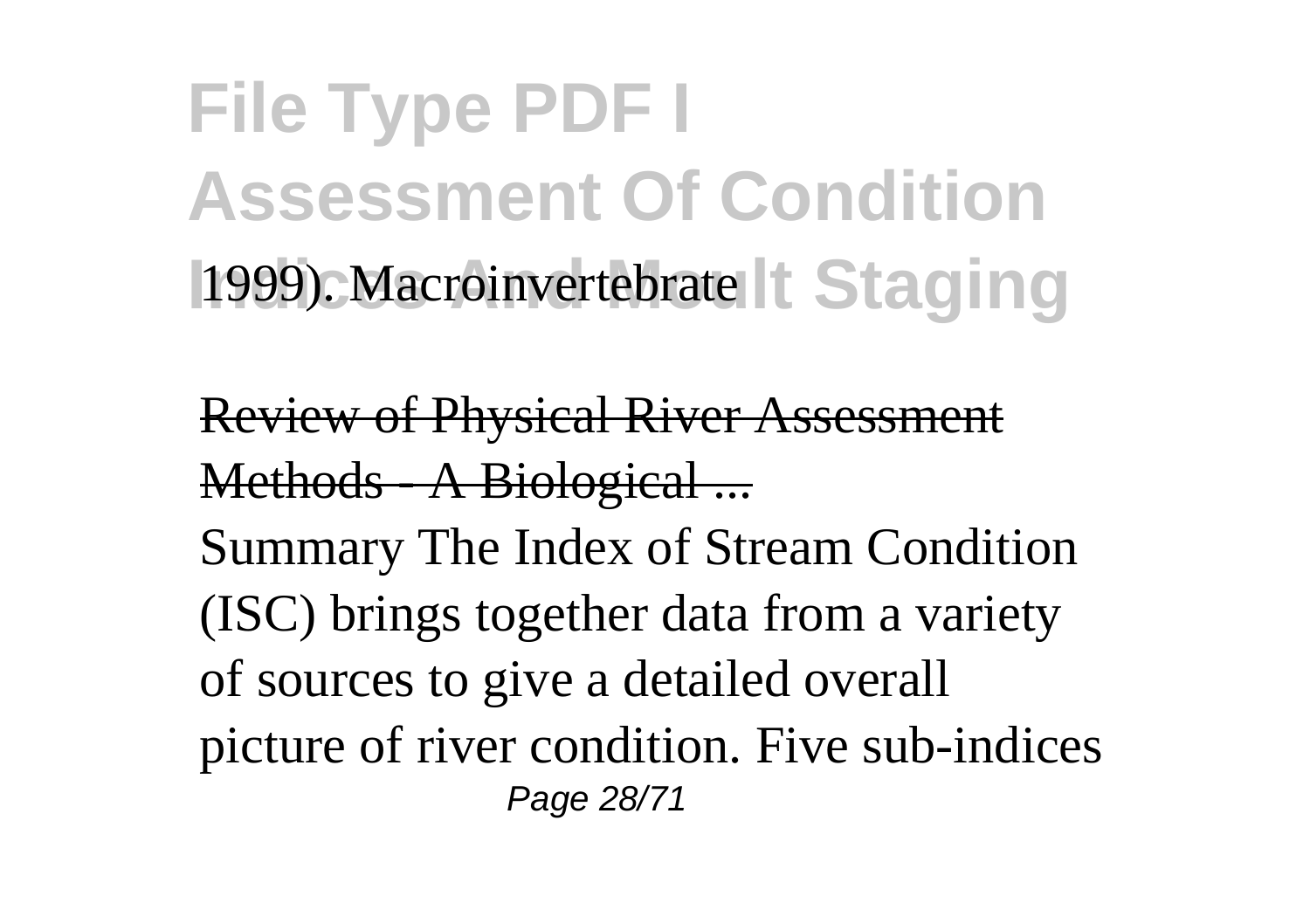**File Type PDF I Assessment Of Condition** make up the ISC score - Hydrology, Water Quality, Streamside Zone, Physical Form and Aquatic Life. Each sub-index comprises individually measured variables.

Index of Stream Condition (ISC) (Department of Environment ... Page 29/71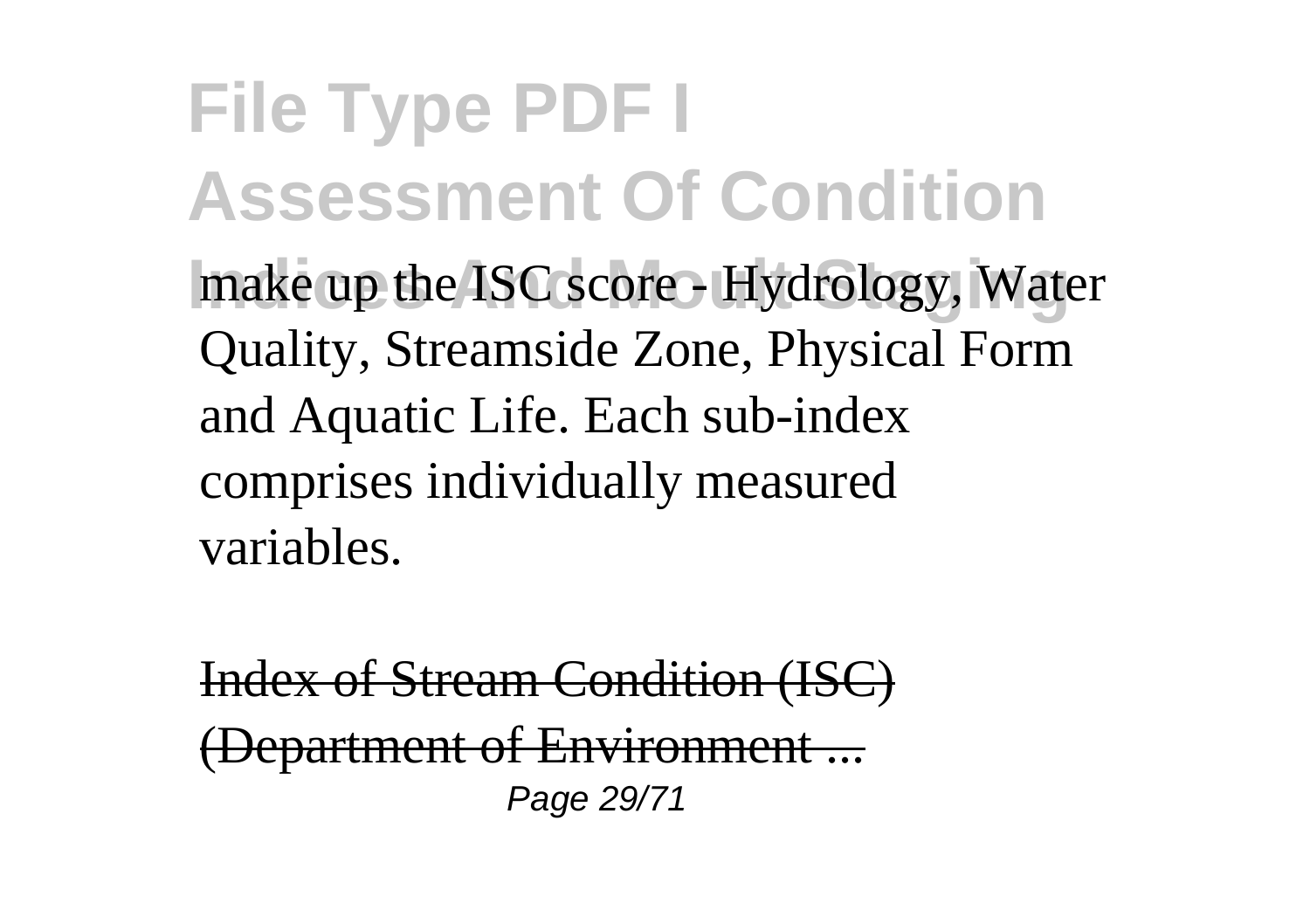**File Type PDF I Assessment Of Condition Victoria. The wetland condition and individual** assessment method has been termed the Index of Wetland Condition (IWC). The document 'Index of Wetland Condition - Conceptual Framework and Selection of Measures' (Department of Sustainability and Environment 2005a) sets out the rationale and requirements for Page 30/71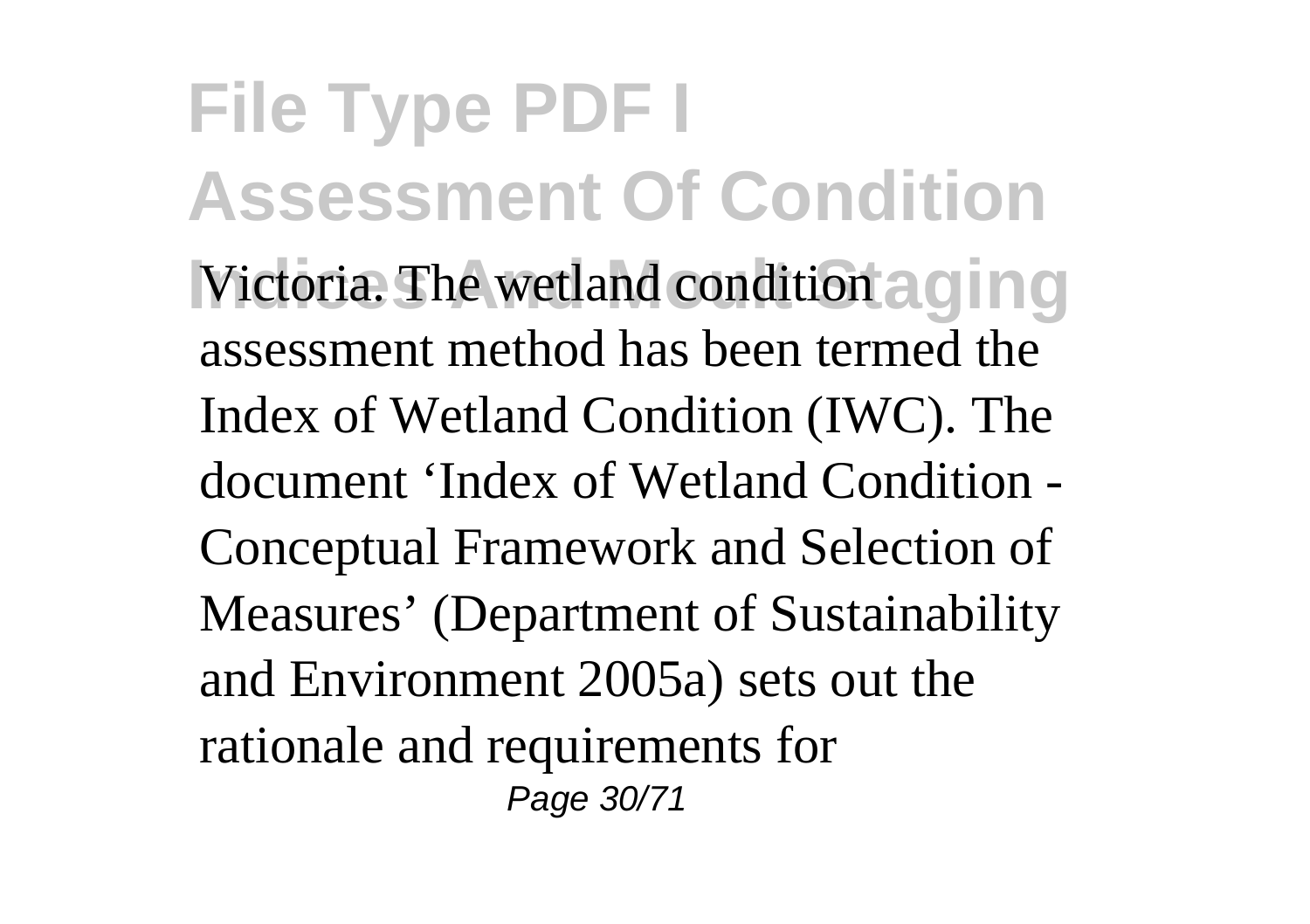**File Type PDF I Assessment Of Condition** development of the method, its form and the condition

Index of Wetland Condition Douglas Ticiani, Rosilene Luciana Delariva, The biotic condition of dams runof-the-river in sequence: adaptation of a multimetric index based on the Page 31/71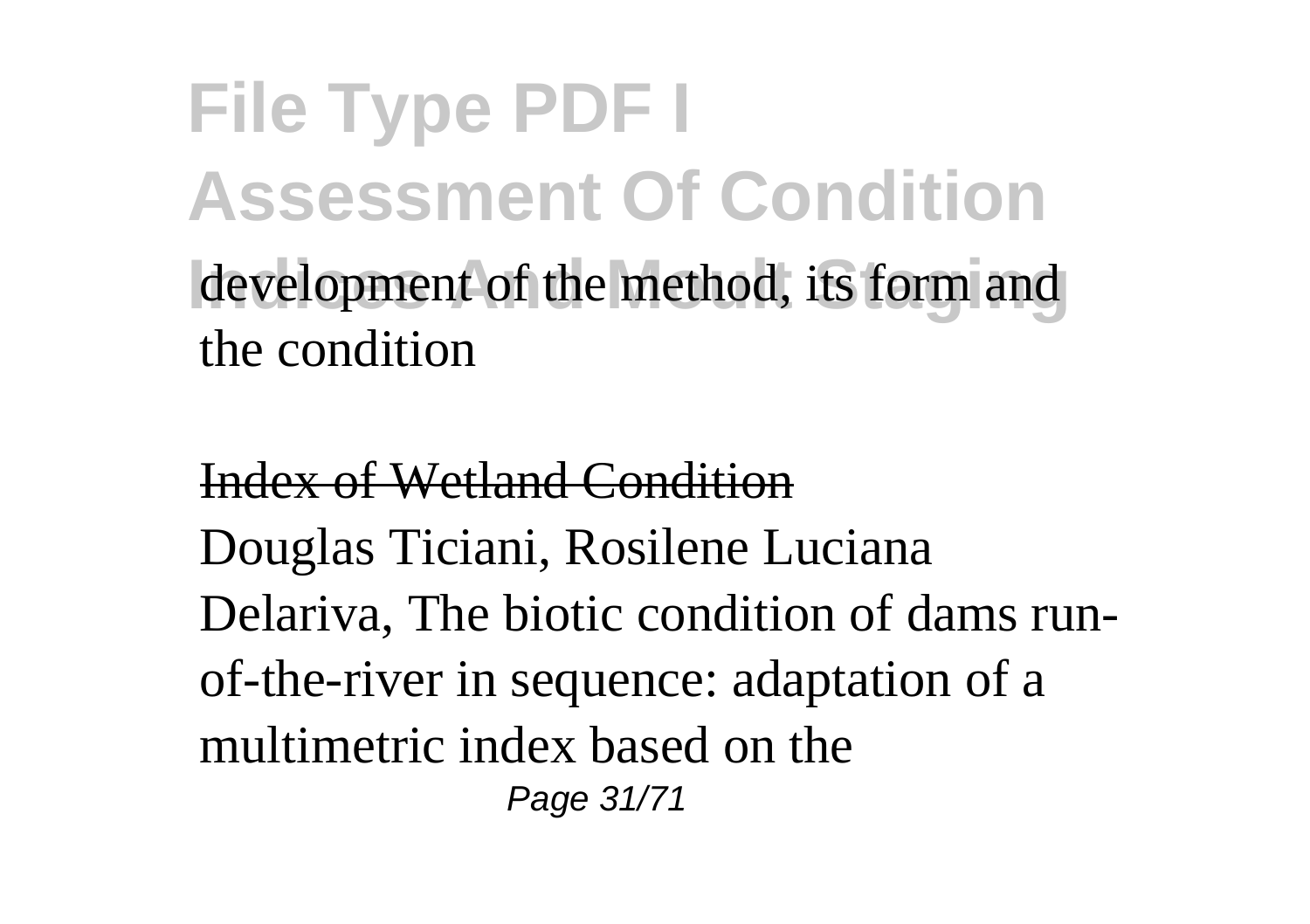**File Type PDF I Assessment Of Condition Neotropical fish fauna, Environmental C** Monitoring and Assessment, 10.1007/s10661-020-08367-2, 192, 6, (2020).

Assessment of Biotic Integrity Using Fish  $\sim$ mmunities  $\sim$ 

condition index (CFCI) and a financial Page 32/71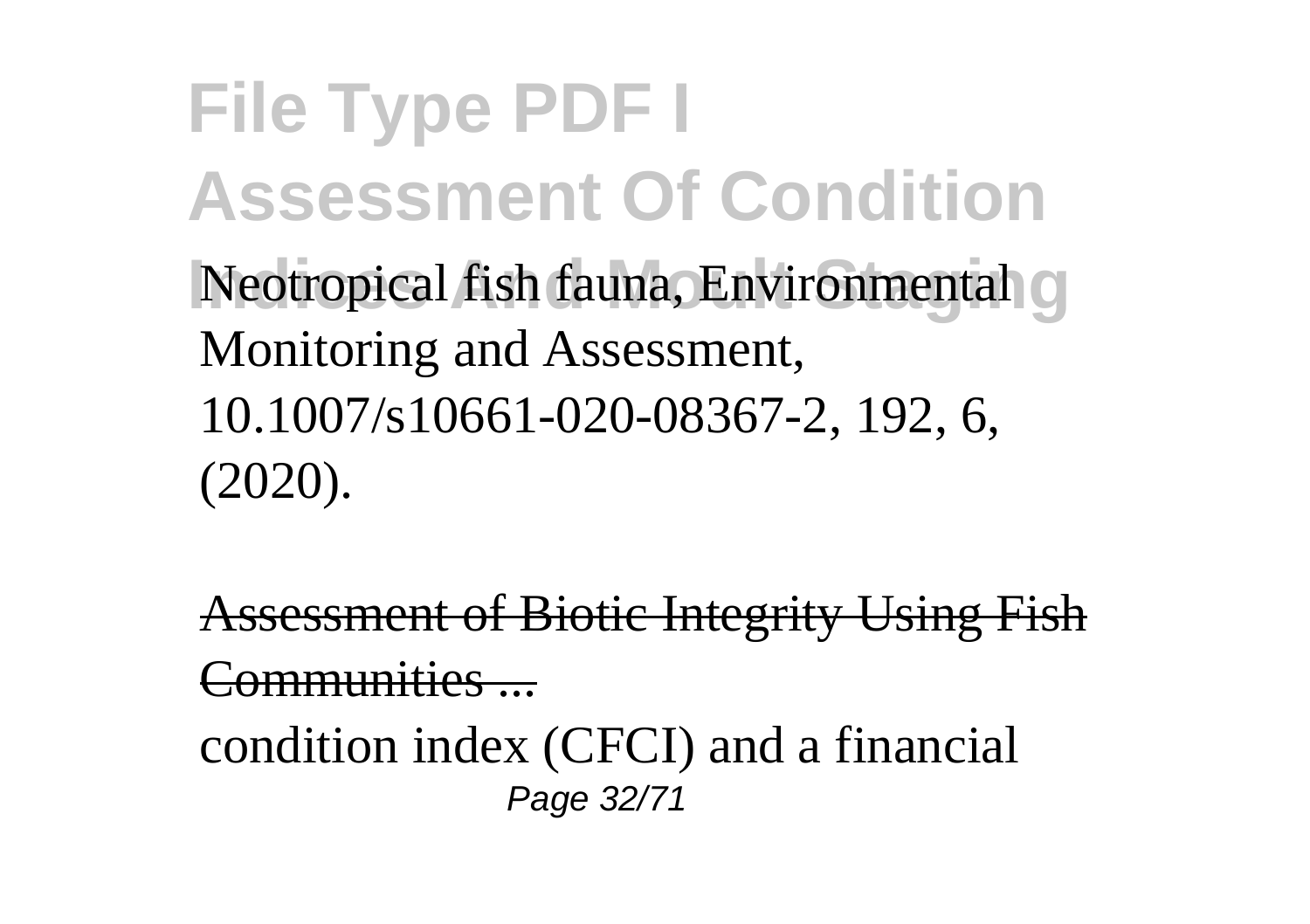**File Type PDF I Assessment Of Condition** conditions management index (FCMI), or and then tested the framework on 51 municipalities in the KZN province from 2009 to 2015. The study used a panel data approach with two financial condition indices as indicators. The findings suggest that, in the absence of individual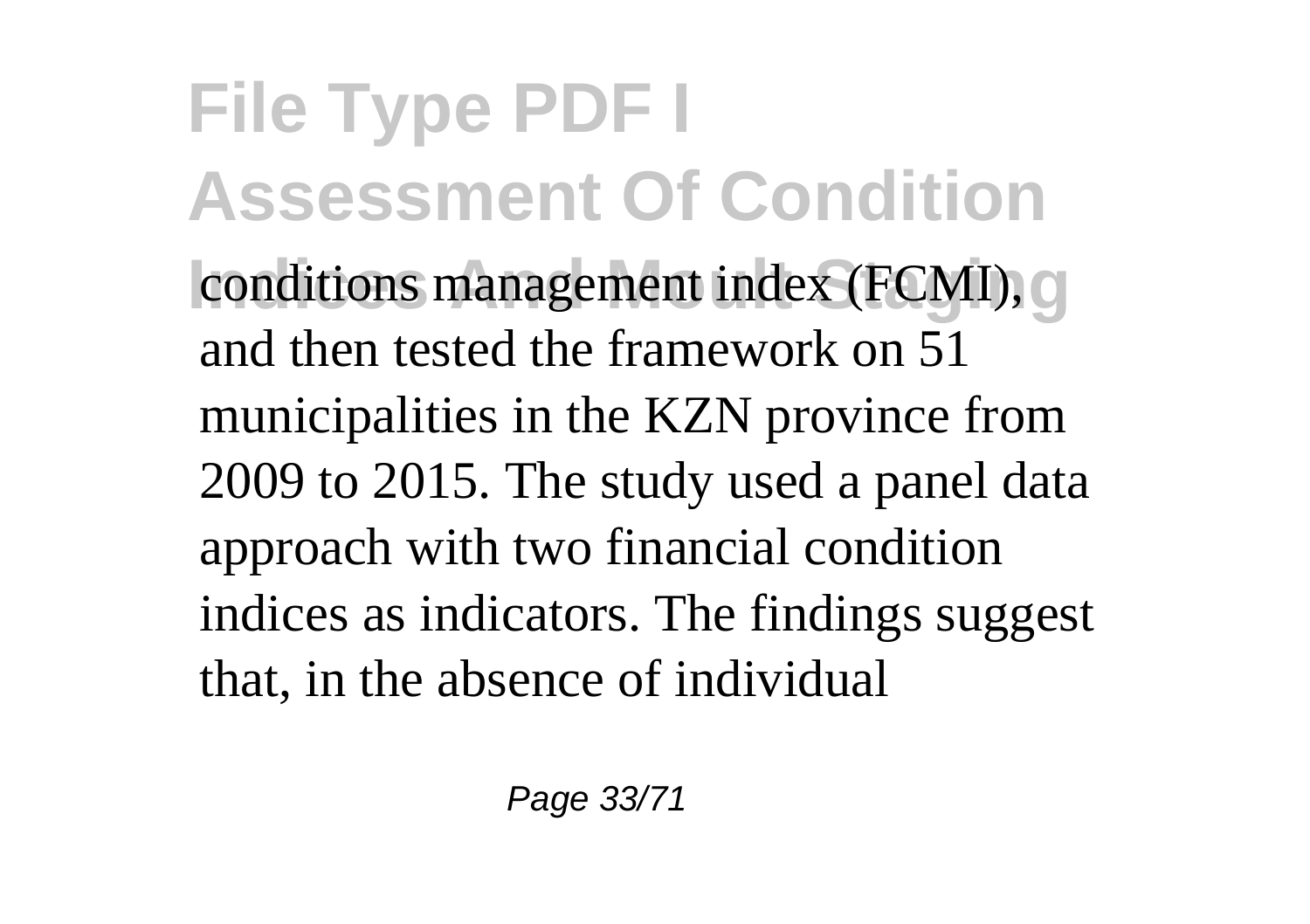## **File Type PDF I Assessment Of Condition Indices And Moult Staging**

Page 34/71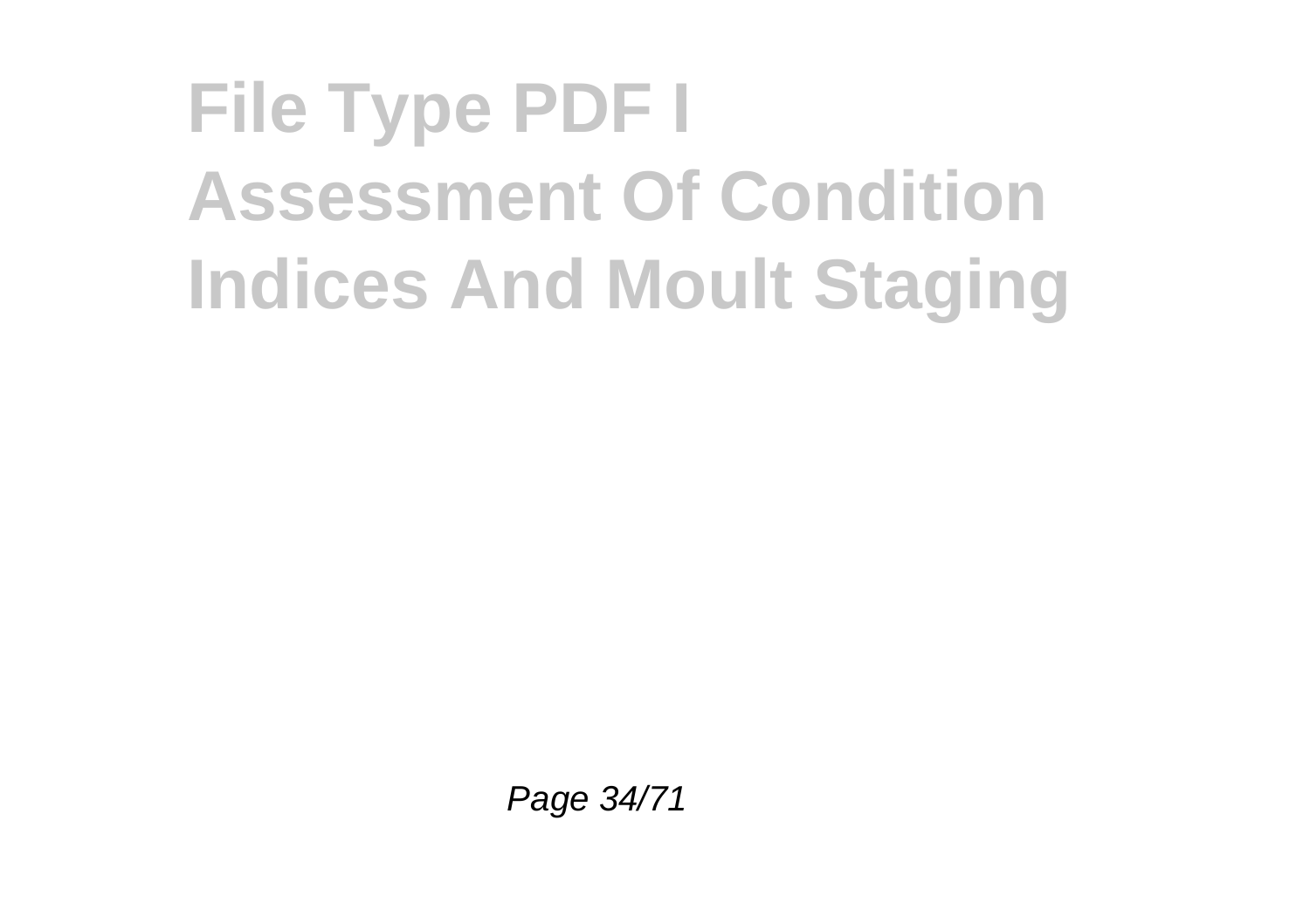## **File Type PDF I Assessment Of Condition Indices And Moult Staging**

The constant growth of the world's population and the decline of the availability of land and soil resources are global concerns for food security. Other concerns are the decrease in productivity and delivery of essential ecosystems Page 35/71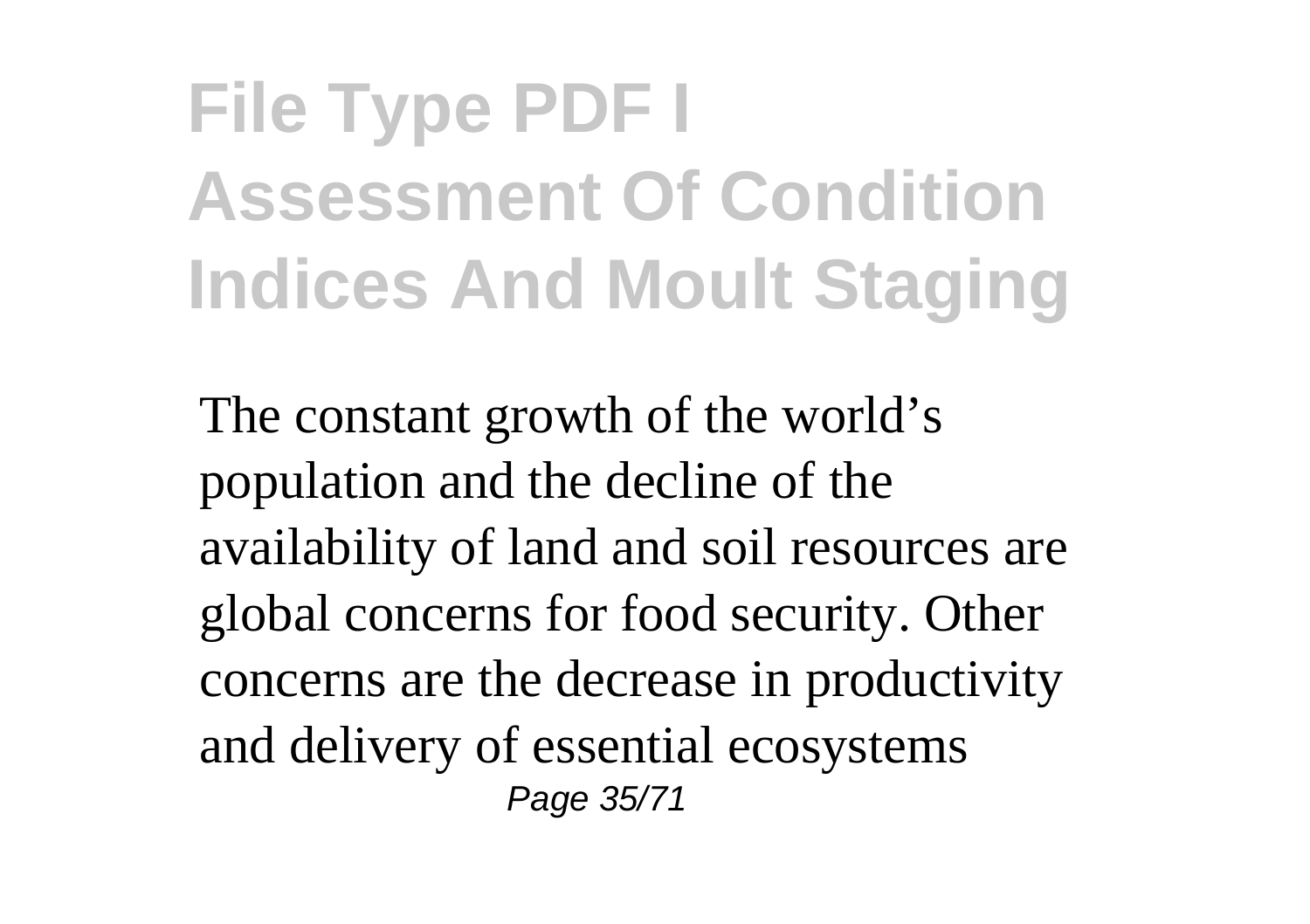**File Type PDF I Assessment Of Condition Indices Secause of the decline of soil and Services because of the decline of soil and** quality and health by a range of degradation processes. Key soil properties like soil bulk density, organic carbon concentration, plant available water capacity, infiltration rate, air porosity at field moisture capacity, and nutrient reserves, are crucial properties for soil Page 36/71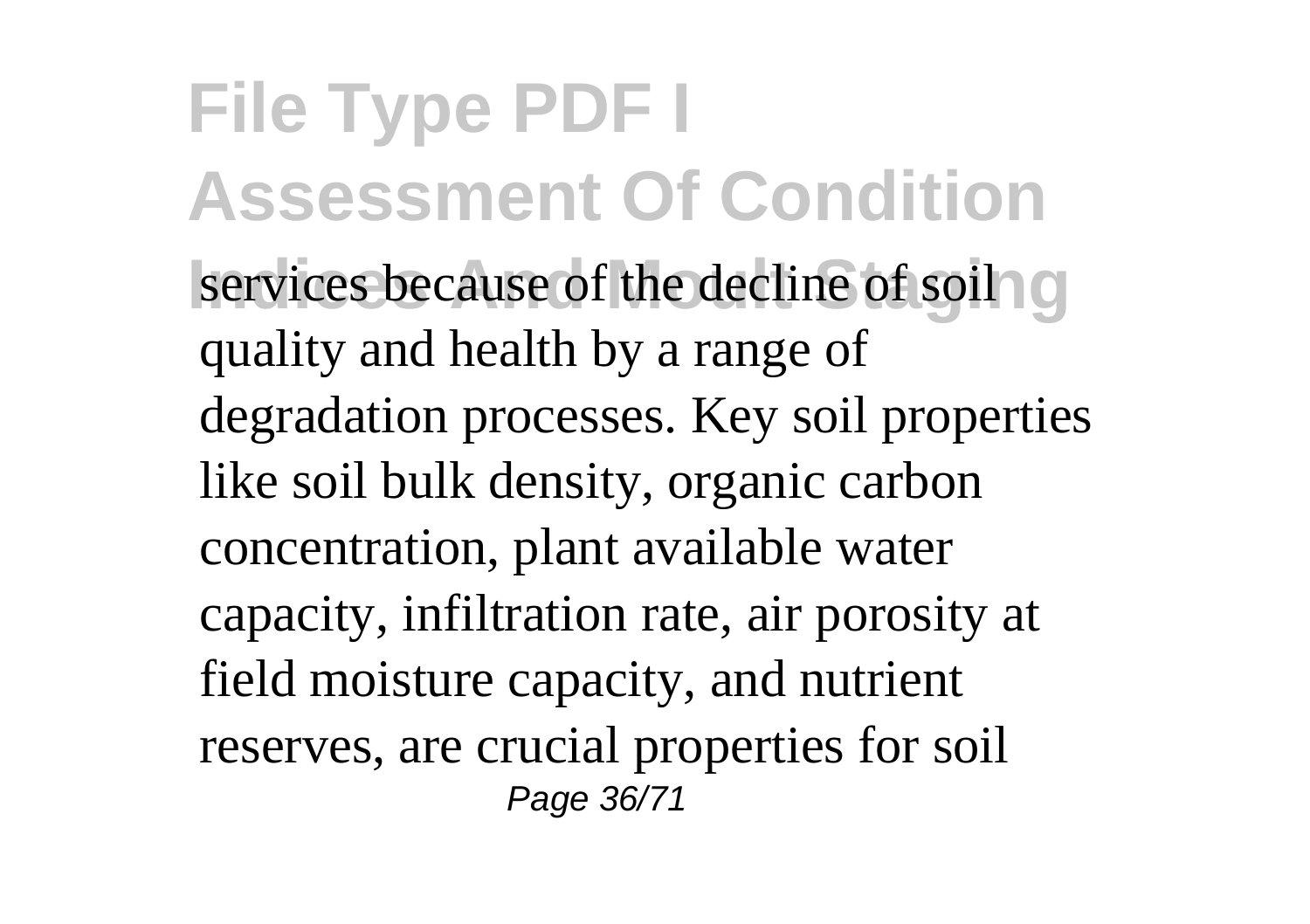**File Type PDF I Assessment Of Condition** functionality which refers to the capacity of soil to perform numerous functions. These functions are difficult to measure directly and are estimated through indices of soil quality and soil health. Soil degradation, its extent and severity, can also be estimated by assessing indices of soil quality and health. "Geospatial Page 37/71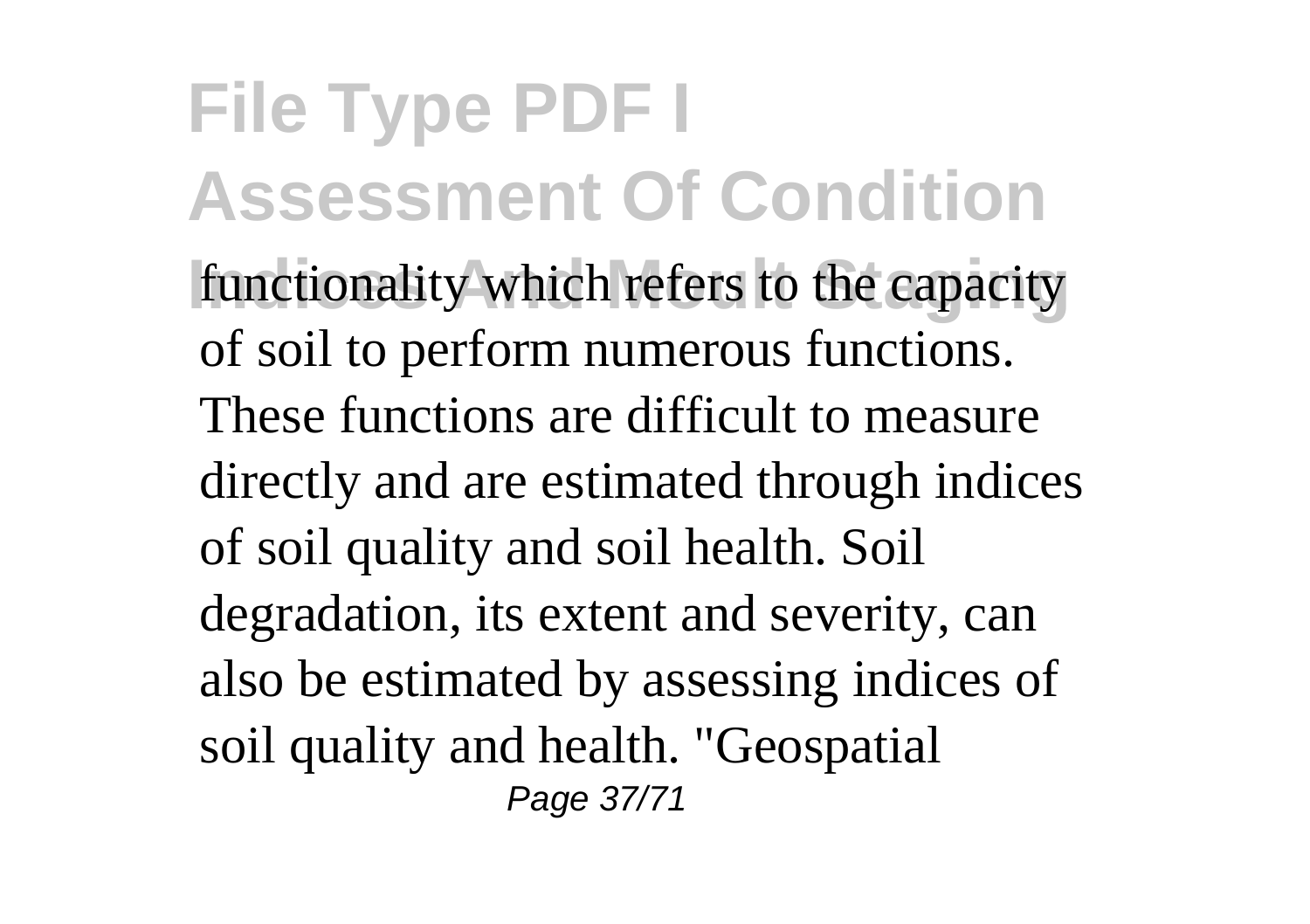**File Type PDF I Assessment Of Condition Technology for Land Degradation** Assessment and Management" uses satellite imagery and remote sensing technologies to measure landscape parameters and terrain attributes. Remote sensing and geospatial technologies are important tools in assessing the extent and the severity of land and soil degradation, Page 38/71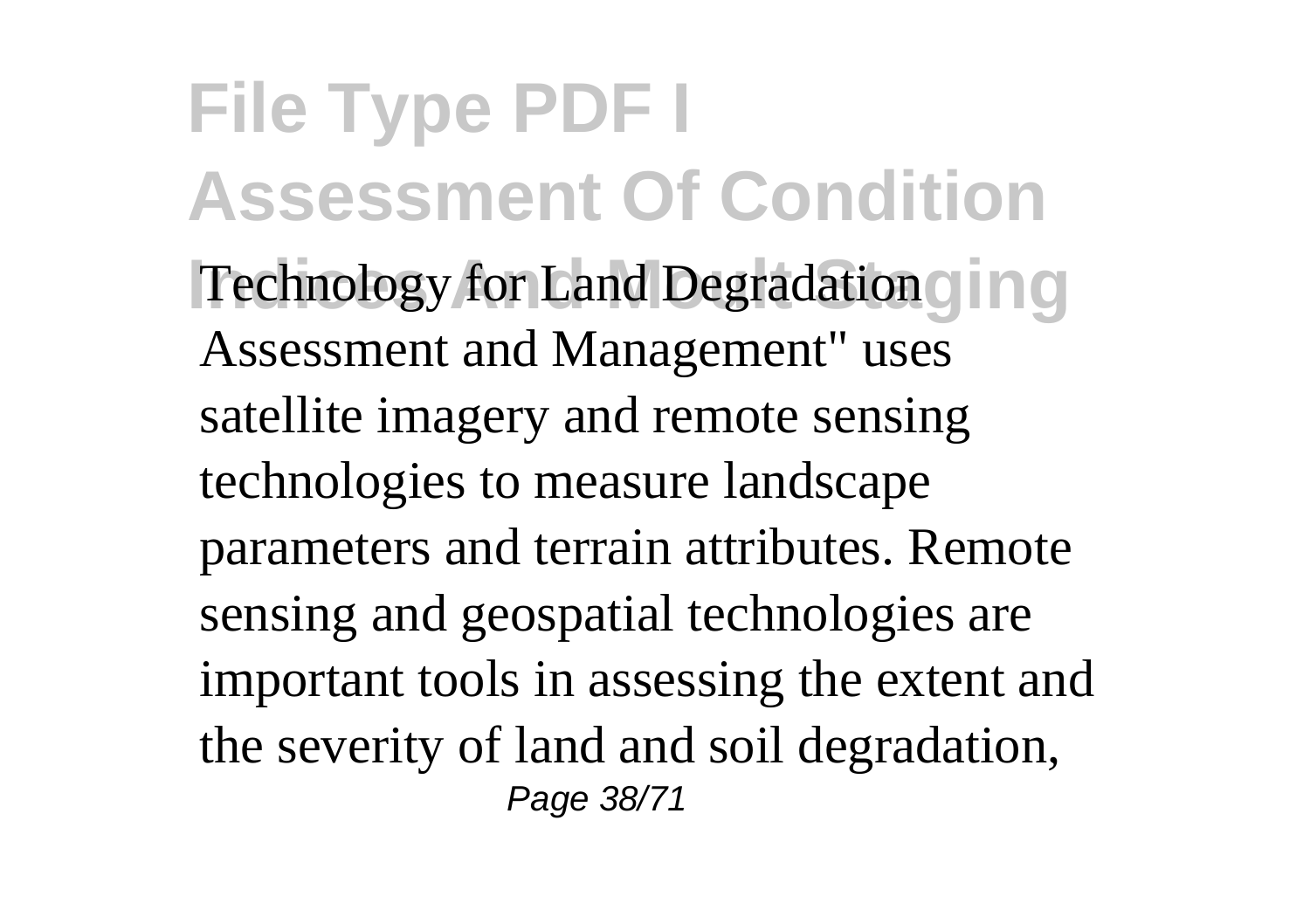**File Type PDF I Assessment Of Condition** their temporal changes, and geospatial **of** distribution in a timely and cost-effective manner. The knowledge presented in the book by Dr. R.S. Dwivedi shows how remote sensing data can be utilized for inventorying, assessing, and monitoring affected ecosystems and how this information can be integrated in the Page 39/71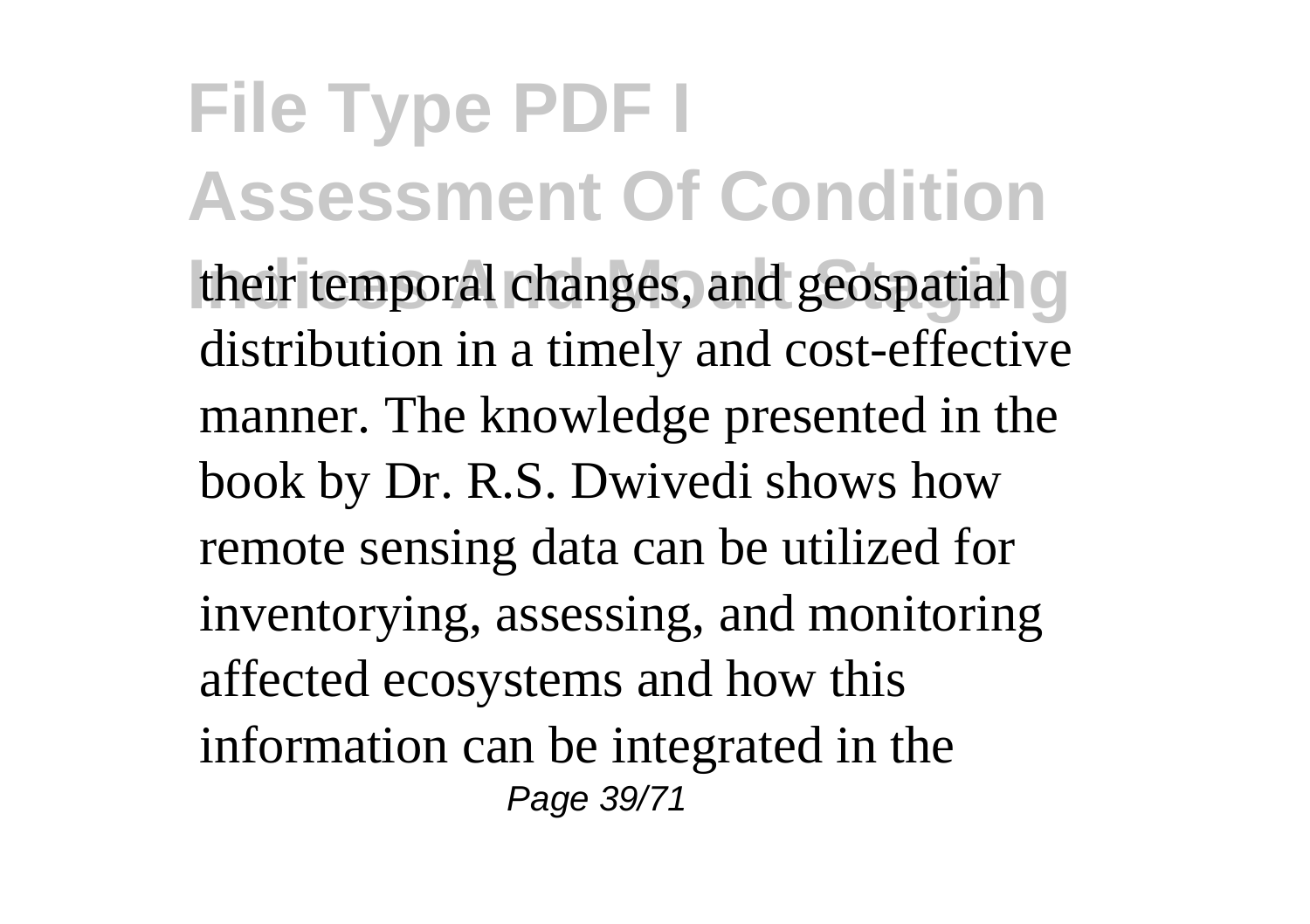**File Type PDF I Assessment Of Condition** models of different local settings. Through many land degradations studies, land managers, researchers, and policymakers will find practical applications of geospatial technologies and future challenges. The information presented is also relevant to advancing the Sustainable Development Goals of the United Nations Page 40/71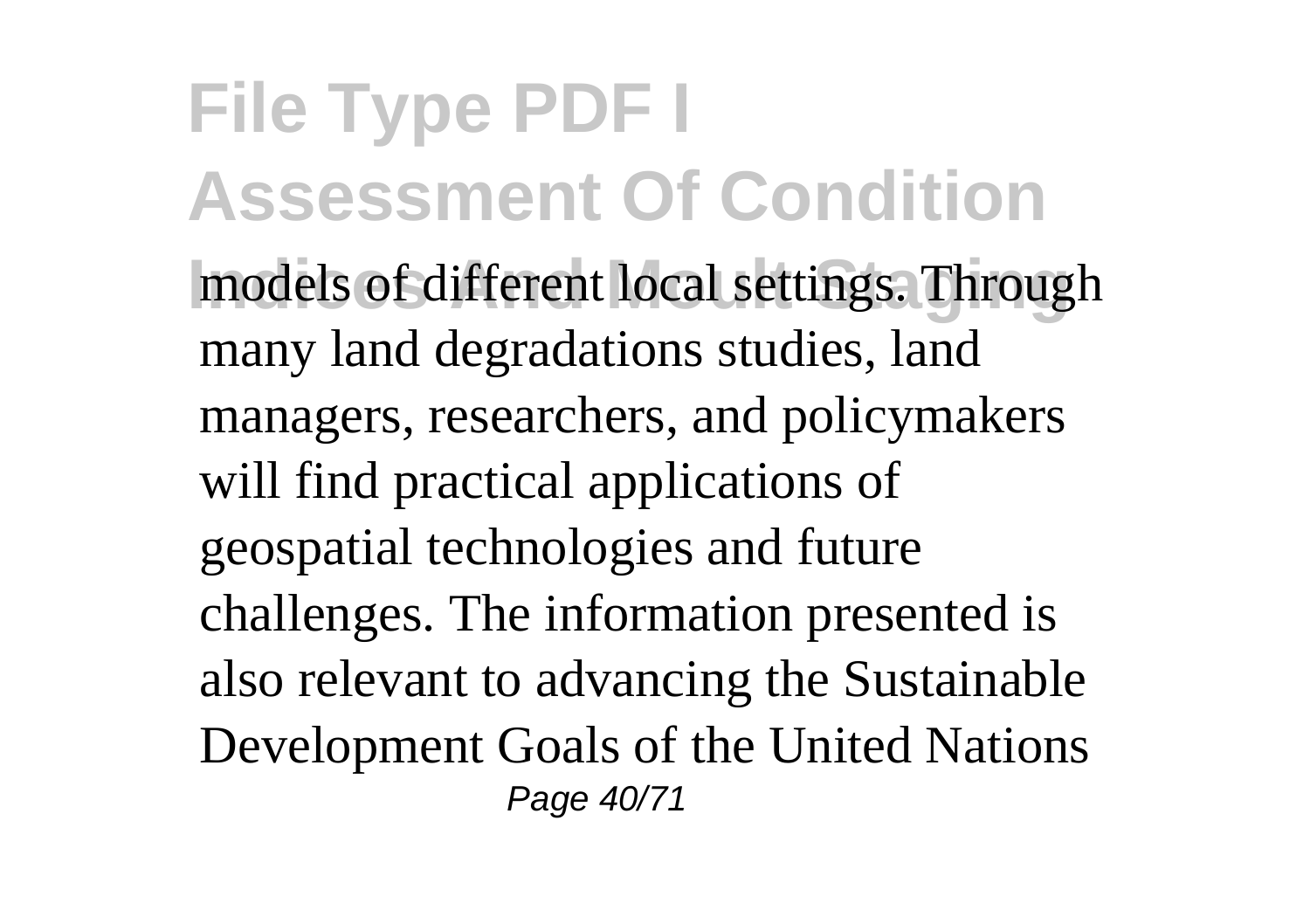**File Type PDF I Assessment Of Condition Indicate Staging towards global food security. Staging** 

Excerpt from Utilization and Evaluation of Vegetative Indices for Crop Condition Assessment: Crop Condition Assessment Division The results of this report Wdll be used to assess present and future crop condition techniques for analyzing crop Page 41/71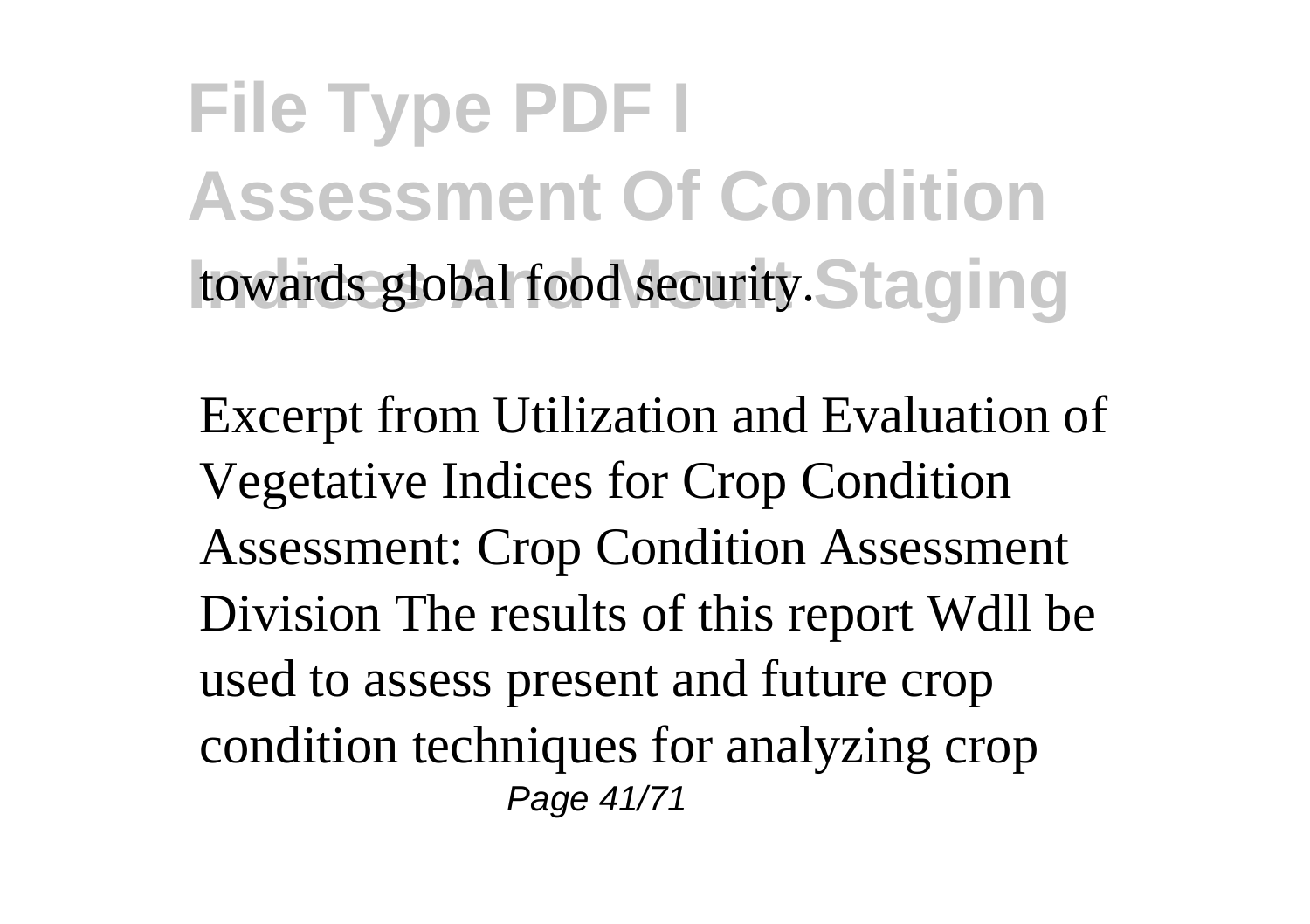**File Type PDF I Assessment Of Condition** conditions in foreign countries by the crop Condition Assessment Division. About the Publisher Forgotten Books publishes hundreds of thousands of rare and classic books. Find more at www.forgottenbooks.com This book is a reproduction of an important historical work. Forgotten Books uses state-of-the-Page 42/71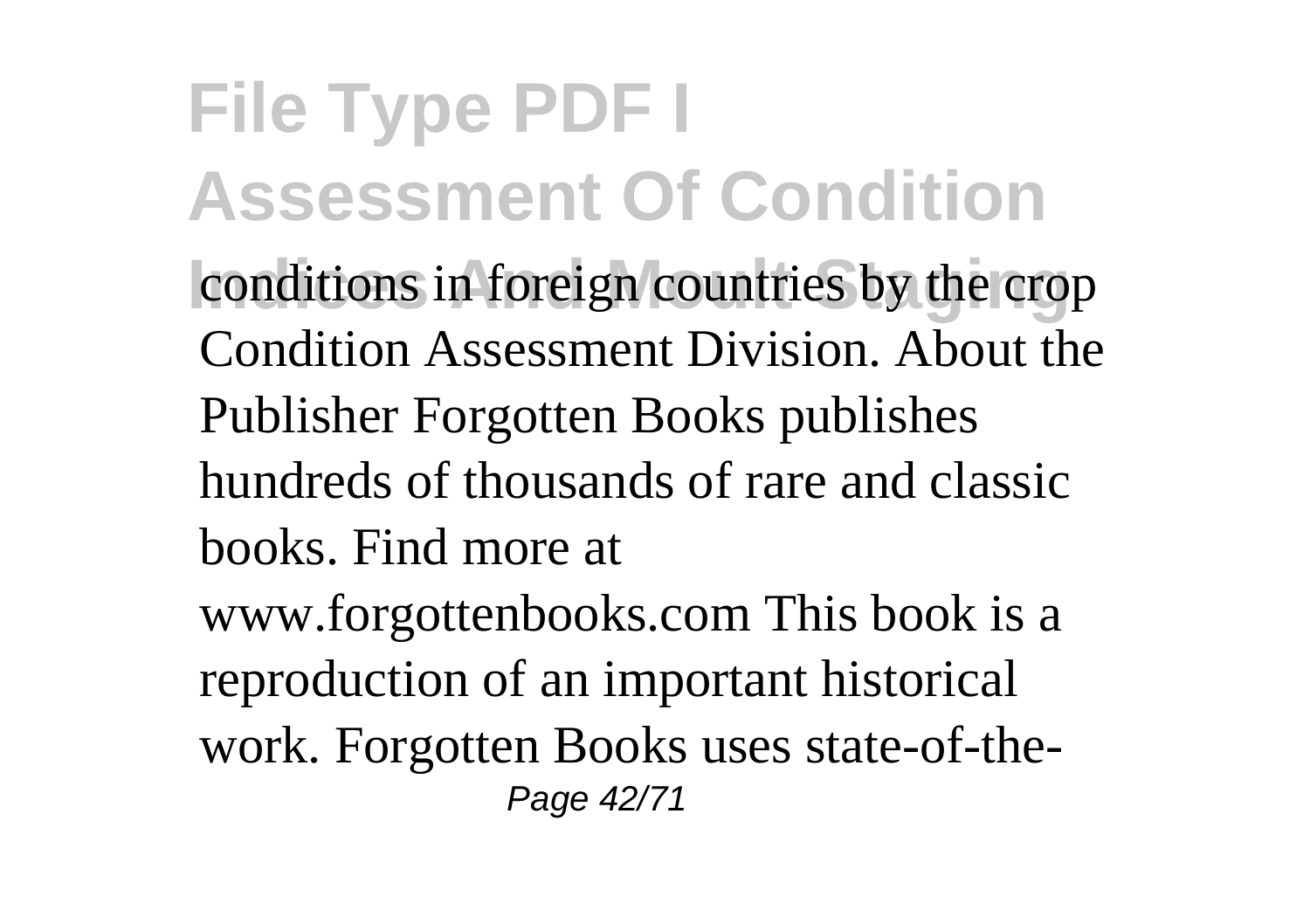#### **File Type PDF I Assessment Of Condition** art technology to digitally reconstruct the work, preserving the original format whilst repairing imperfections present in the aged copy. In rare cases, an imperfection in the original, such as a blemish or missing page, may be replicated in our edition. We do, however, repair the vast majority of imperfections successfully; any Page 43/71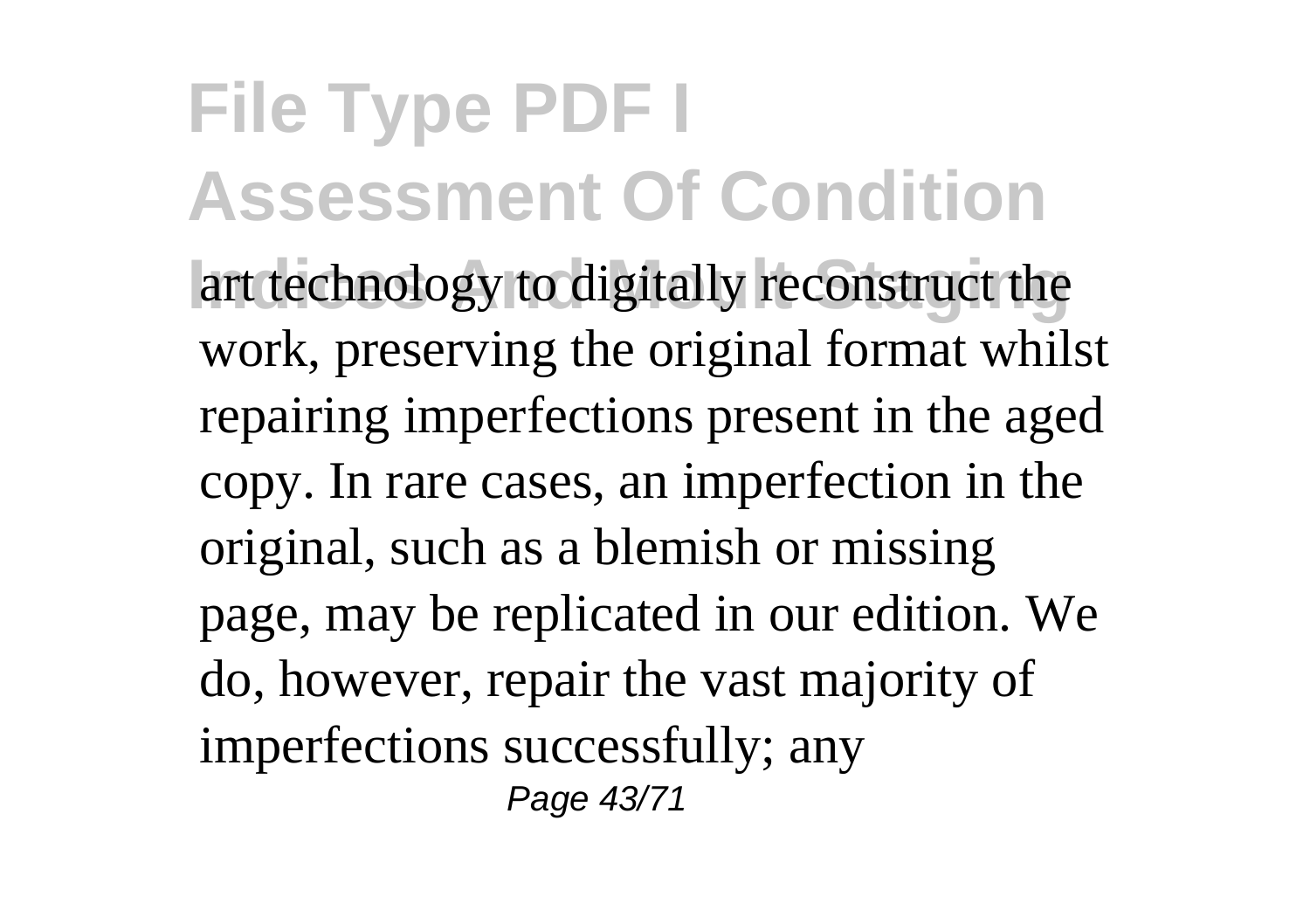**File Type PDF I Assessment Of Condition** imperfections that remain are intentionally left to preserve the state of such historical works.

The U.S. Navy, the U.S. Army, and public and private local railroad companies own and operate nearly 25000 miles of railroad track. Although traffic is generally low Page 44/71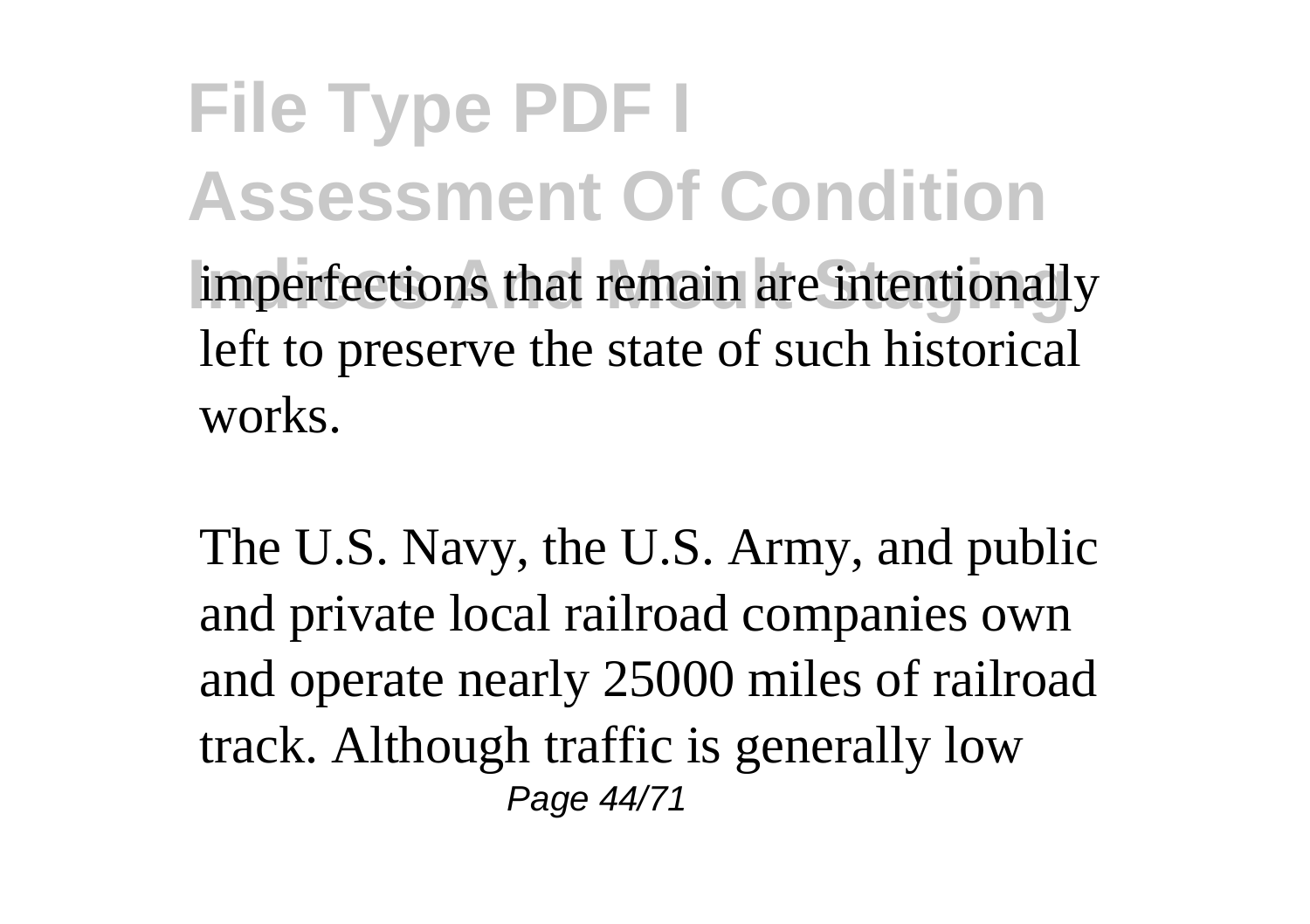**File Type PDF I Assessment Of Condition** volume and low speed, this track serves a vital transportation niche. A technological gap existed, however, in that a simple method was not available for routine condition assessment which is necessary for an overall track management program. This thesis developed a simple method. A Track Structure Condition Index (TSCI) Page 45/71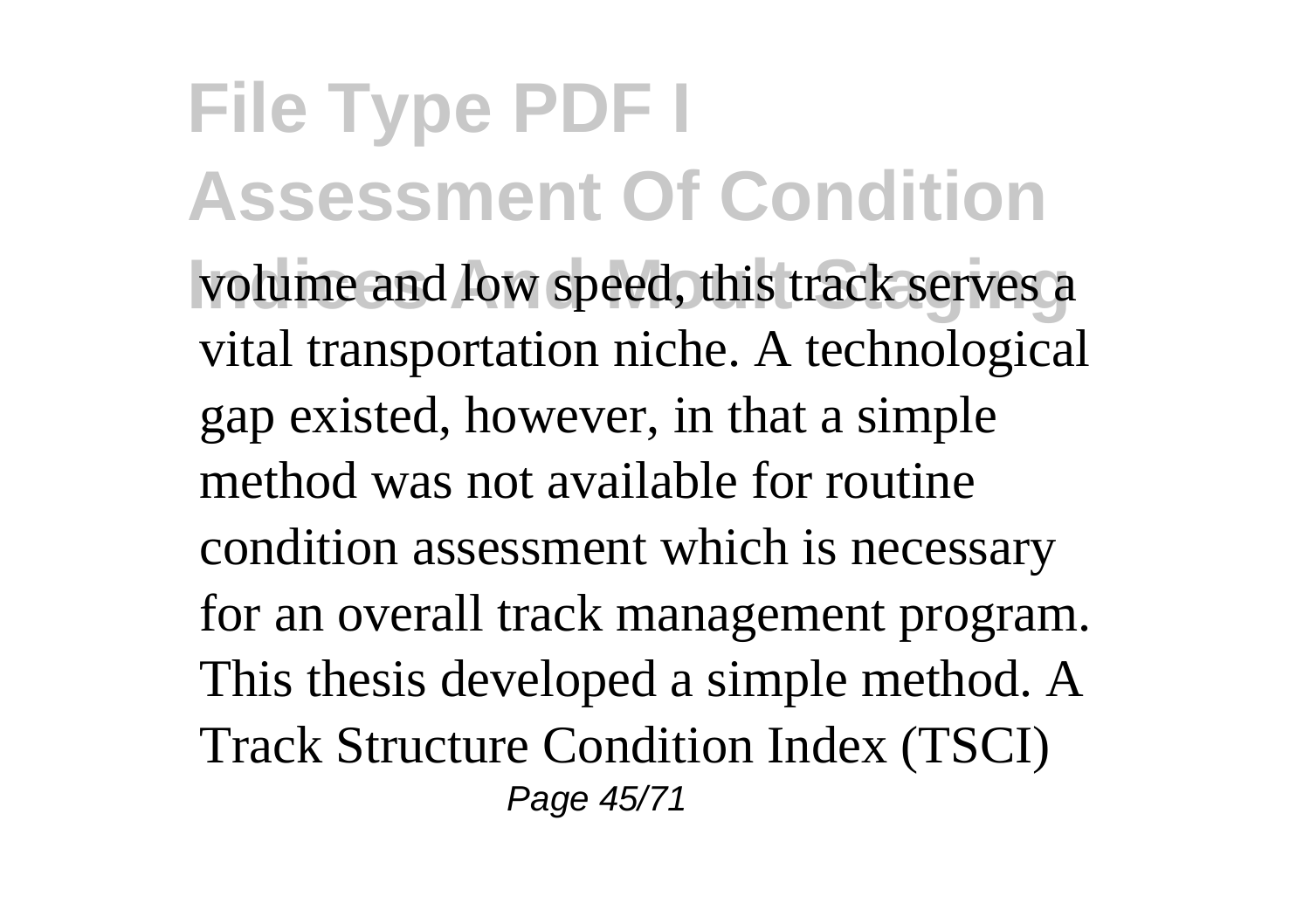**File Type PDF I Assessment Of Condition** was created that reflects a track's physical ability to support military, short line, or industrial traffic and the maintenance, repair, or rehabilitation needs to sustain that traffic. The basis for TSCI development was to combine all pertinent track components into three major groups (rail and joints, ties, and ballast and Page 46/71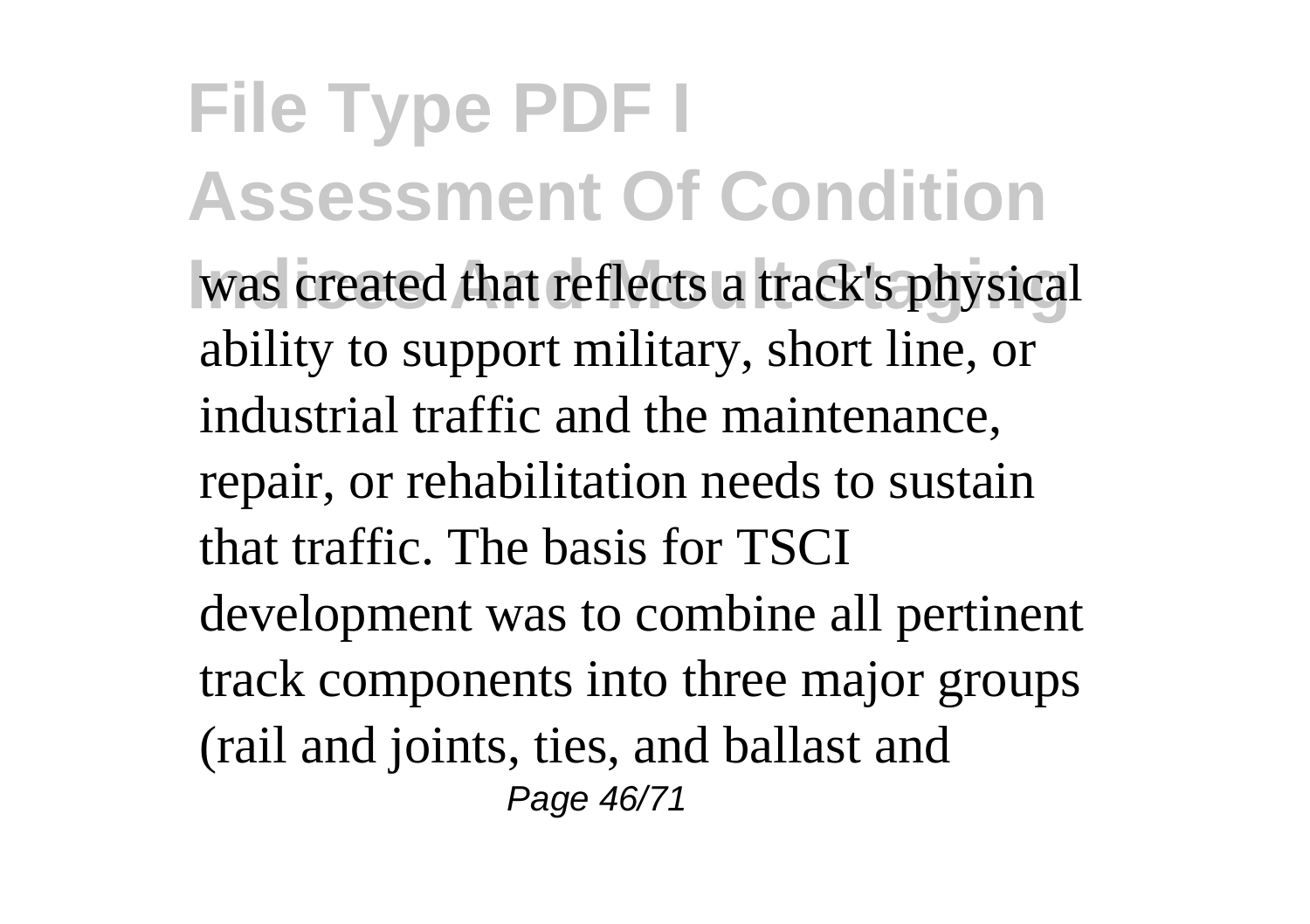**File Type PDF I Assessment Of Condition Indicate And Mondition** and developing condition indices for each. These component group indices are the Rail and Joints Condition Index (RJCI), the Tie Condition Index (TCI), and the Ballast and Subgrade Condition Index (BSCI). Rating data were collected using the direct rating approach from a panel of track experts. An interval Page 47/71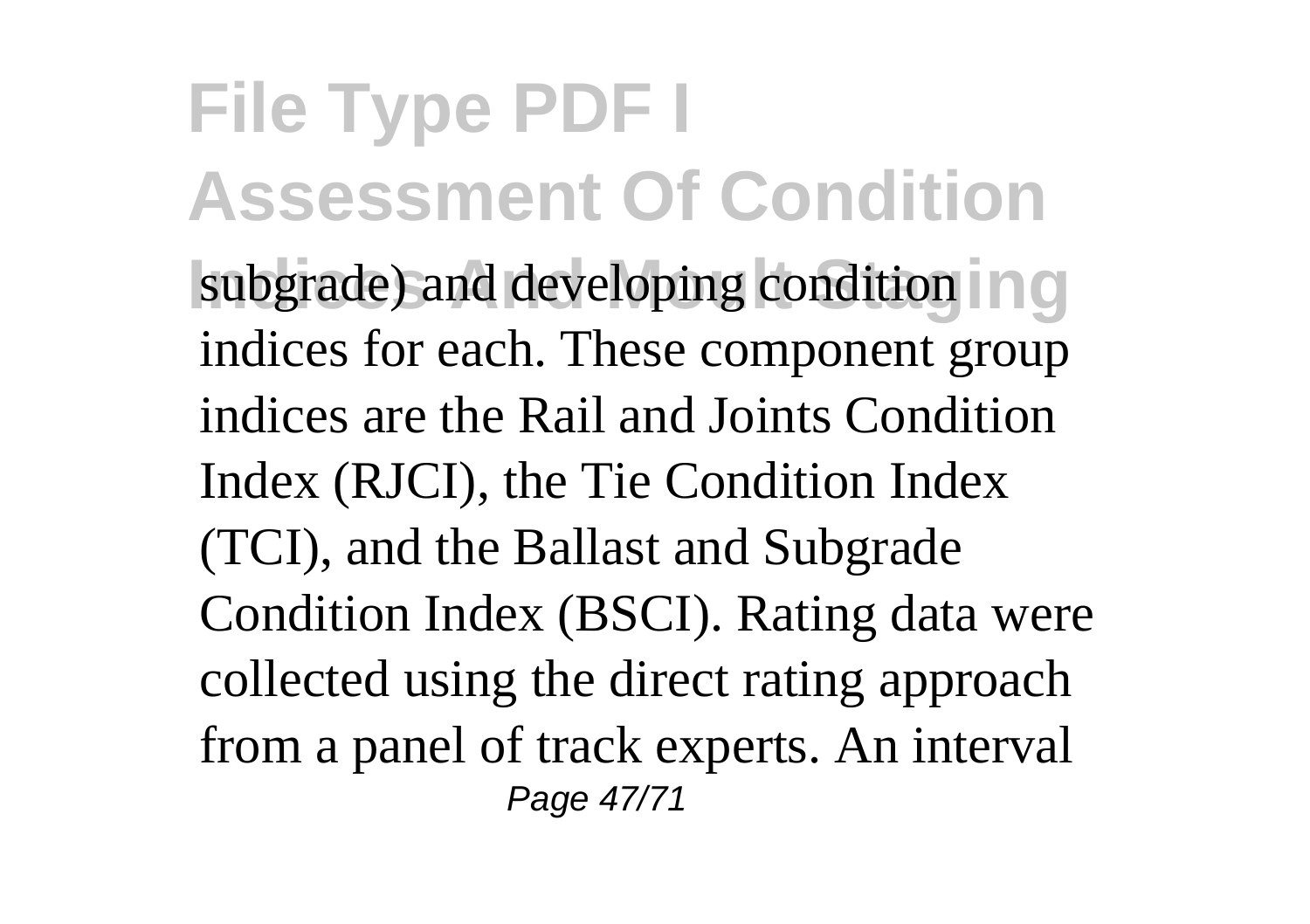**File Type PDF I Assessment Of Condition Indicate And Mountains** rating scale, ranging from 0 to 100, formed the basis for the ratings. A rating of 100 implies an absence of observable distress. Different intervals on the scale relate to different degrees of deterioration, operational impairments, and work needs on the track. A weighted deduct-density model was used to transform the rating Page 48/71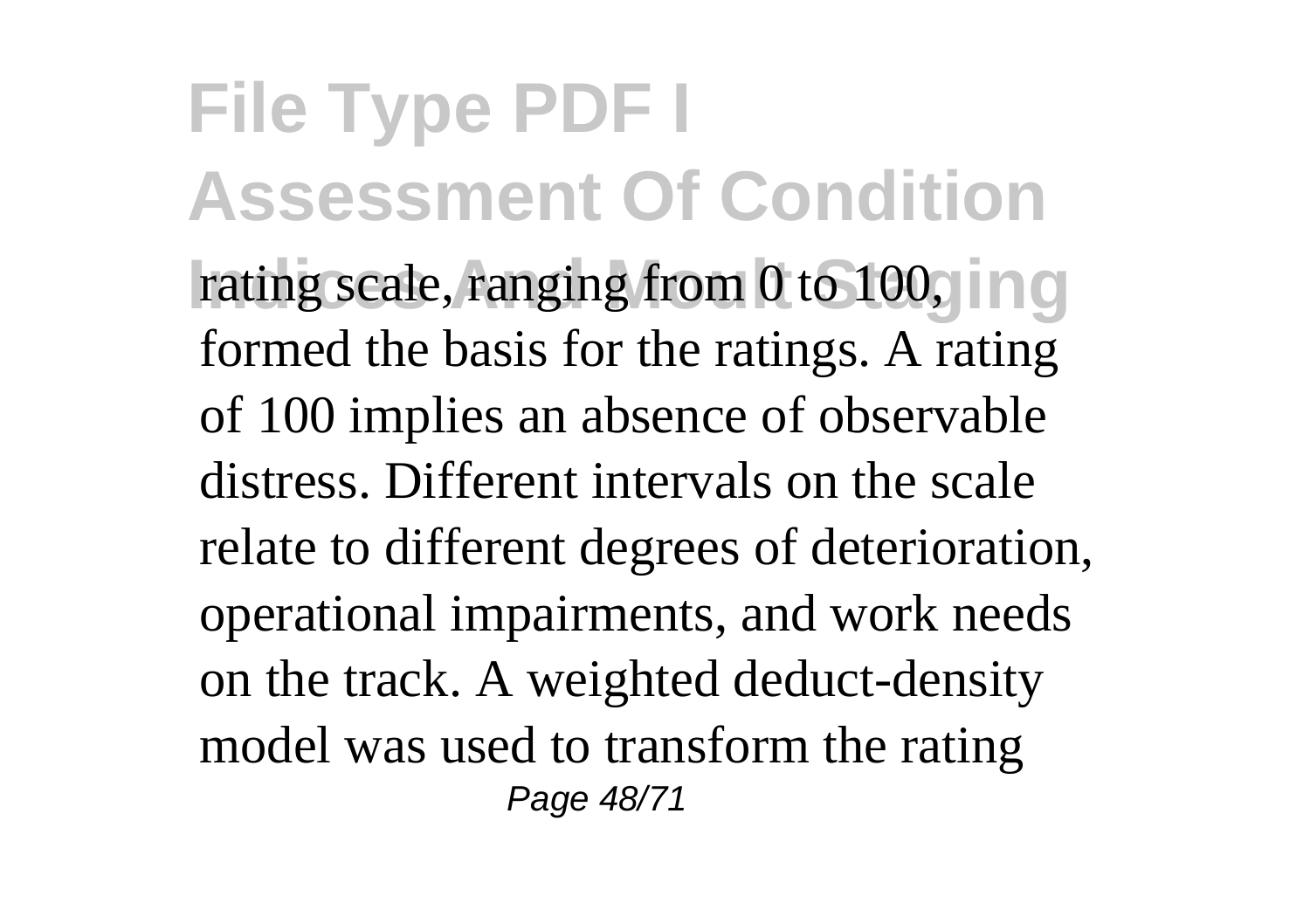**File Type PDF I Assessment Of Condition Information into the desired condition of** indices. Twenty-four distinct distress types evolved from the research for use in the model. Different severity levels for those distress types were also established. Those levels were related to possible operational restrictions placed on the track and the urgency for maintenance and repair. Page 49/71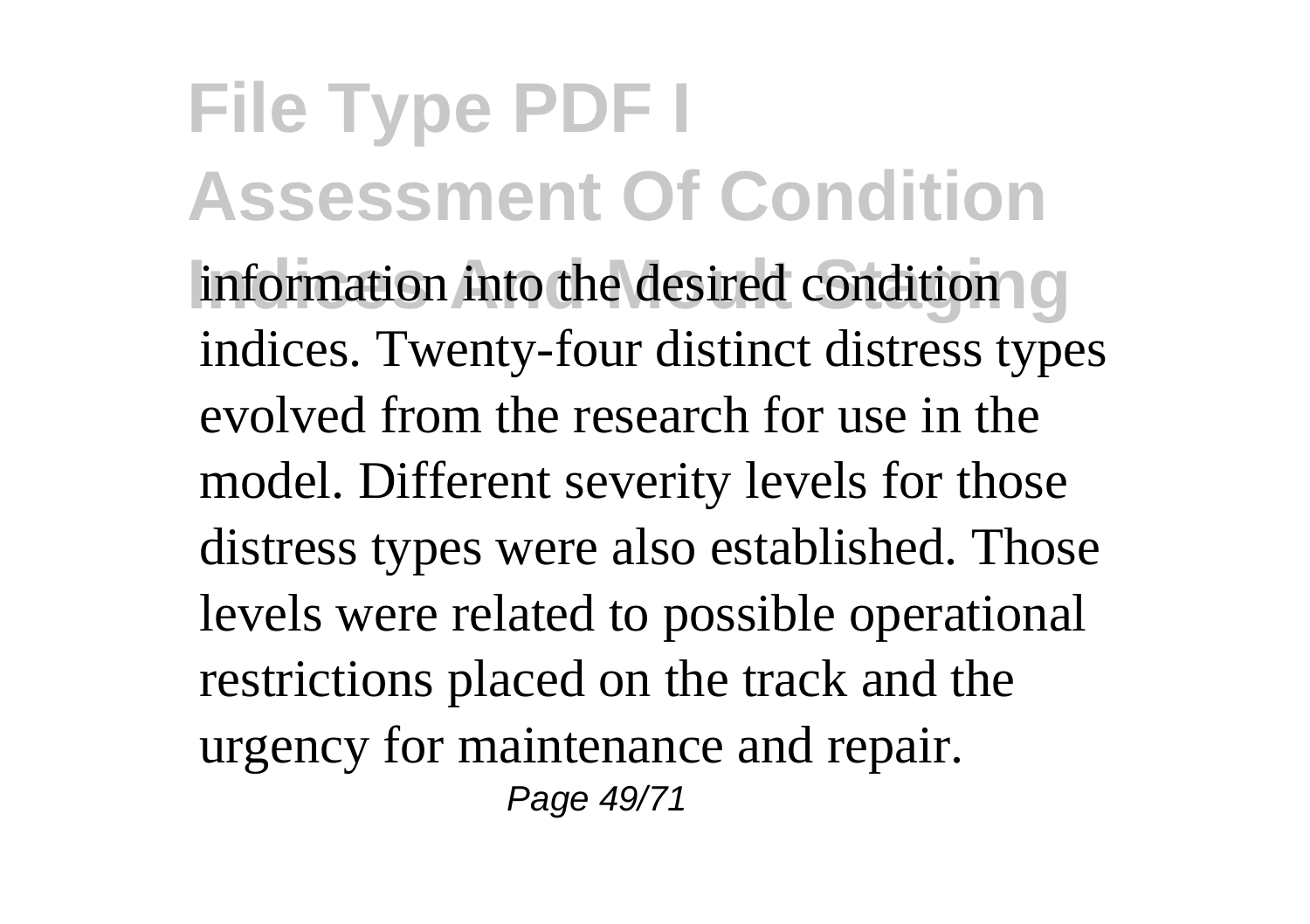**File Type PDF I Assessment Of Condition Inspection procedures were also a cuin quality** developed. Field verification confirmed that the inspection process, which incorporates sampling techniques, was simple and relatively quick to accomplish. The computed indices correlated extremely well to average panel ratings. This thesis also describes potential uses Page 50/71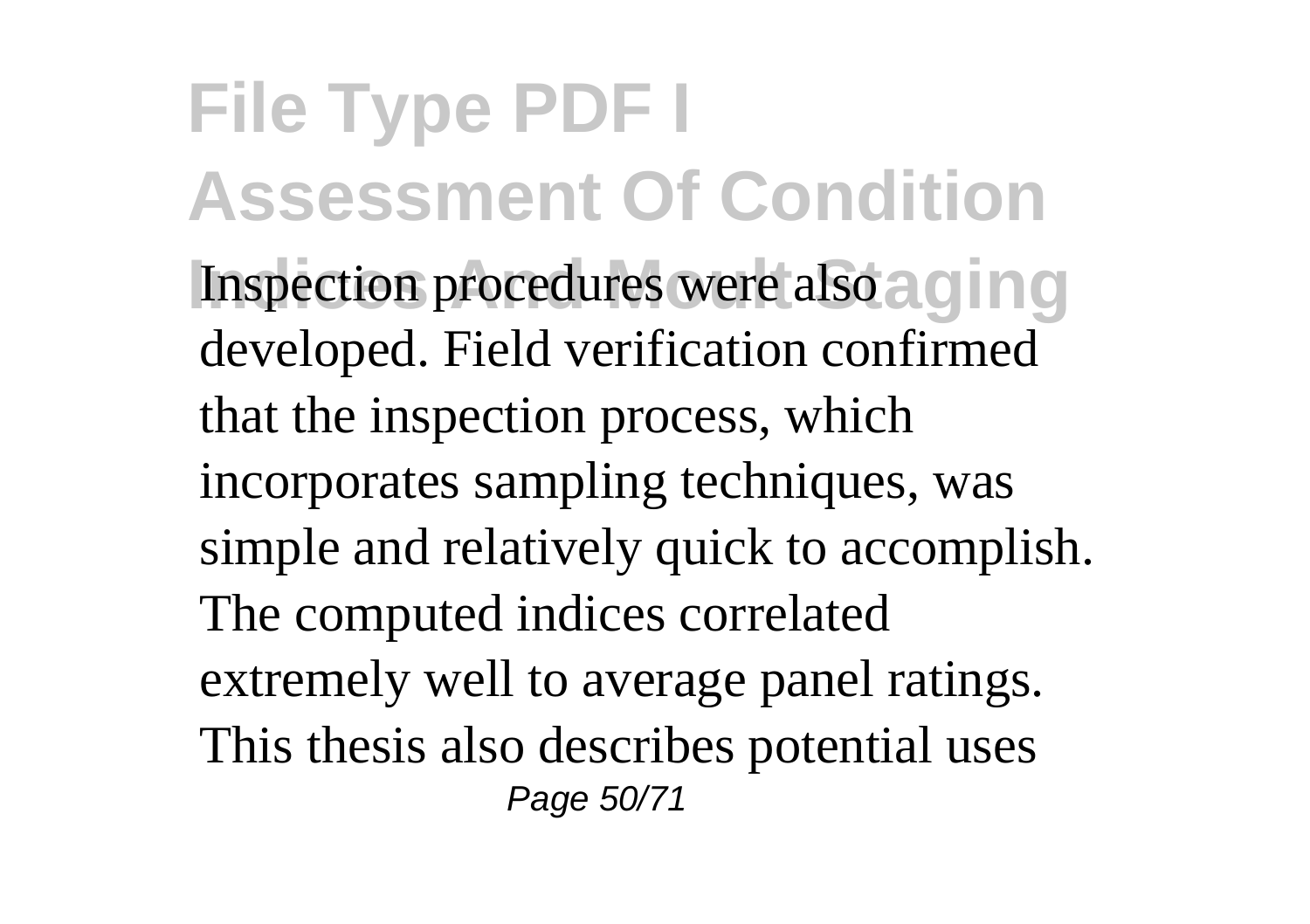**File Type PDF I Assessment Of Condition** for these indices and provides an example of use.

Faced with a rapidly decreasing budget, the Air Force is in need of a method to objectively evaluate its aging utility infrastructure assets. This objective evaluation could be used to compare Page 51/71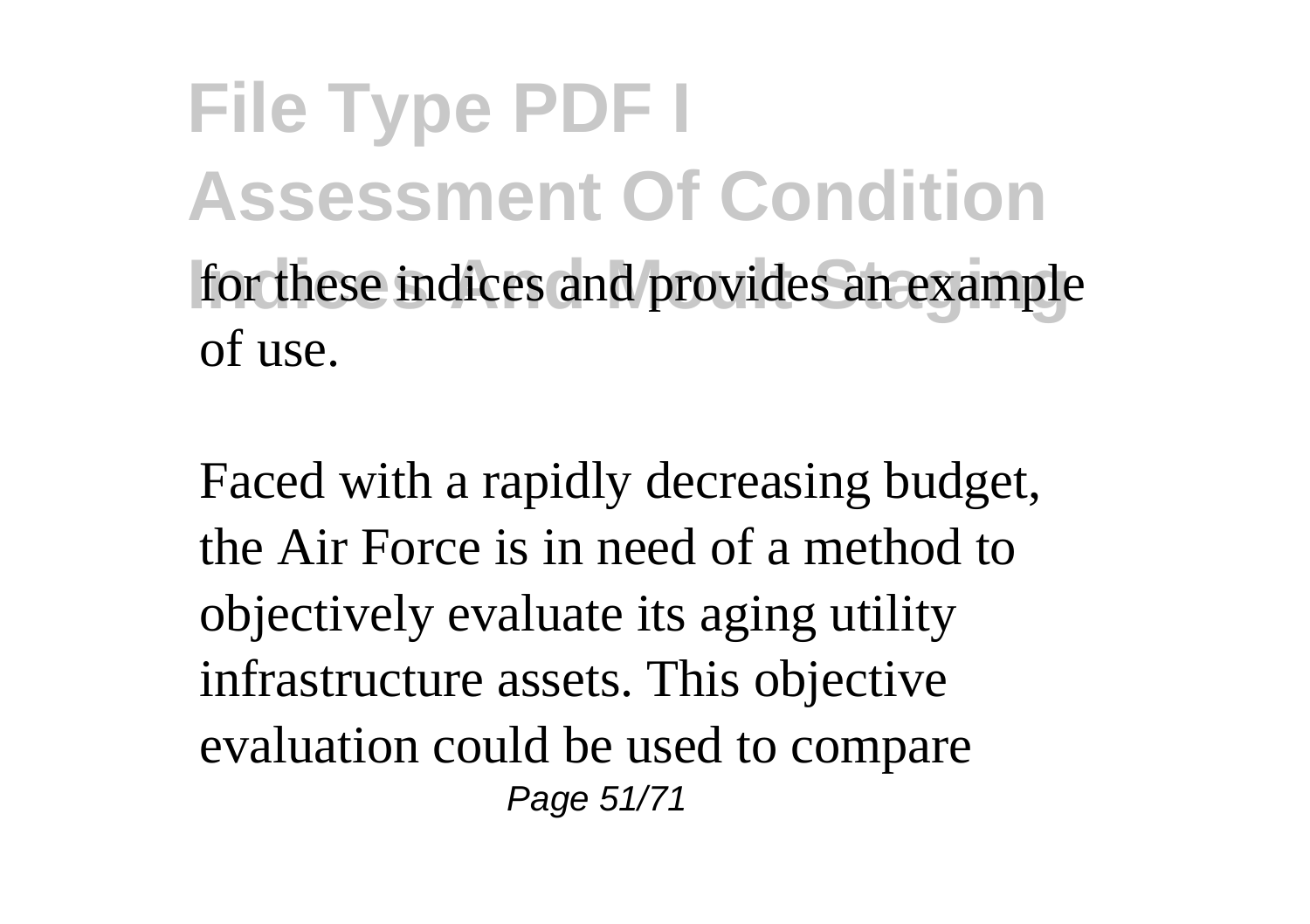**File Type PDF I Assessment Of Condition** similar facility infrastructure systems for identification of possible problem areas and prioritization of major repair projects. This thesis developed a component model which can be used to objectively evaluate a typical electrical distribution system. The Delphi process was used to gather expert opinions regarding three areas: (1) Page 52/71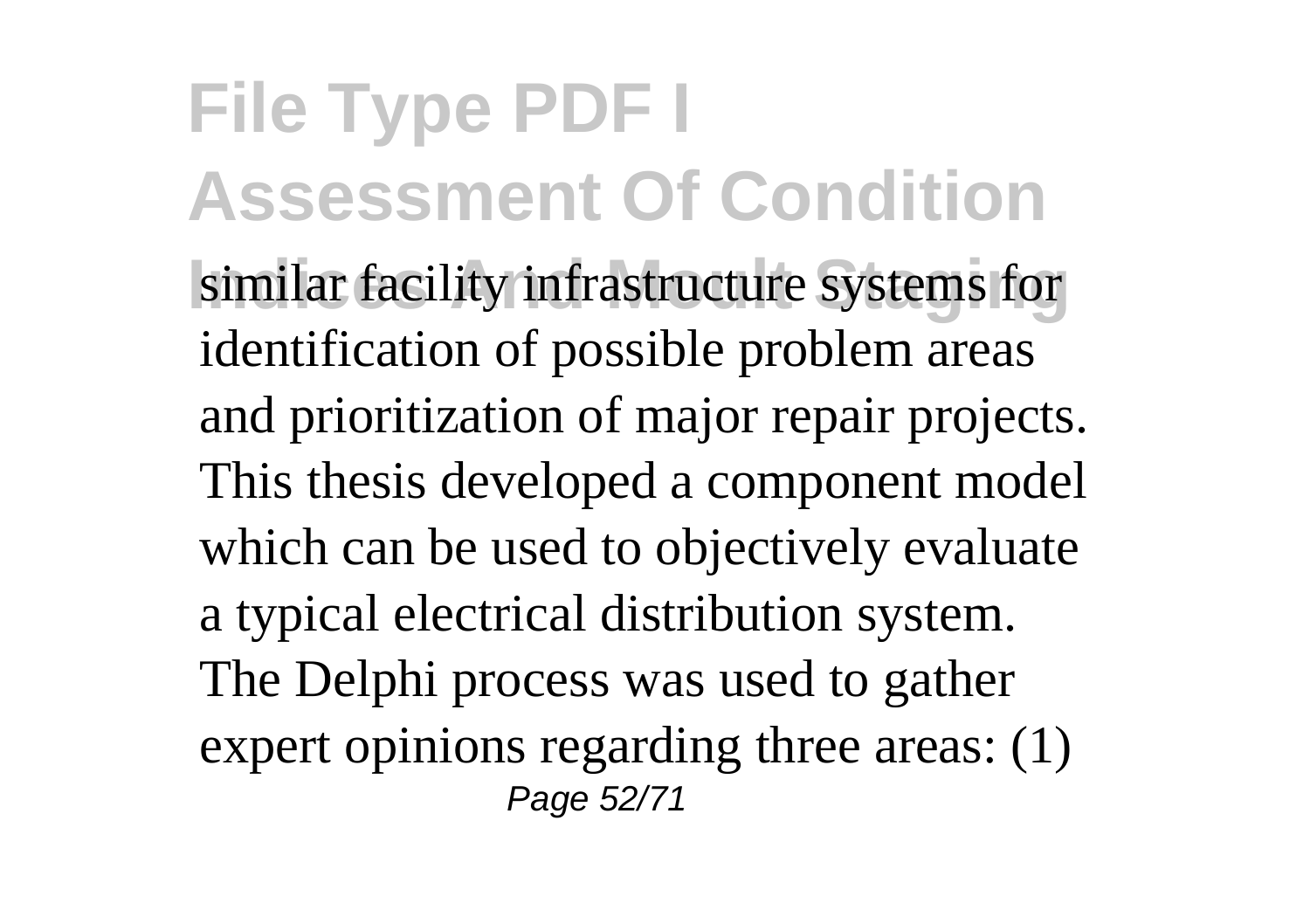**File Type PDF I Assessment Of Condition** the critical components which should be included in the model, (2) the relative importance of each selected critical component, and (3) the criteria used to evaluate each of the selected critical components. The model is used to assign a numerical rating ranging from 0 to 100 to each critical component. The condition Page 53/71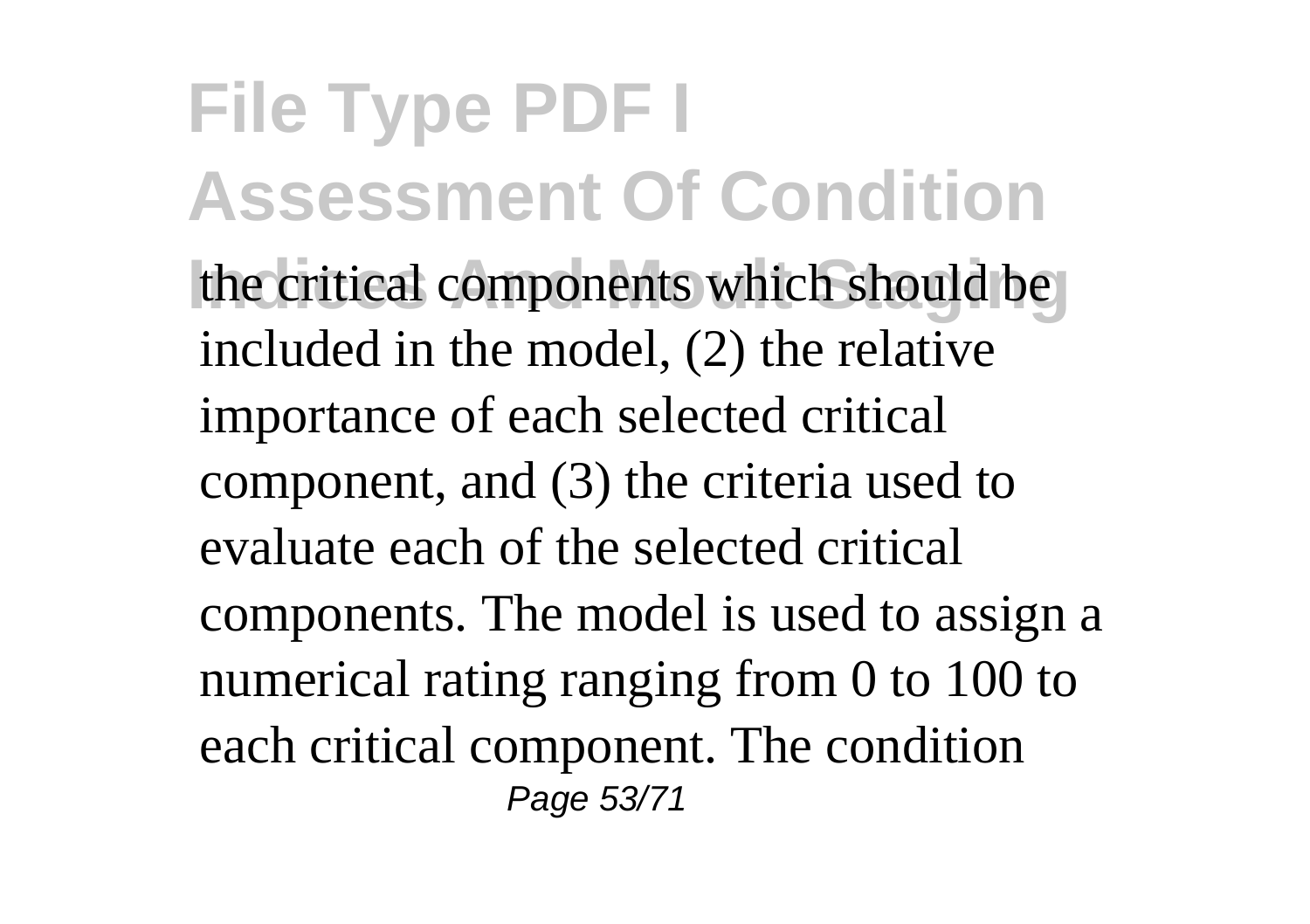**File Type PDF I Assessment Of Condition** indices for the critical components are components then combined using a relative weighting scheme to arrive at the overall electrical distribution system condition index. The component model was encoded into a computer based expert system shell to provide a smooth user interface and easy update capabilities. The resulting expert Page 54/71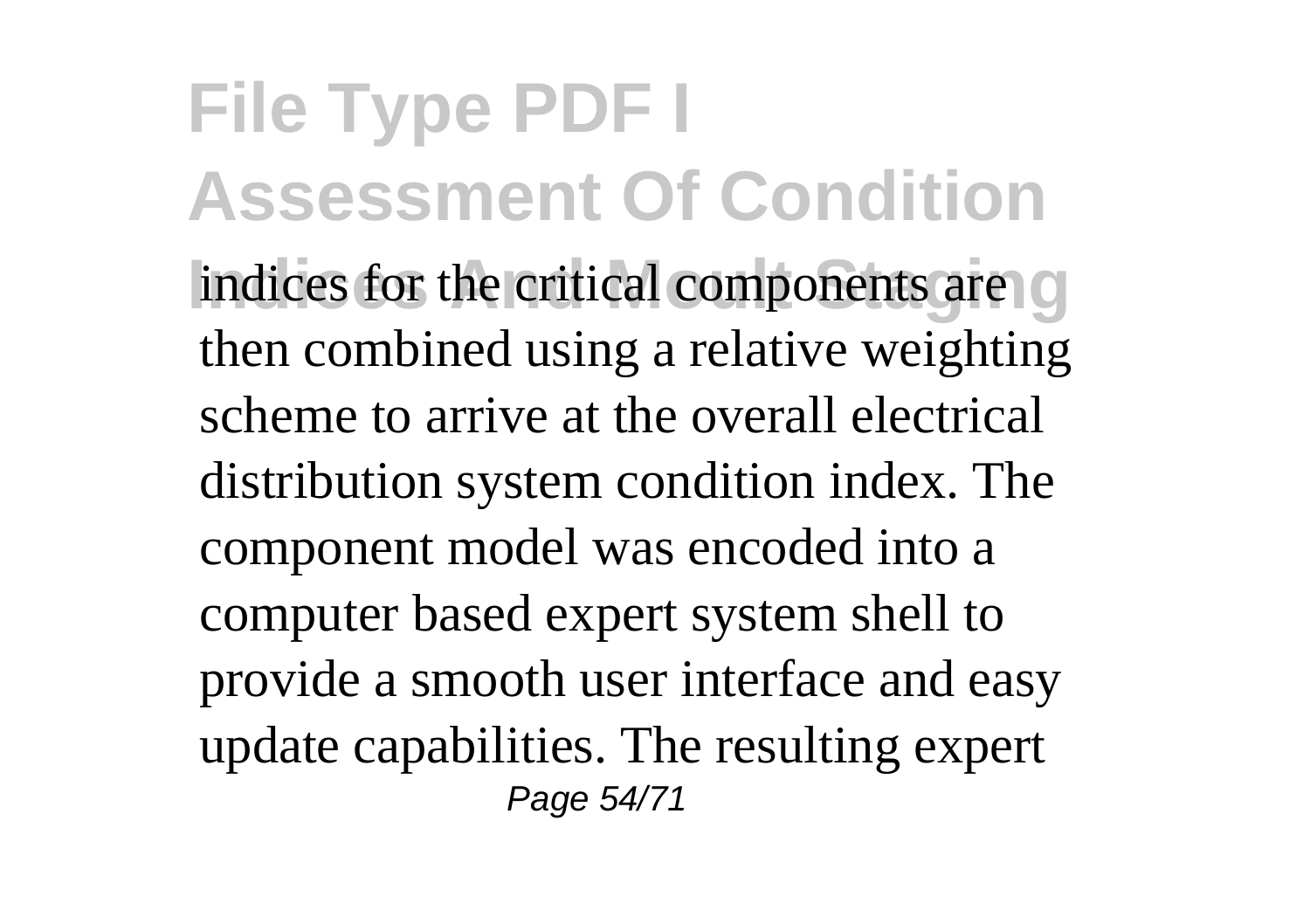**File Type PDF I Assessment Of Condition** system determines component and system condition indices based on user input or available database information.

This book covers water quality indices (WQI) in depth – it describes what purpose they serve, how they are generated, what are their strengths and Page 55/71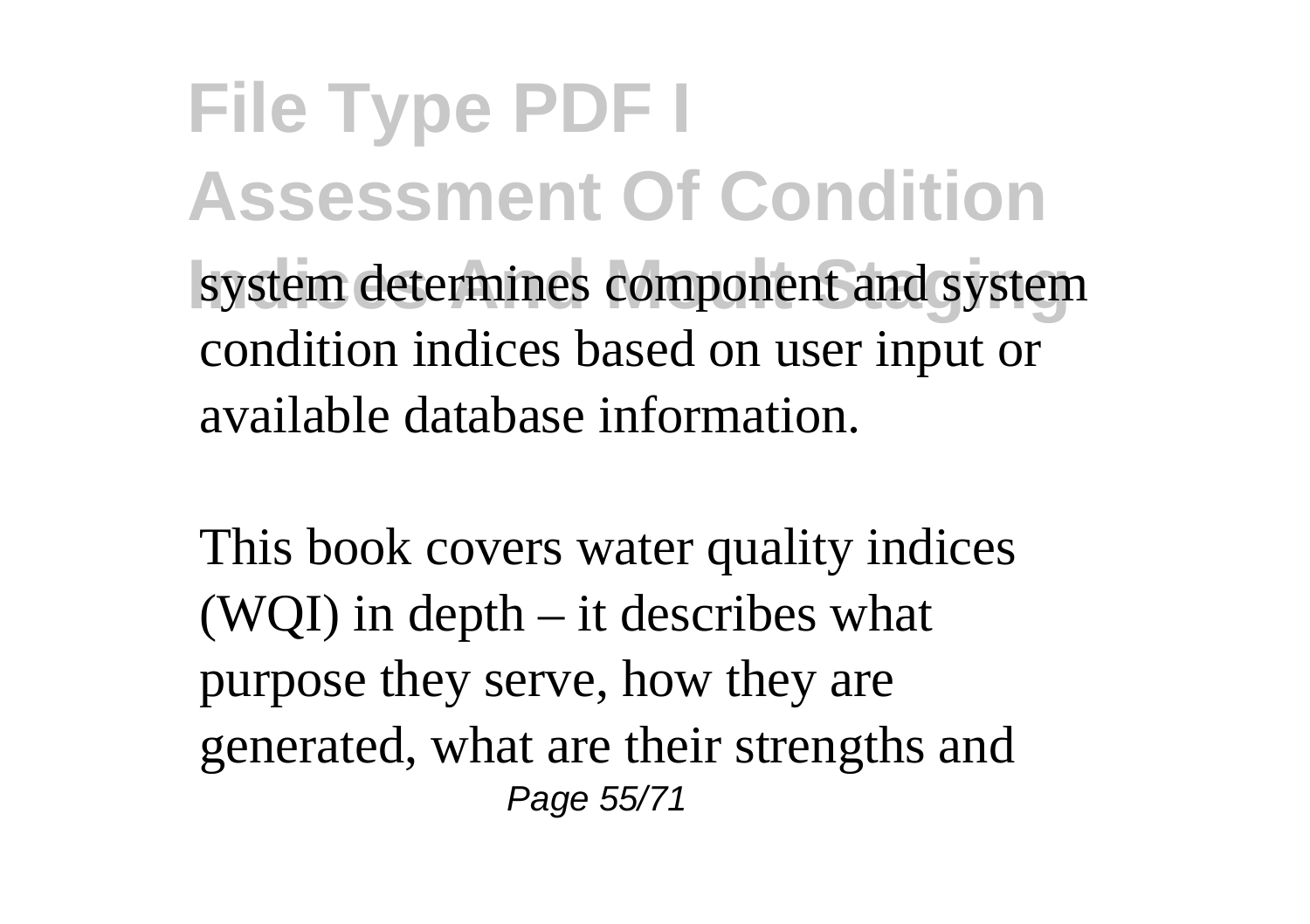**File Type PDF I Assessment Of Condition** weaknesses, and how to make the best use of them. It is a concise and unique guide to WQIs for chemists,

chemical/environmental engineers and government officials. Whereas it is easy to express the quantity of water, it is very difficult to express its quality because a large number of variables determine the Page 56/71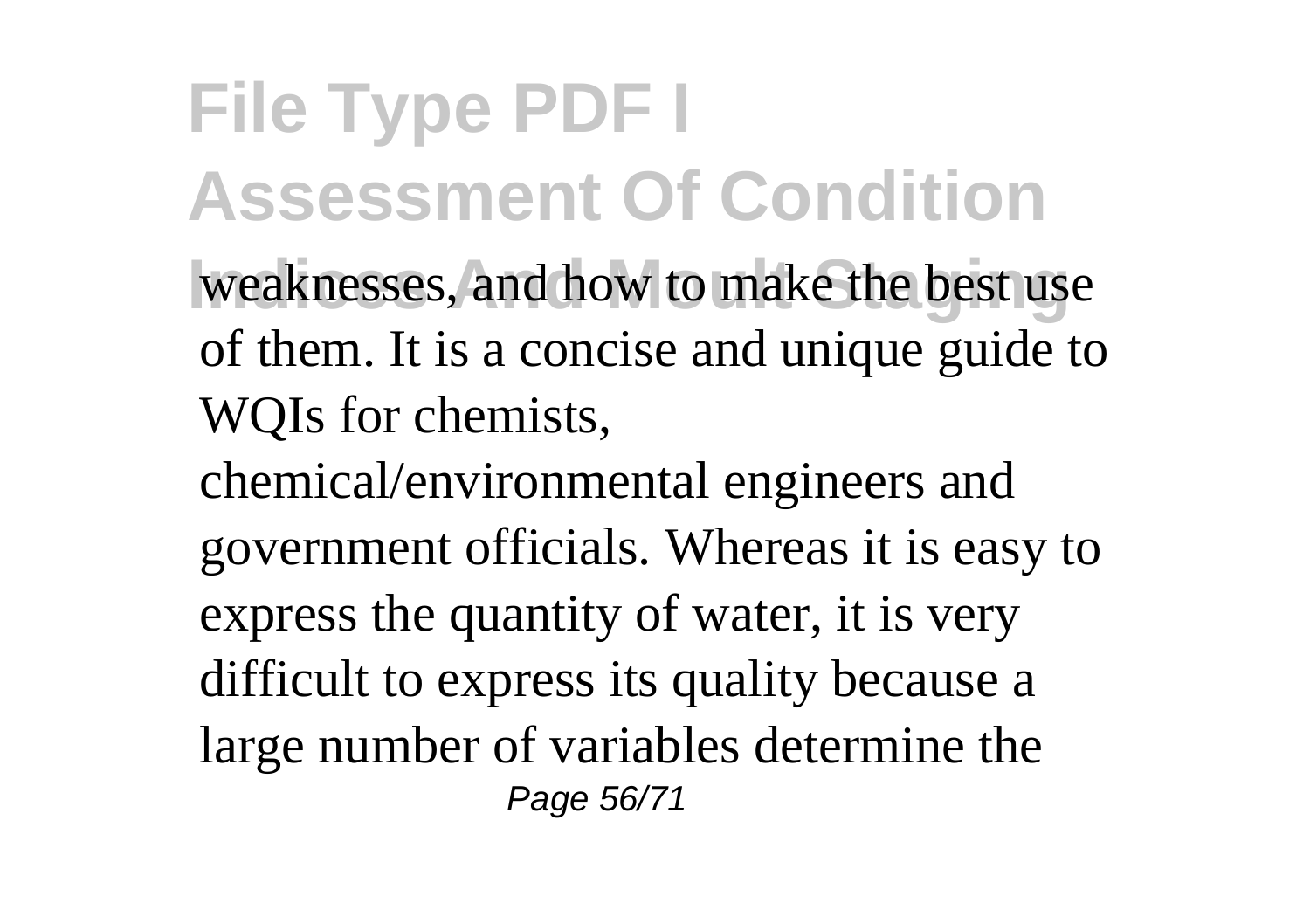**File Type PDF I Assessment Of Condition** water quality. WQIs seek to resolve the difficulty by translating a set of a large number of variables to a one-digit or a twodigit numeral. They are essential in communicating the status of different water resources in terms of water quality and the impact of various factors on it to policy makers, service personnel, and the Page 57/71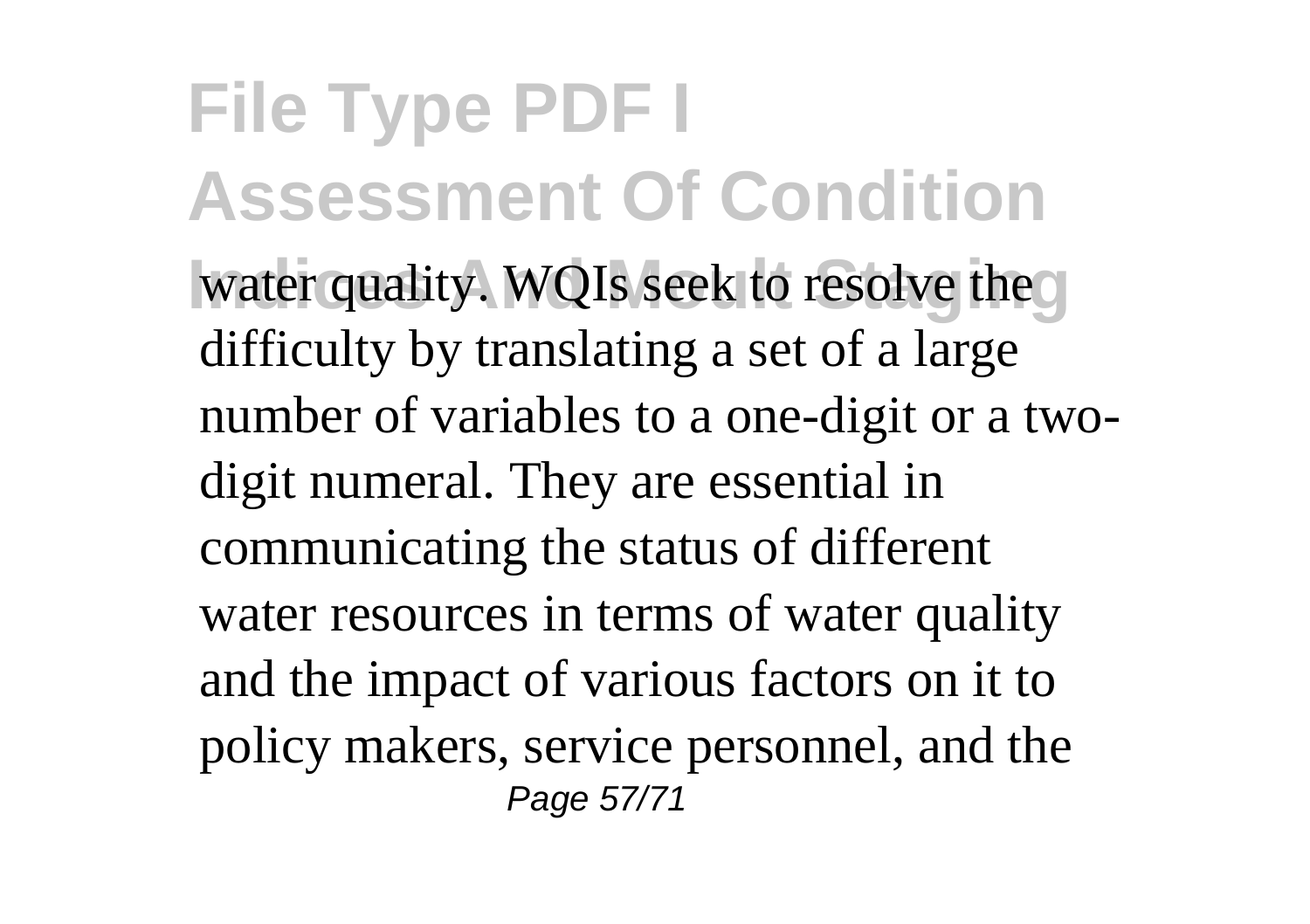**File Type PDF I Assessment Of Condition** lay public. Further they are exceedingly useful in the monitoring and management of water quality. With the importance of water and water quality increasing exponentially, the importance of this topic is also set to increase enormously because only with the use of indices is it possible to assess, express, communicate, and Page 58/71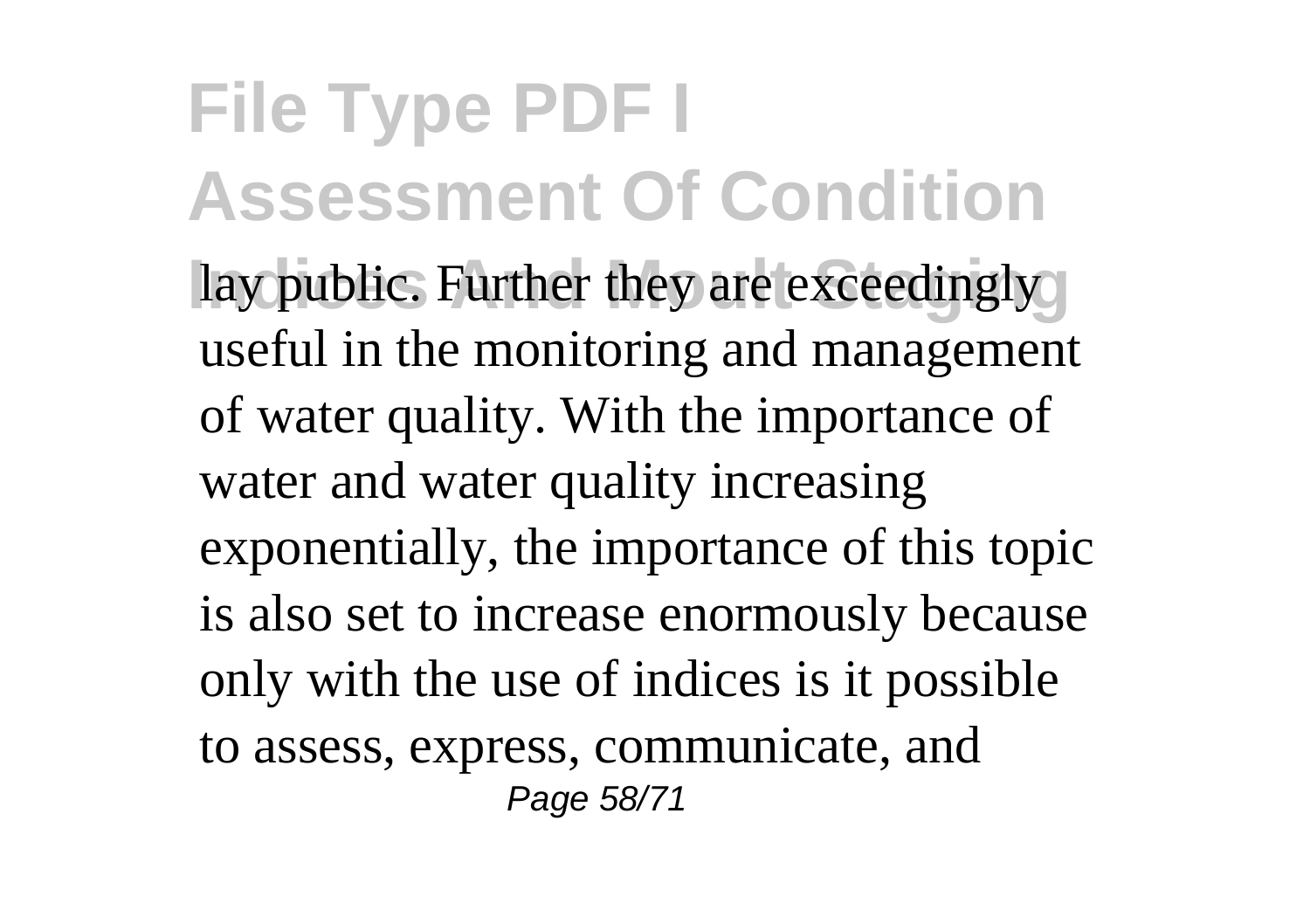**File Type PDF I Assessment Of Condition Indicate monitor the overall quality of any water** source. Provides a concise guide to WQIs: their purpose and generation Compares existing methods and WQIs and outlines strengths and weaknesses Makes recommendations on how the indices should be used and under what circumstances they apply Page 59/71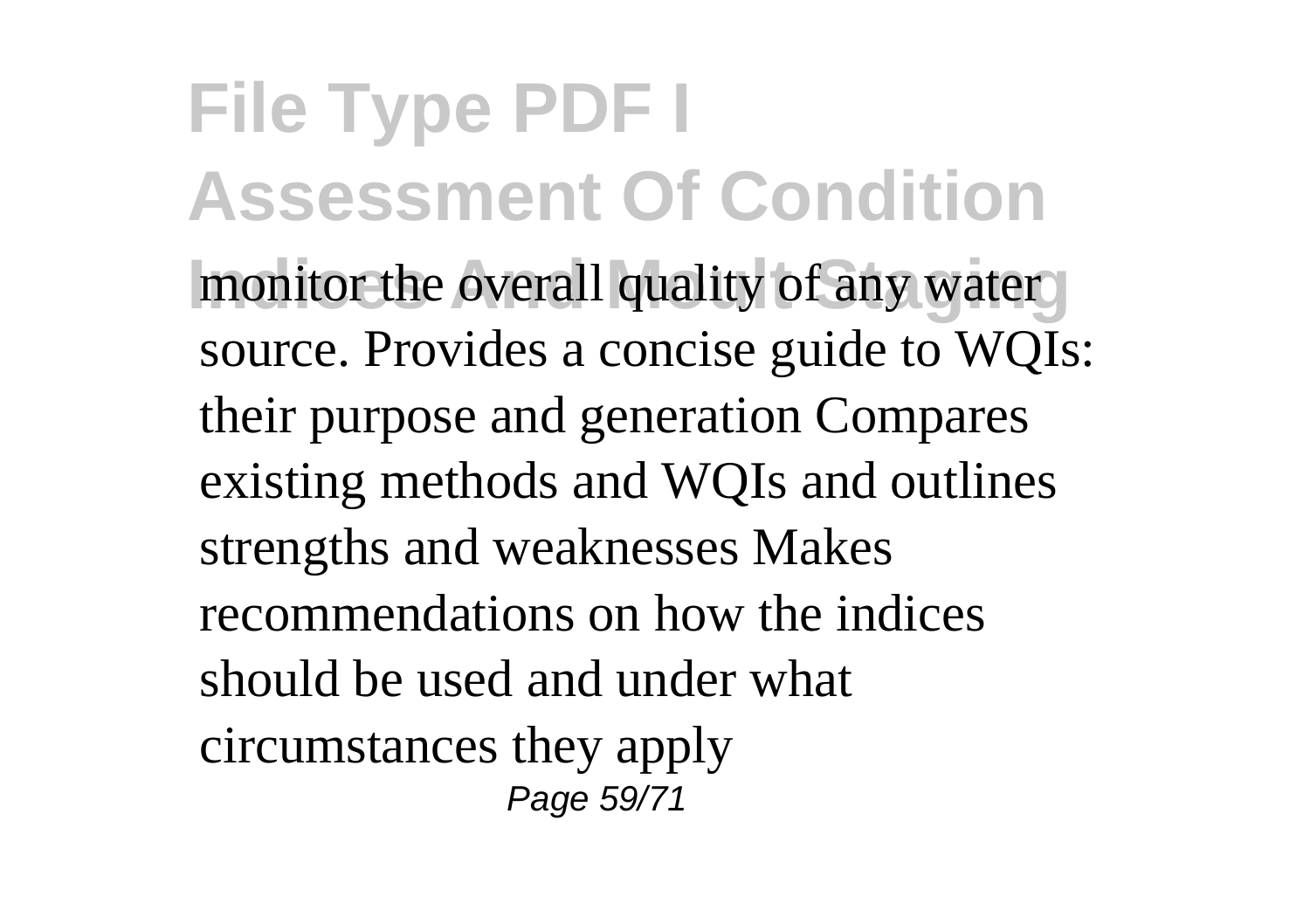**File Type PDF I Assessment Of Condition Indices And Moult Staging** Health Assessment of Engineered Structures has become one of the most active research areas and has attracted multi-disciplinary interest. Since available financial recourses are very limited, extending the lifespan of existing bridges, buildings and other infrastructures has Page 60/71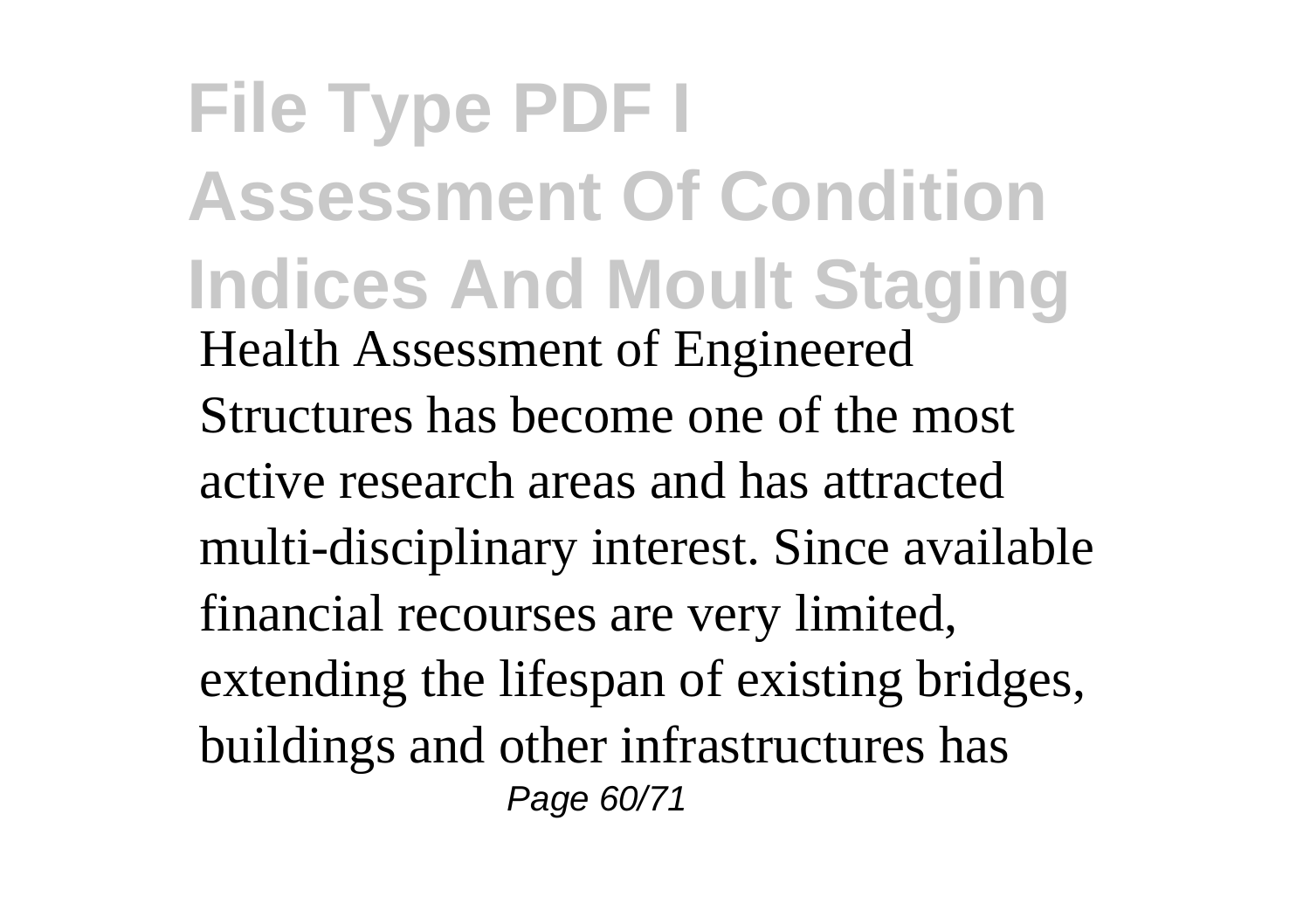**File Type PDF I Assessment Of Condition become a major challenge to the aqinq** engineering profession world-wide. Some of its related areas are only in their development phase. As the study of structural health assessment matures, more new areas are being identified to complement the concept. This book covers some of the most recent developments Page 61/71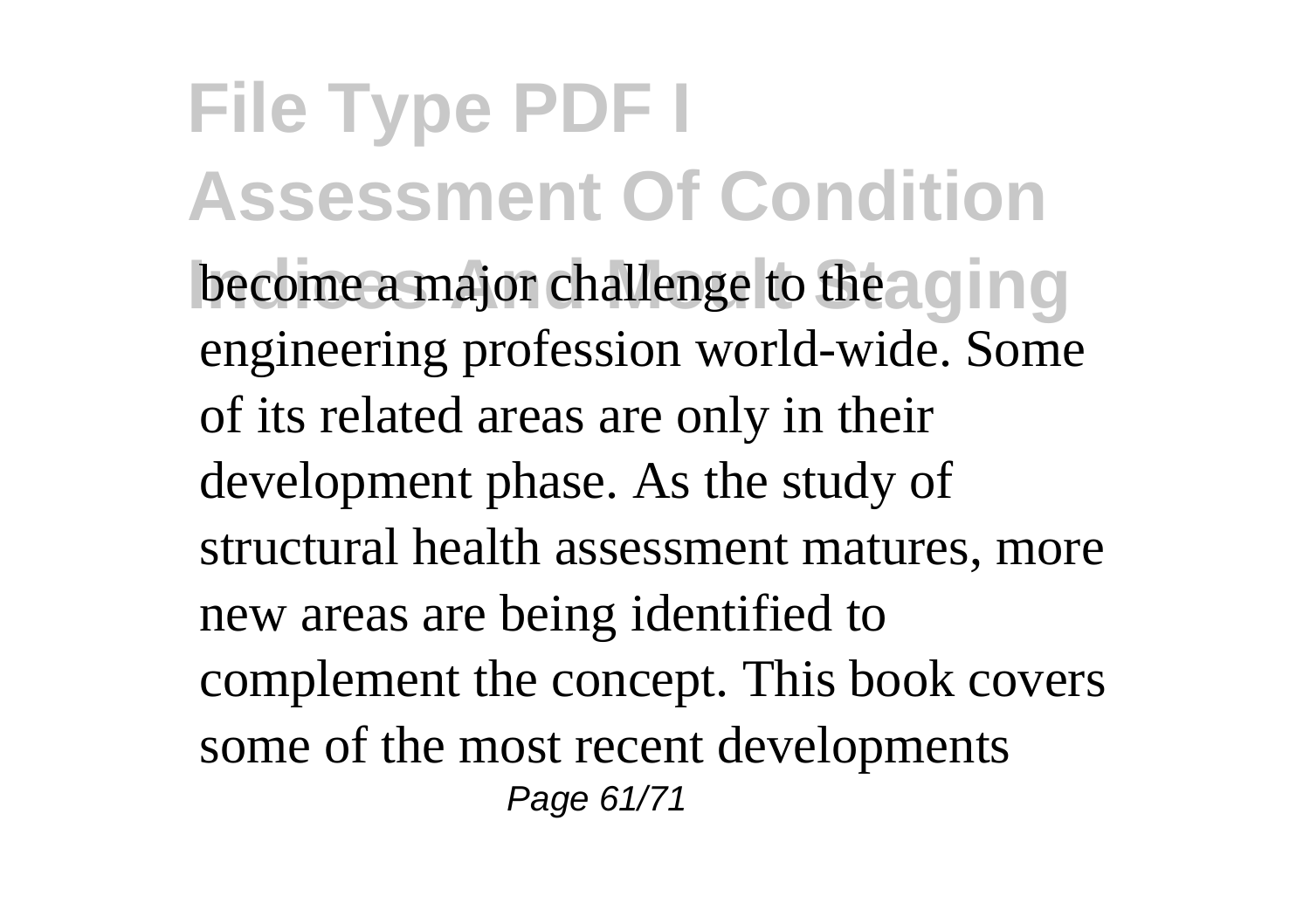**File Type PDF I Assessment Of Condition** (theoretical and experimental) and **no** application potentials in structural health assessment. It is designed to present currently available information in an organised form to interested parties who are not experts in the subject. Each chapter is authored by the most active scholar(s) in the area. After discussing the general Page 62/71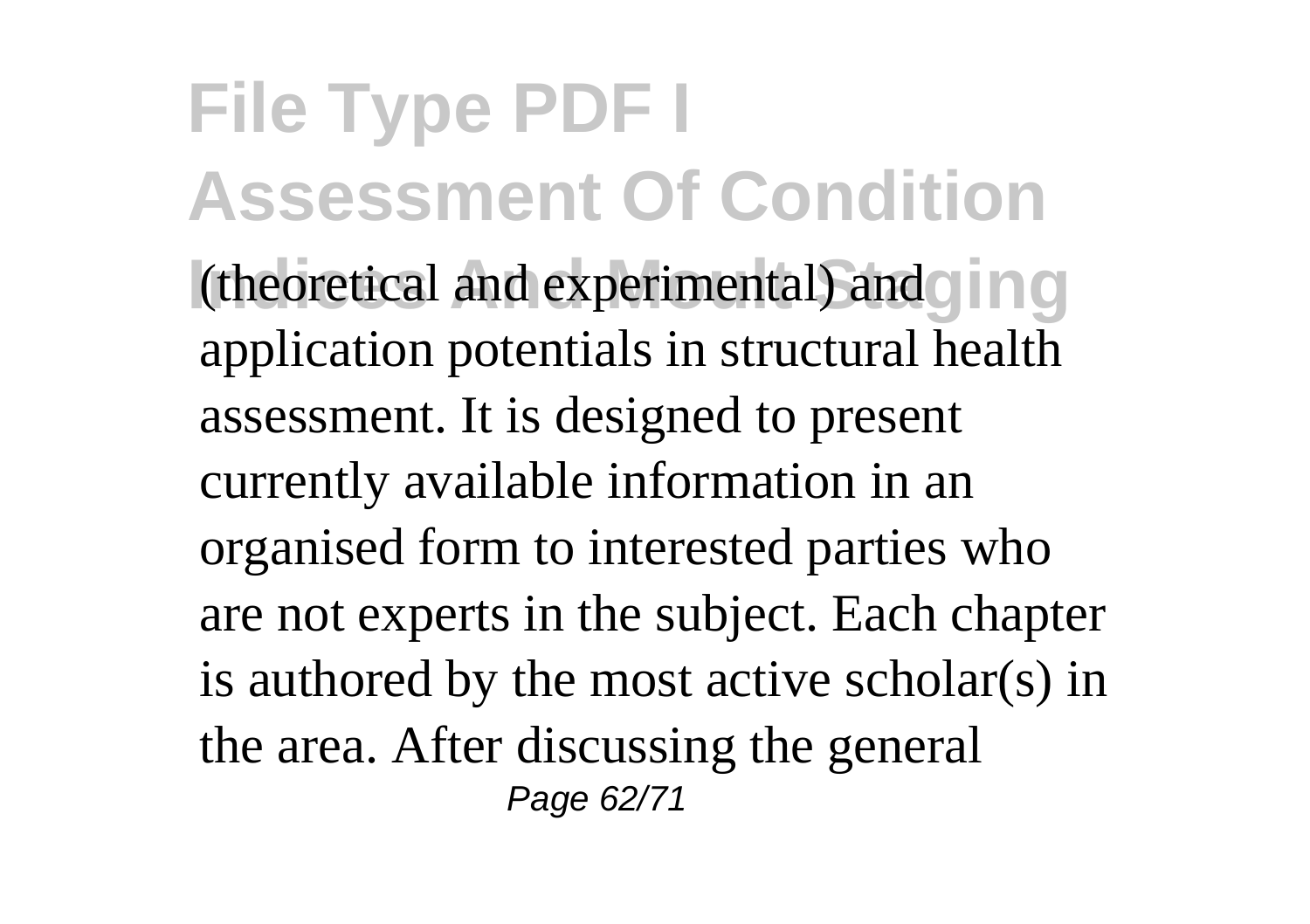**File Type PDF I Assessment Of Condition Indices Concept, various currently available** methods of structural health assessment (such as the use of smart sensors) are presented. Health Assessment discusses the following: sensor types, platforms and data conditioning for practical applications; wireless collection of sensor data, sensor power needs and on-site Page 63/71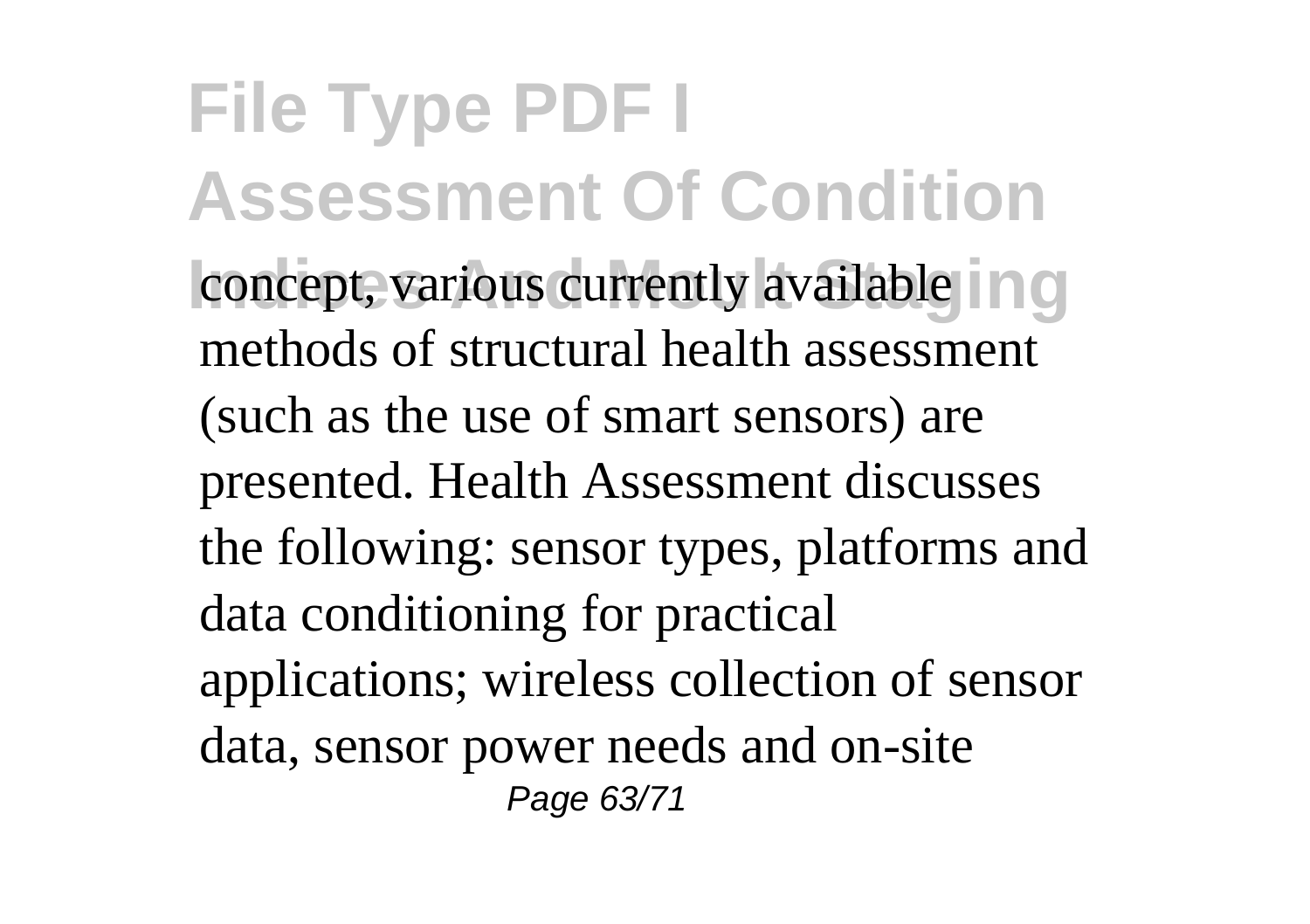**File Type PDF I Assessment Of Condition Indicates And State Stage Stage Stage Stage Stage Stage Stage Stage Stage Stage Stage Stage Stage Stage Stage Stage Stage Stage Stage Stage Stage Stage Stage Stage Stage Stage Stage Stage Stage Stage Stage Stage Stage Sta** monitoring of structures. Uncertainty in collected data is also extensively addressed. A chapter discussing future directions in structural health assessment is also included. Contents:Structural Health Monitoring for Civil Infrastructure (E J Cross, K Worden and C R Page 64/71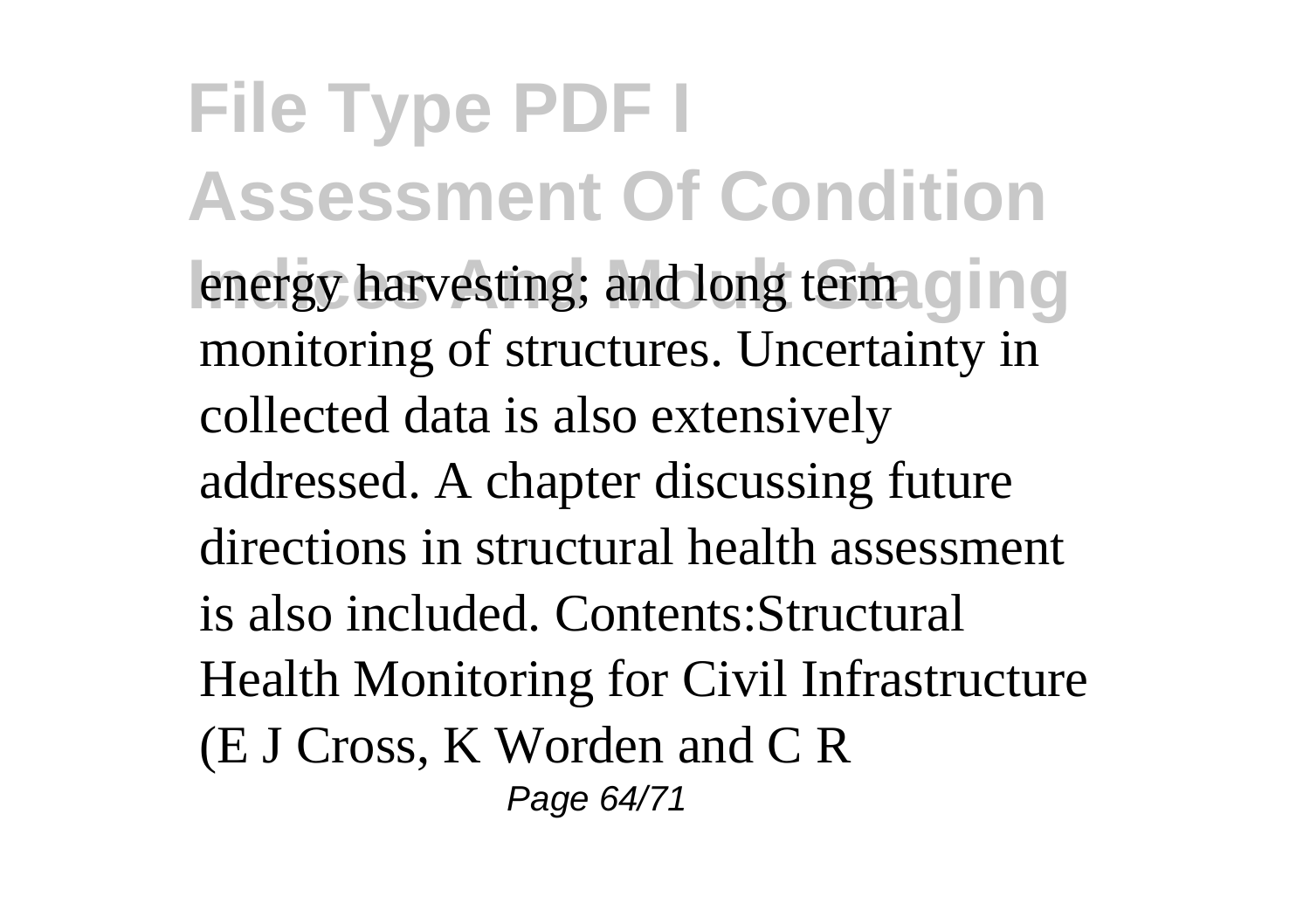**File Type PDF I Assessment Of Condition Farrar)Enhanced Damage Locating Vector** Method for Structural Health Monitoring (S T Quek, V A Tran, and N N K Lee)Dynamics-Based Damage Identification (Pizhong Qiao and Wei Fan)Simulation Based Methods for Model Updating in Structural Condition Assessment (H A Nasrellah, B Radhika, V Page 65/71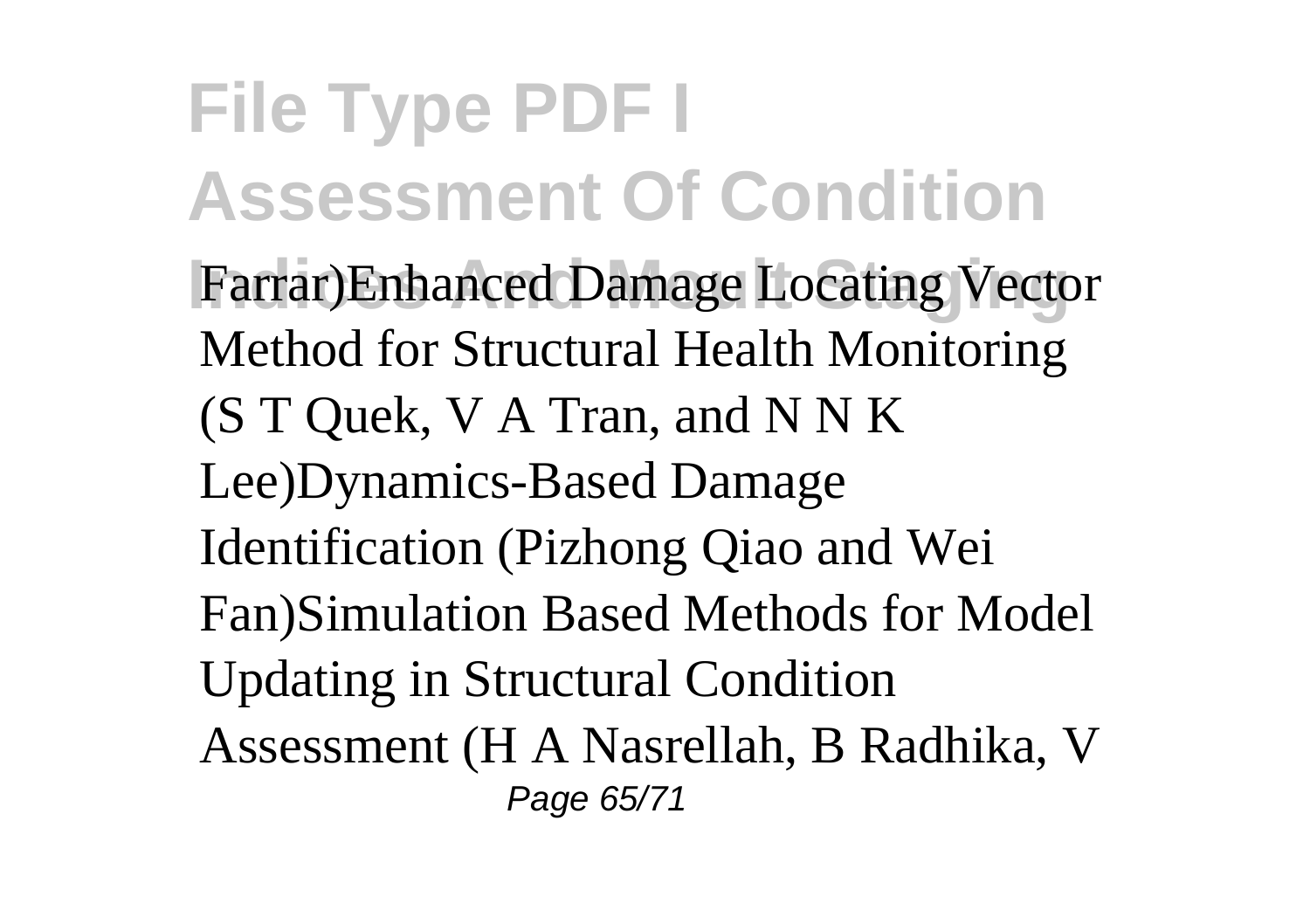**File Type PDF I Assessment Of Condition S Sundar, and C S Manohar)Stochastic** Filtering in Structural Health Assessment: Some Perspectives and Recent Trends (S Sarkar, T Raveendran, D Roy, and R M Vasu)A Novel Health Assessment Method for Large Three Dimensional Structures (Ajoy Kumar Das and Achintya Haldar)Wavelet-Based Techniques for Page 66/71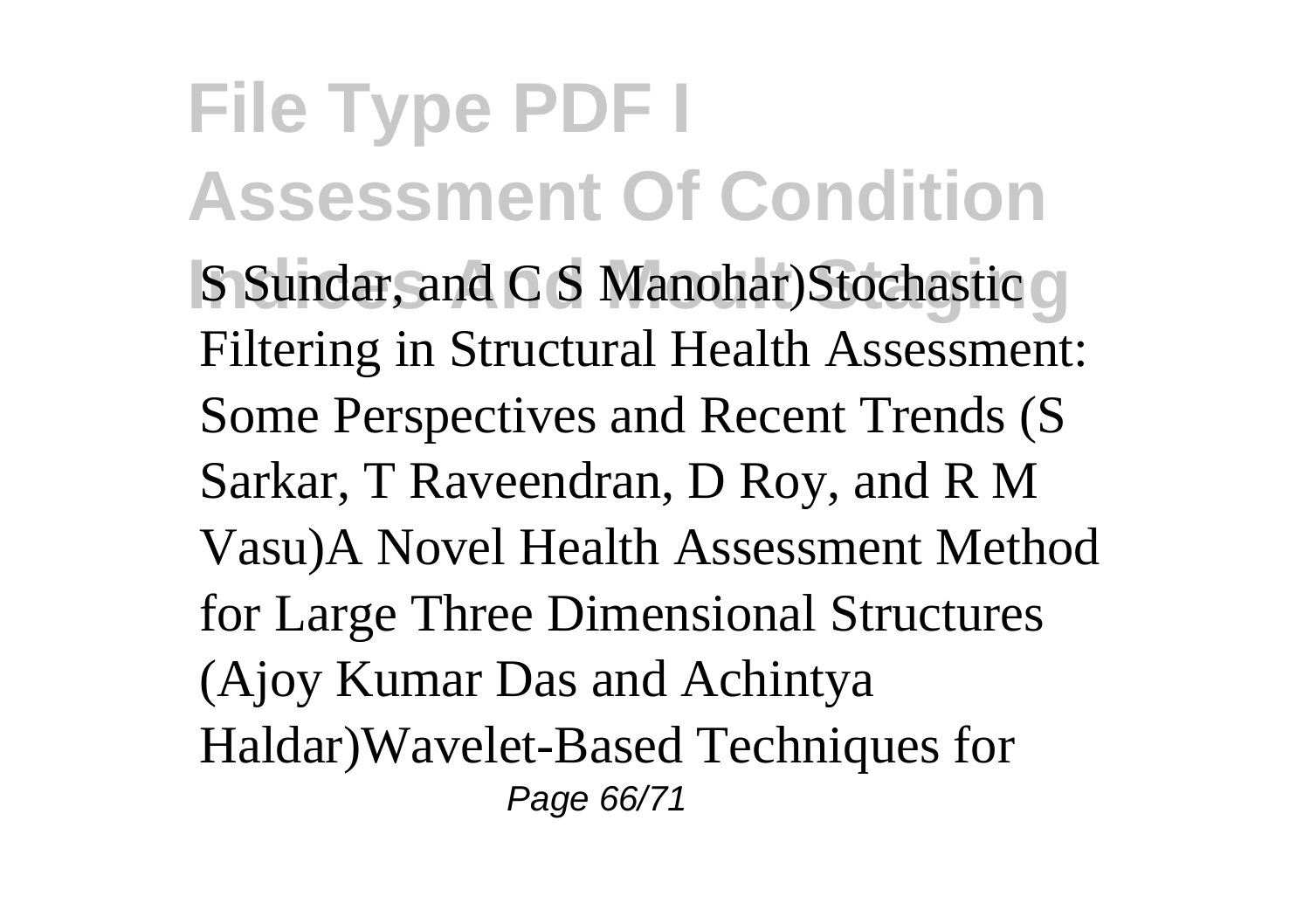**File Type PDF I Assessment Of Condition Structural Health Monitoring (Z Hou, A)** Hera, and M Noori)The HHT Based Structural Health Monitoring (Norden E Huang, Liming W Salvino, Ya-Yu Nieh, Gang Wang and Xianyao Chen)The Use of Genetic Algorithms for Structural Identification and Damage Assessment (C G Koh and Z Zhang)Health Diagnostics of Page 67/71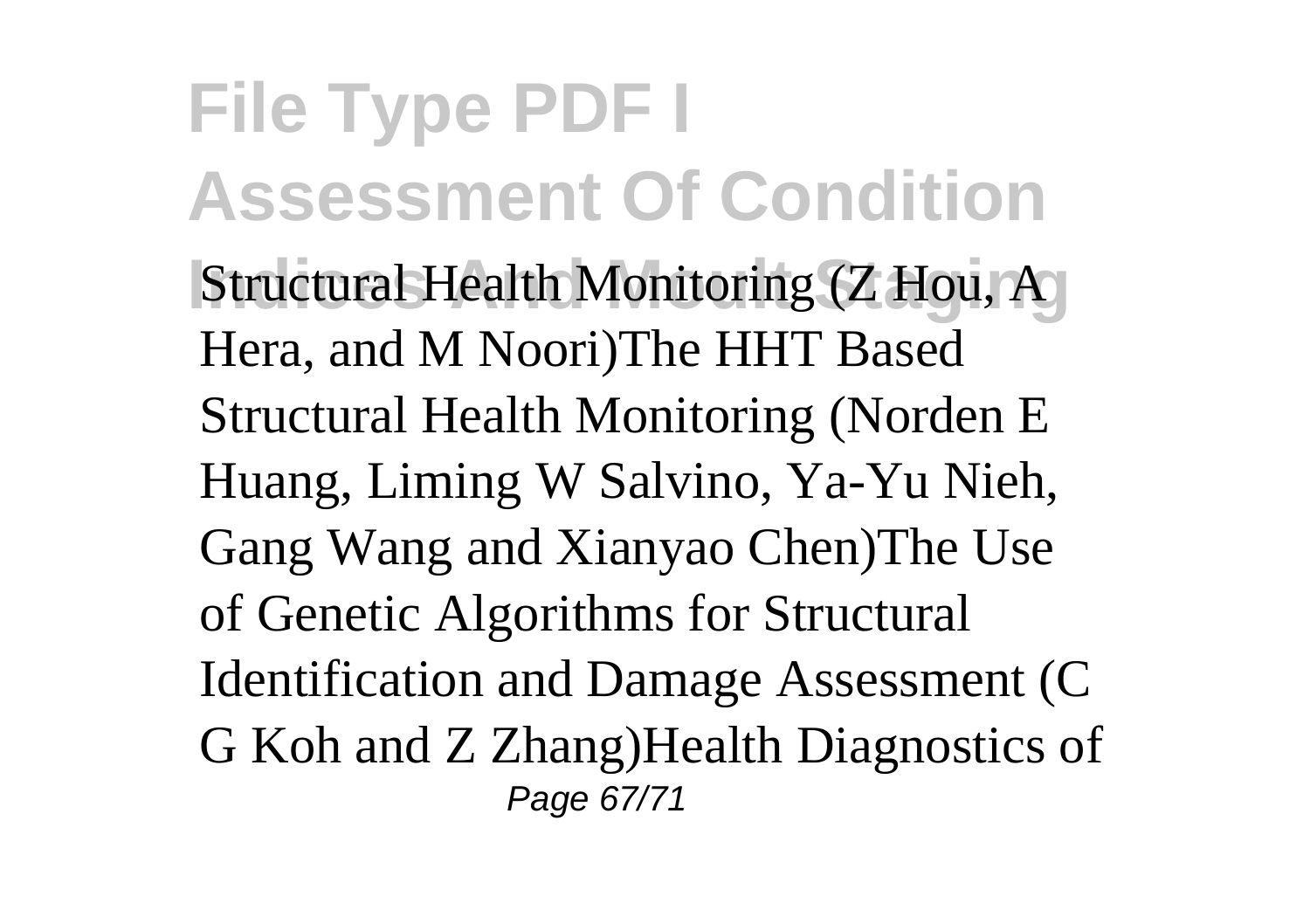**File Type PDF I Assessment Of Condition Indicates Indices** Using Vibration Response Data (Maria Q Feng, Hugo C Gomez, and Andrea Zampieri)Sensors Used in Structural Health Monitoring (Mehdi Modares and Jamshid Mohammadi)Sensor Data Wireless Communication, Sensor Power Needs, and Energy Harvesting (Erdal Oruklu, Jafar Page 68/71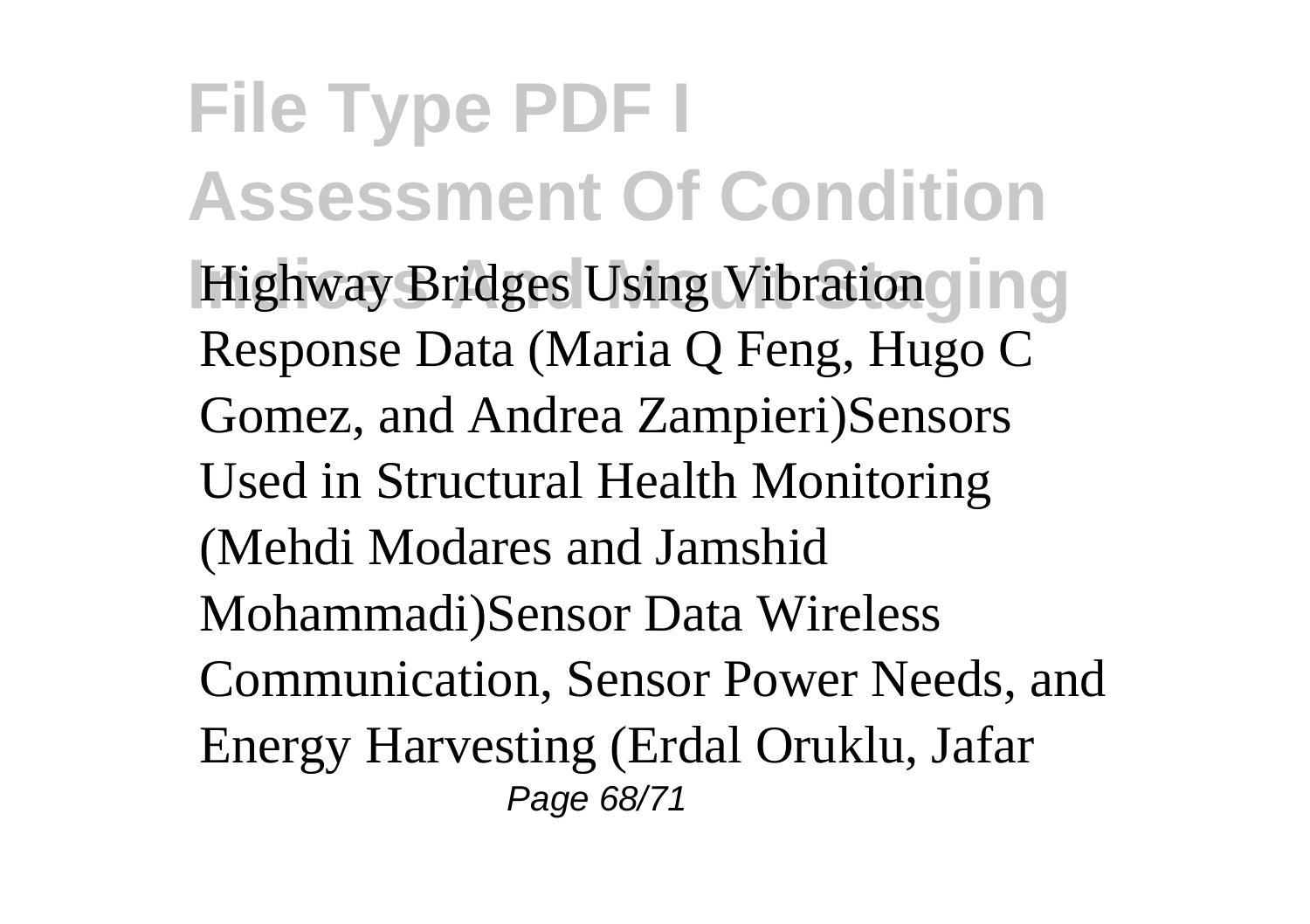**File Type PDF I Assessment Of Condition Saniie, Mehdi Modares, and Jamshid not** Mohammadi) Readership: Students (undergraduate and graduate), researchers (academic and industrial), and practitioners (government and private) interested in structural engineering. Keywords:Structural Health Assessment; Methodologies;Sensors;Wireless Page 69/71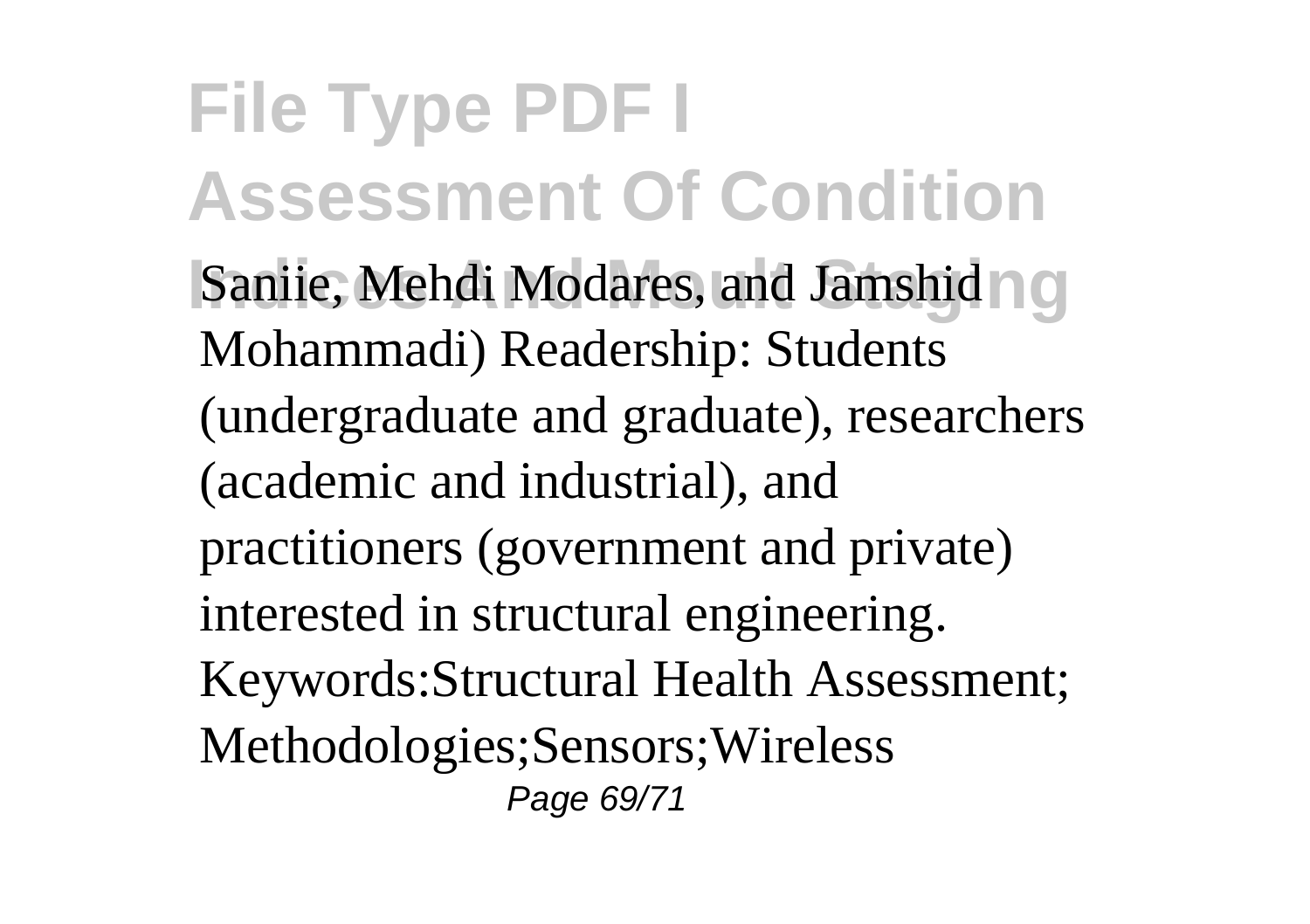**File Type PDF I Assessment Of Condition Sensors**; Uncertainty Analysis; System IdentificationKey Features:No such book is currently available, it is one of the most active research and development areas in the engineering profession at present and each chapter will be authored by the most active scholar(s) on the subject